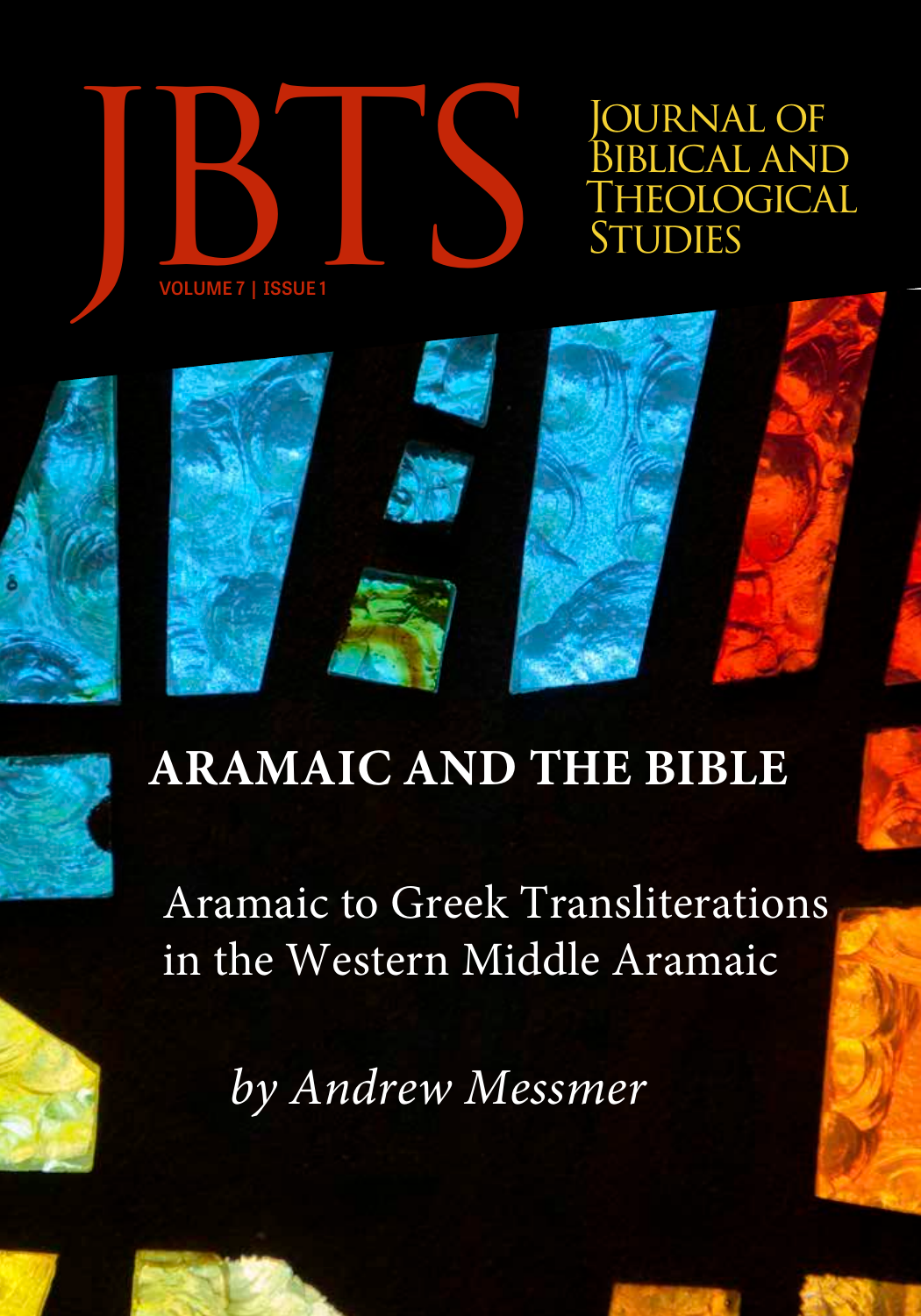# **Aramaic to Greek Transliterations in Western Middle Aramaic1**

#### **Andrew Messmer**

*Andrew Messmer is the academic dean at Seminario Teológico de Sevilla in Santiponce, Spain; associate professor at the Facultad Internacional de Teología IBSTE in Castelldefels, Spain; and affiliated researcher at the Evangelical Theological Faculty in Belgium.*

#### **Introduction**

For those scholars and laymen interested in the Aramaic language around the time of Jesus, there are several interesting questions to pursue, some of which are: How was Aramaic pronounced during the time of Jesus? What tools do we have to clarify ambiguities in the Aramaic language? What was the state of Aramaic– Greek bilingualism in Judea and its surrounding environs? There are various tools that researchers use to answer these questions,<sup>2</sup> and one of them is studying transliterations from Aramaic into Greek from the corpus of texts known as Western Middle Aramaic (hereafter WMA). Generally speaking, this division of the Aramaic language spans the time period of 200 BC–AD 200 and covers the geographical region of Judea and its surrounding environs.<sup>3</sup> This article tabulates the instances

1. This article is a reworking of part of my doctoral dissertation; "Maranatha (1 Corinthians 16:22): Linguistic, Historical, and Literary-Contextual Issues" (PhD thesis, Evangelical Theological Faculty, 2017), 58–81, 264–293. The Appendix (264–93) contains some additional information not included here, but this article has the advantage of correcting some minor mistakes, as well as presenting the transliteration data in a more user-friendly format.

2. For examples from an Aramaic perspective, see. Jonathan Watt, "Of Gutturals and Galileans: The Two Slurs of Matthew 26:73," in Stanley Porter (ed.), *Diglossia and Other Topics in New Testament Linguistics*, Journal for the Study of the New Testament Supplement Series 193; (Sheffield: Sheffield Academic Press, 2000), 107–20; David Taylor, "Bilingualism and Diglossia in Late Antique Syria and Mesopotamia," in J. N. Adams, Mark Janse, and Simon Swain (eds.), *Bilingualism in Ancient Society: Language Contact and the Written Text* (Oxford: Oxford University Press, 2002), 298–331. For examples from a Hebrew perspective, see Alexander Sperber, "Hebrew based upon Greek and Latin transliterations," *Hebrew Union College Annual* 12–13 (1937–1938): 103–274. Sperber's work covers roughly the same time period as the one under consideration here, and still has value for today, not only for its quality, but also for the wide range of topics it covers.

WMA comprises the following dialects and texts: Nabatean, Qumran, Murabba'at, inscriptions on Palestinian ossuaries and tombstones, Aramaic words from the NT, and some texts from early Palestinian rabbinic literature (see Joseph Fitzmyer, *A Wandering Aramean: Collected Aramaic Essays* [Missoula, MT: Scholars Press, 1979], 57–84, especially 61–62). A still-helpful collection of WMA texts with accompanying English translation may be found in Joseph Fitzmyer, *A Manual of Palestinian Aramaic Texts (Second Century B. C.—Second Century A. D.)* (Rome: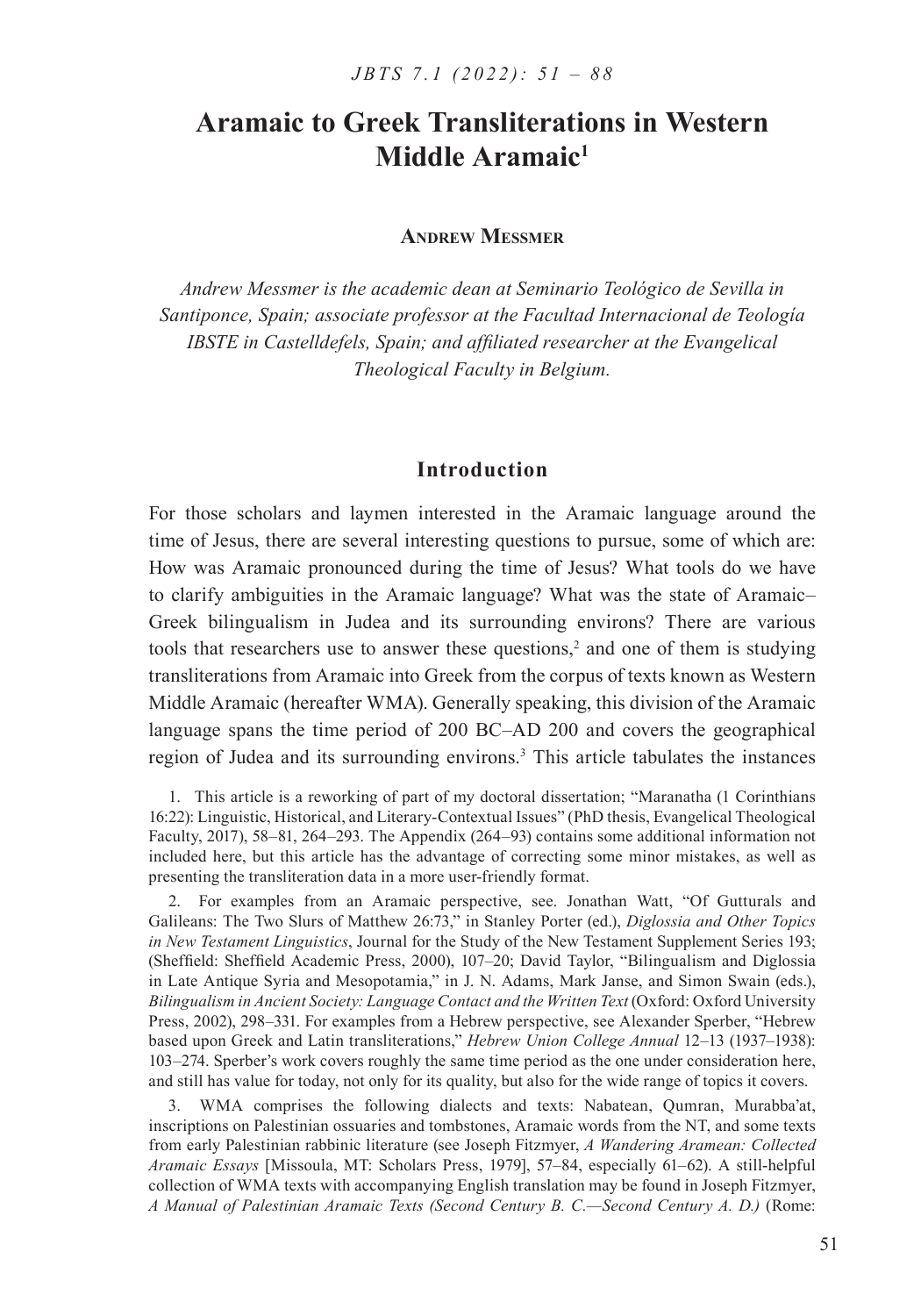#### *Journal of Biblical and Theological Studies 7.1*

of WMA transliterations into Greek across four corpora in order to determine the frequency and trends regarding which Greek characters were used to transliterate Aramaic ones during this period.

Some studies have been done on transliterations from Hebrew into Greek,<sup>4</sup> and others have focused on transliterations from Aramaic into Greek for isolated WMA corpora (for example, the New Testament),<sup>5</sup> but there has been no systematic study of transliterations from WMA into Greek.6 This article attempts to address this *lacuna* in current Aramaic studies, and thus contribute to answering questions such as the ones posed above.

The words and phrases which have been evaluated are those which belong to the following four WMA corpora, which comprise the substantial majority of texts from which transliterations from WMA into Greek are found:<sup>7</sup> the Septuagint, the New Testament, archaeological inscriptions from Jerusalem, and the Greek papyri from the Bar Kokhba period discovered in the cave of letters. The data are presented in the form of tables in order to allow the reader to see clearly the individual transliterations. The tables follow the Aramaic alphabet and are arranged as follows: the first column contains the Aramaic alphabet, the second column contains the various Greek transliterations for each Aramaic letter, the third column presents the reference within its respective corpus as well as the Aramaic and Greek words under question, and the fourth column presents the numerical total of each transliterational phenomenon. Each table is preceded by introductory remarks regarding methodology and important issues to note, and a final table at the end presents the summative data from the four individual corpora. The paper ends with a summary of WMA transliteration into Greek.

Biblical Institute Press, 1978).

4. For example, Sperber, "Hebrew based upon Greek and Latin Transliterations," 103–274; Alexey (Eliyahu) Yuditsky, "Transcription into Greek and Latin Script: Pre-Masoretic Period," in *Encyclopedia of Hebrew Language and Linguistics,* vol. 3, *P–Z,* 803–822.

5. For example, Hans Peter Rüger, "Aramäisch II," in *Theologische Realenzyklopädie*, ed. Gerhard Krause and Gerhard Müller (Berlin: Walter de Gruyter, 1978), 3:602–610; Bernard-Marie, *La langue de Jésus: l'araméen dans le Nouveau Testament* (3rd ed.; Paris: Téqui, 2002), 29–44.

6. The general lack of study regarding Aramaic to Greek transliteration was noticed by Jean-Baptiste Yon in 2007; see "De l'araméen en grec," *Mélanges de l'Université Saint-Joseph* 60 (2007): 381–429, here 381.

7. Exceptions would be isolated words found, for example, in the Qumran scrolls such as *Discoveries in the Judaean Desert* 2:224: Σ]ωφηρα (but reconstruction is involved here), isolated words found in Philo's and Josephus's works, and the Bryennios canon list, the original language of which is disputed—for Aramaic, cf. Jean-Paul Audet, "A Hebrew-Aramaic List of Books of the Old Testament in Greek Transcription," *Journal of Theological Studies* 1, no. 2 (1950): 135–54; for Hebrew, see. David Goodblatt, "Audet's 'Hebrew-Aramaic' List of the Books of the OT Revisited," *Journal of Biblical Literature* 101, no. 1 (1982): 75–84. To be more specific, the Aramaic portions of Genesis, Ezra, Jeremiah, and Daniel are not WMA, but they were transliterated into Greek during the WMA time period.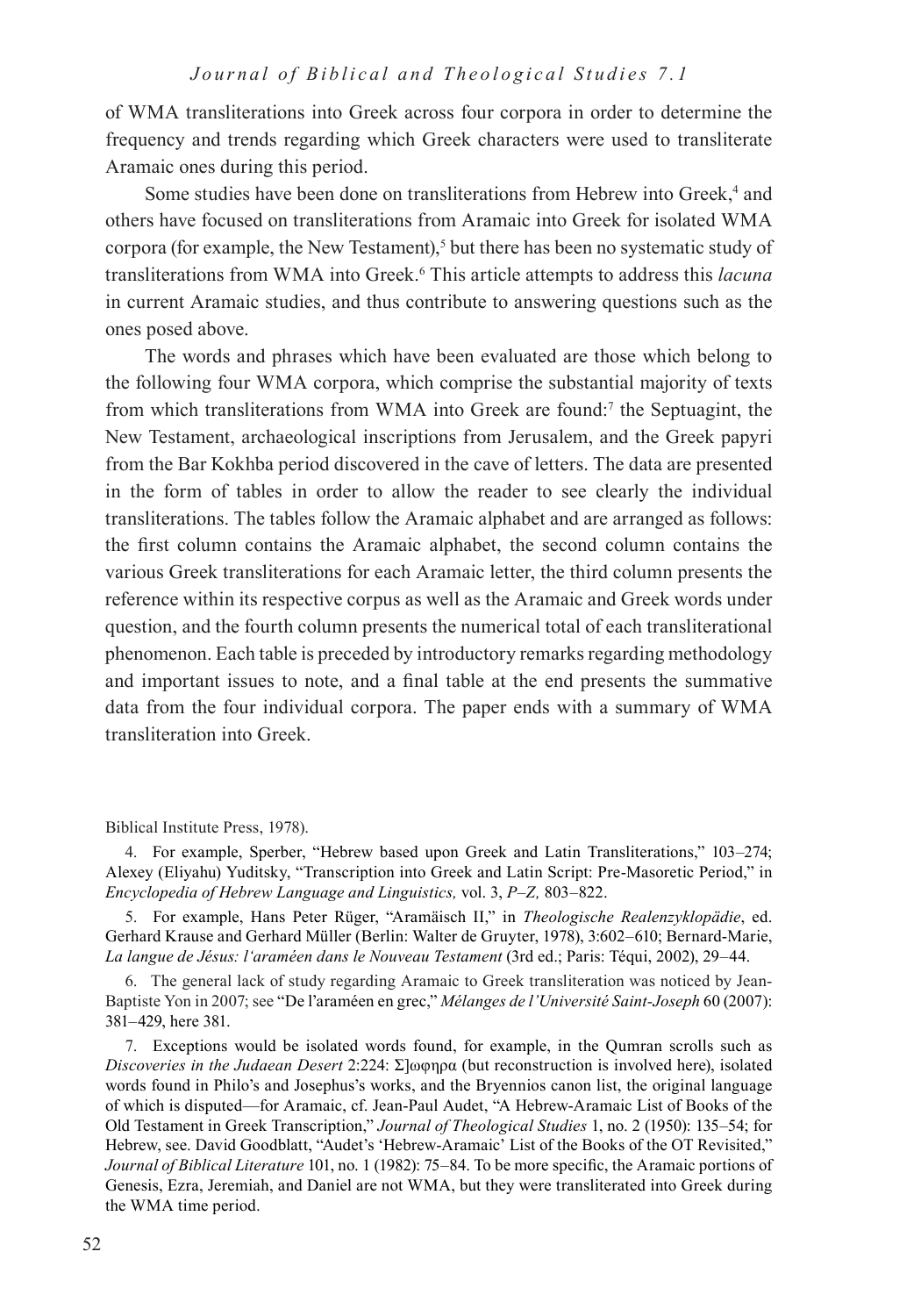#### **2.1. The Septuagint**

As for the Septuagint, only the Aramaic portions are evaluated: Genesis 31.47; Jeremiah 10.11; Daniel 2.4-7.28; Ezra 4.8-6.18; 7.12-26. Three methodological decisions have been made which affect the interpretation and presentation of the data in the corresponding charts below. First, when the same Aramaic word or expression has been transliterated into the same Greek word or expression multiple times, the individual phonemic transliterations are counted together as one transliteration instance instead of multiple transliteration instances. For example, the Aramaic proper name יַשְׁמִשׁ appears four times in the Aramaic portions of the Old Testament (Ezra 4.8, 9, 17, 23), and it is always transliterated into Greek as Σαμσαι. Thus, in the charts below the Aramaic מ has been counted as being transliterated into the Greek μ as equalling one transliteration instance instead of four. The justification for this decision arises from the fact that once a word has been transliterated within a corpus, it normally retains the same transliterated spelling throughout said corpus.<sup>8</sup> This decision also allows each transliteration to be represented equally in the numerical totals of the data. For example, the proper name  $\frac{1}{2}$ ובוּכַדְנָצֵּר)/Ναβουχοδονοσορ occurs twenty-seven times in Adolf Rahlfs's edition of the Septuagint. Counting the  $\neg$ - $\chi$ transliteration as twenty-seven individual transliteration instances would affect the numerical totals of the data, potentially leading some to conclude that כ was "usually" or "normally" transliterated into χ. However, counting each example as one transliteration instance no matter its number of occurrences within a corpus helps to avoid this misinterpretation. On the other hand, Greek transliterations which reflect two distinct spellings of the same Aramaic word (ex., σαμβύκης) have been counted as two transliteration instances in the data below.

Second, for the book of Daniel the Greek Theodotian recension has been evaluated as a distinct corpus. Although the Theodotian recension never disagrees with the Septuagint text in its transliterations, it does demonstrate at specific instances independent transliteration decisions (ex., ιρ: Dan. 4.13, 17, 23), and thus even when Theodotian agrees with the Septuagint, it is not merely a passive copying of the Septuagint, but rather an active confirmation of it. Therefore, if the same Aramaic word is transliterated into the same Greek word in both Rahlfs's Septuagint and the Theodotian recension, they are counted as two transliteration instances. This has been marked in the tables below as "LXX/Th." The biblical citations can refer either to Rahlfs's Septuagint, Theodotian recension, or the LXX versification as opposed to the Masoretic one. This decision was made in order to keep the tables as "clutter-free" as possible, although admittedly the interested reader may have to do a bit more work to chase down the reference. The sign "2x" means that the same Aramaic-Greek

<sup>8</sup>. This is not always the case, especially in, for example, the Greek papyri from the Bar Kokhba period, but there are multiple scribes within this corpus with each transliterating words idiosyncratically (see below for discussion). Generally speaking, however, authors remain constant with their transliterations within a corpus.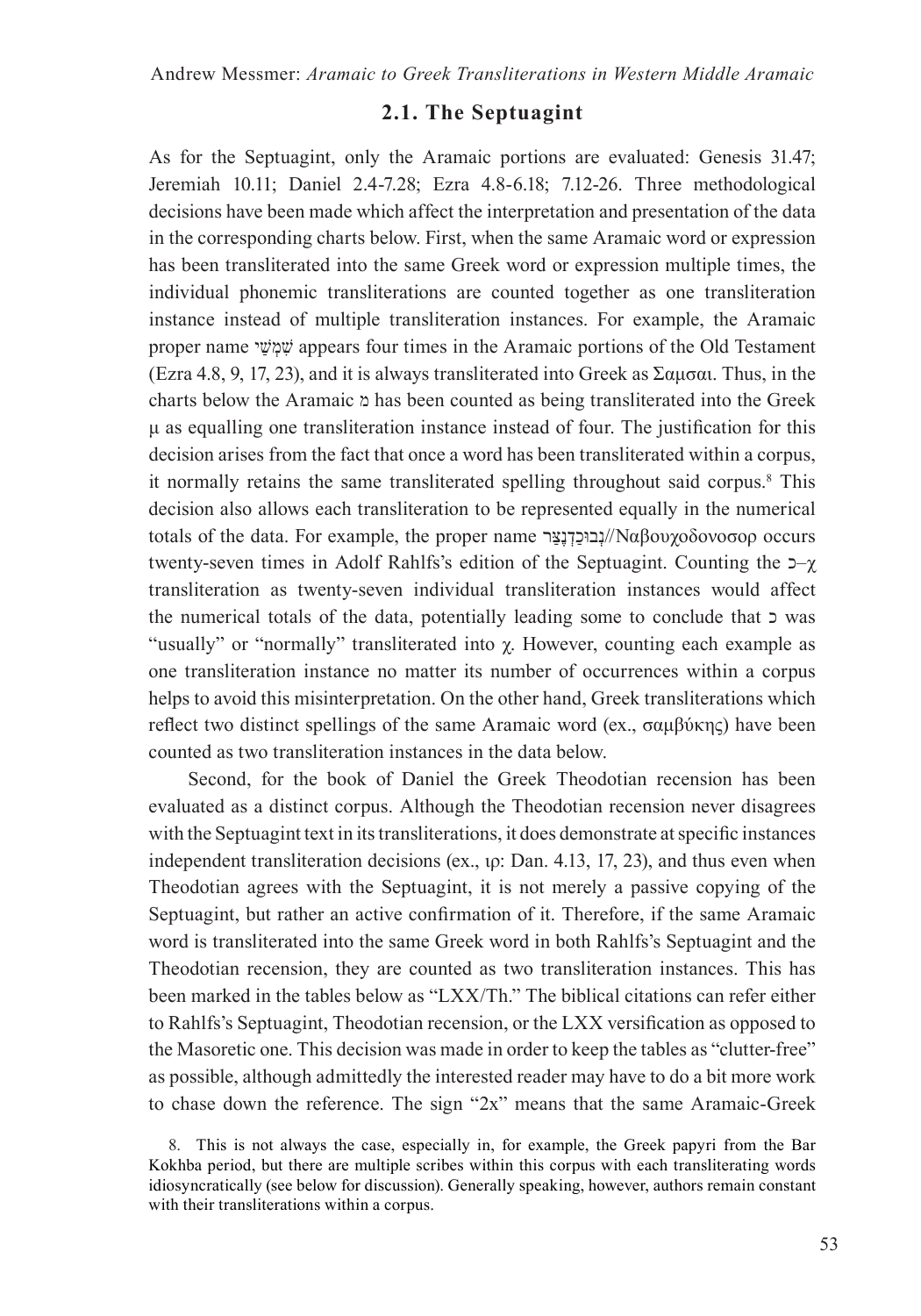transliteration occurs twice in the same word, and thus has been counted twice. The sign "etc" means that the same transliteration occurs in other places, with only the first appearance being listed.

Third, there are several words which, while appearing in the Aramaic sections cited above, are nevertheless uncertain as to their origin. For example, the proper name אלֵּיִנָּד appears numerous times in both Hebrew and Aramaic portions of the Old Testament, and it is always transliterated as  $Δανιηλ$ . It is uncertain whether the Aramaic-Greek has been carried over from its Hebrew-Greek transliteration, or whether the Aramaic-Greek transliteration is an independent transliteration that happens to agree exactly the Hebrew-Greek one. Therefore, it seems best to divide the evidence from the Septuagint into two charts, one which tabulates certain Aramaic-Greek transliterations and one which tabulates uncertain Aramaic-Greek transliterations. These results also have been kept separate in the final table below.

Finally, two pervasive difficulties present themselves, not only in the Septuagint but also in other corpora contained in this study. First, at times it is difficult to know if a Greek ending is a legitimate part of the transliteration, or rather a case ending that has been added so that it "makes sense" in Greek. On the whole, I have favored the Greek case ending option, and thus those final Greek letters which suggest themselves as case endings have not been included in the transliteration data.<sup>9</sup> Second, it is extremely difficult to determine the correct transliteration of certain Aramaic letters such as the gutturals (*aleph, he, het, 'ayin*) and some vowels (*waw*, *yod*). The difficulty lies in knowing which of the Aramaic letters correspond to which of the Greek ones, especially when there are several of these difficult Aramaic letters in a row. I admit that there may be other legitimate ways to interpret the evidence than has been done so here, and I invite readers to be discerning and to think independently about this issue.10

9. The major examples are words that end in the following: *alpha*, *alpha-sigma*, *eta-sigma*, *omicron-iota*, *omicron-nu*, *omicron-sigma*, *omicron-upsilon*, and *sigma*.

10. This article reflects the second time I have wrestled with the issue of how to interpret the transliteration evidence. In my dissertation, I took a "minimalist" approach in which I was more likely to see certain vowels as accompanying consonants, and thus the corresponding Greek transliterations did not factor into the data; here I take a "maximalist" approach in which I have attempted to include as many Greek letters into the transliteration data as possible. This has had the effect of broadening the Greek transliteration possibilities of their underlying Aramaic letters (such as the Aramaic *yod*).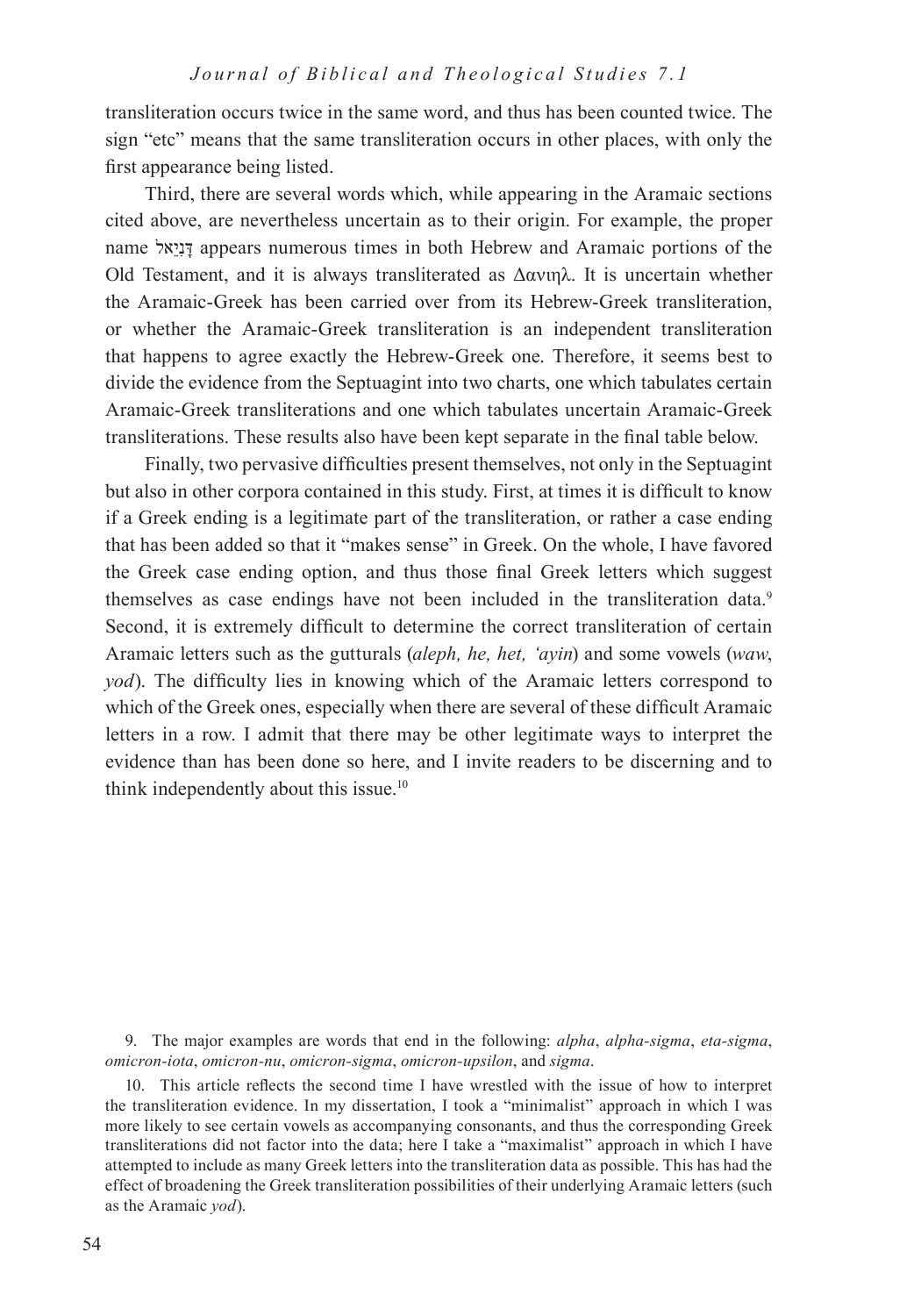Andrew Messmer: *Aramaic to Greek Transliterations in Western Middle Aramaic Table 1: Septuagint Transliterations: Certain*

| Aramaic          | Greek          | References and Transliterations                                               | Total          |
|------------------|----------------|-------------------------------------------------------------------------------|----------------|
| x                | $\alpha$       | Ezra 6.15: Αδαρ — אֲדָר                                                       | 9              |
|                  |                | Dan 2.14 etc (LXX/Th): Αριωχ - Σηγγί                                          |                |
|                  |                | Ezra 4.9: Αρχυαΐοι — אֲרְכְּוָי                                               |                |
|                  |                | Dan 4.10: Ασενναφαρ - אָסְנַפַּר                                              |                |
|                  |                | Ezra 4.9: Αφαρσαθαχαΐοι — κερροποι                                            |                |
|                  |                | Ezra 5.6 etc: Αφαρσαχαΐοι - κερφέρει                                          |                |
|                  |                | Ezra 4.9: Αφαρσαΐοι - - Χριτριν                                               |                |
|                  |                | $Dan 3.1 (Th): \Delta \varepsilon \varphi \alpha \longrightarrow$ דורָא       |                |
|                  | η              | Dan 5.0 LXX etc (LXX/Th): μανη — מְנֵא                                        | $\overline{2}$ |
| ℶ                | β              | Dan 2.49 etc (LXX/Th): Αβδεναγω — עֲבֶד גְגוֹ                                 | 8              |
|                  |                | Ezra 4.8 etc: βααλταμ — Ξυντεν                                                |                |
|                  |                | Ezra 7.22: βάδων — בַּתְּין                                                   |                |
|                  |                | Ezra 5.3 etc: Σαθαρβουζανα — שְׁתַר בּוֹזְנֵי                                 |                |
|                  |                | Dan 3.5 (LXX/Th): σαμβύκης-1 - κρες                                           |                |
|                  |                | Dan 3.7 etc (Th): σαμβύκης-2 - "                                              |                |
| λ                | $\gamma$       | Dan 2.49 etc (LXX/Th): Αβδεναγω — עֲבֵד גְגוֹ                                 | $\overline{2}$ |
| $\overline{1}$   | $\delta$       | Dan 2.49 etc (LXX/Th): Αβδεναγω — עֲבֶד גְגוֹ                                 | 5              |
|                  |                | Ezra 6.15: Αδαρ — אֲדָר                                                       |                |
|                  |                | Dan 3.1 (Th): $\Delta \varepsilon \mathfrak{ip} \alpha \longrightarrow$ דורא  |                |
|                  |                | Ezra 4.9: מונינָא Γεναΐοι —                                                   |                |
| π                |                |                                                                               |                |
|                  | $\omega$       | Dan 2.49 etc (LXX/Th): Αβδεναγω — עֲבֵד גְגוֹ                                 | $\overline{4}$ |
|                  |                | Dan 2.14 etc (LXX/Th): Αριωχ - "                                              |                |
|                  | ει             | Dan 3.1 (Th): $\Delta \varepsilon \mathfrak{ip} \alpha \longrightarrow$ דורָא | $\mathbf{1}$   |
|                  | $\upsilon$     | Ezra 4.9: Αρχυαΐοι — γεργ                                                     | $\mathbf{1}$   |
|                  | $_{\text{ov}}$ | Fzra 4.8 etc: Ραουμ — רְחוּם                                                  | 3              |
|                  |                | Ezra 5.3 etc: Σαθαρβουζανα — ψίματη φ                                         |                |
|                  |                | Εzra 4.9: Σουσαναχαΐοι - κηριψή                                               |                |
| $\bar{\text{I}}$ | $\zeta$        | Ezra 5.3 etc: Σαθαρβουζανα — ψητε την                                         | 1              |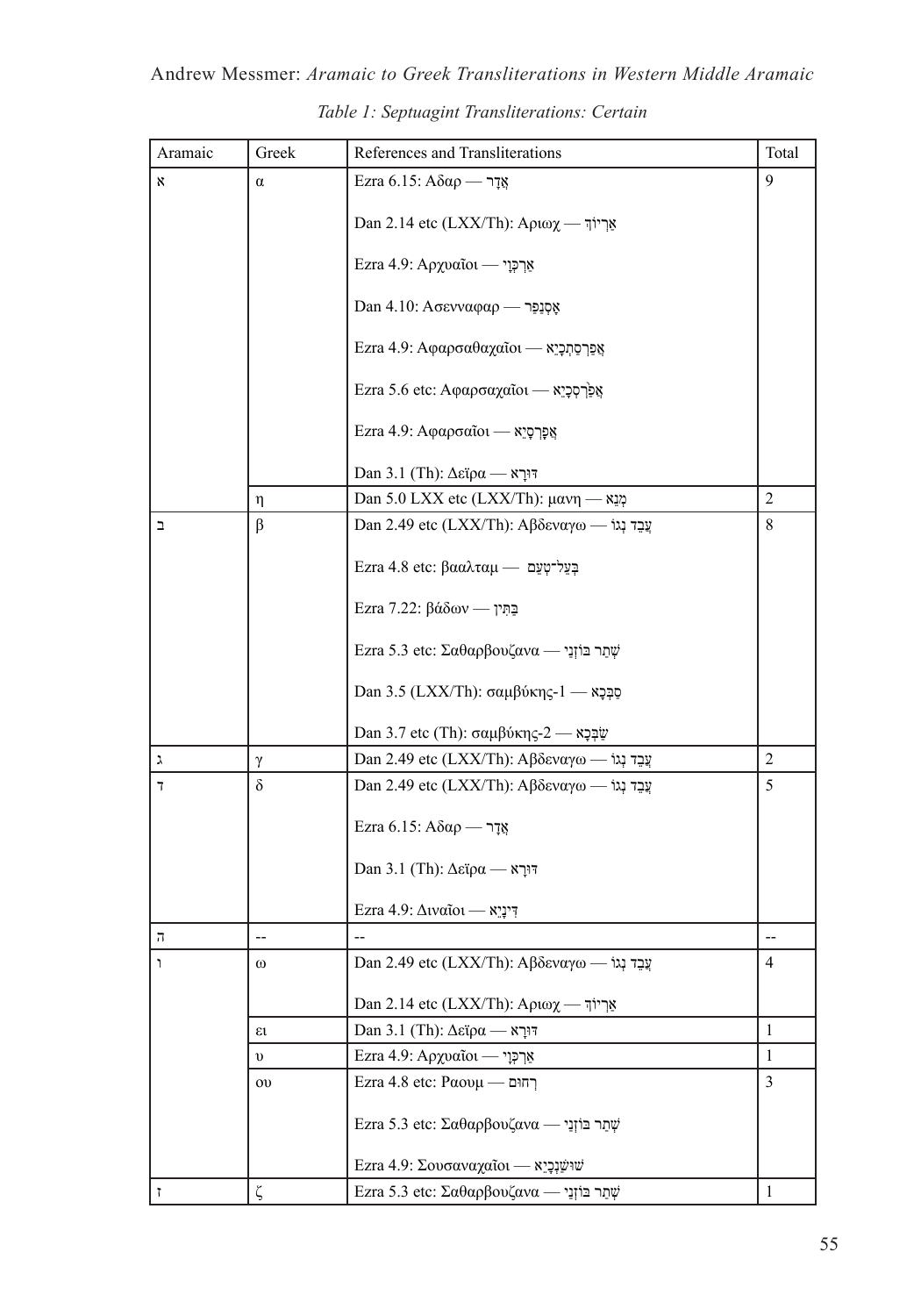# *Journal of Biblical and Theological Studies 7.1*

| Π | $\alpha$       | Fzra 4.8 etc: Ραουμ — רְחֶוּם                               | 1              |
|---|----------------|-------------------------------------------------------------|----------------|
| Ú | τ              | Ezra 4.8 etc: βααλταμ — εμετομετ                            | $\overline{2}$ |
|   |                | Ezra 4.9: Ταρφαλλαΐοι — εζές                                |                |
| , |                |                                                             | 3              |
|   | $\mathfrak{r}$ | Dan 2.14 etc (LXX/Th): Αριωχ - "                            |                |
|   |                | Dan 4.13 etc (Th): $\varphi$ - עִיר                         |                |
|   | $\alpha$       | Ezra 5.3 etc: Σαθαρβουζανα <sup>11</sup> — שְׁתַר בּוֹזְנֵי | $\mathbf{1}$   |
|   | $\alpha$       | Ezra 4.9: Αρχυαΐοι — γερ                                    | 11             |
|   |                | Ezra 4.9: Αφαρσαθαχαΐοι - - κερροπ                          |                |
|   |                | Ezra 5.6, etc: Αφαρσαχαΐοι - κερρτρε                        |                |
|   |                | Ezra 4.9: Αφαρσαΐοι — κεργει                                |                |
|   |                | Ezra 4.9 (2x): Διναΐοι — Γενν                               |                |
|   |                | Ezra 4.9: Ηλαμαΐοι — κερφί                                  |                |
|   |                | Ezra 5.3 etc: Θανθαναι — חַתְּנֵי                           |                |
|   |                | Ezra 4.8 etc: Σαμσαι — νψυψ                                 |                |
|   |                | Εzra 4.9: Σουσαναχαΐοι — νυμψί                              |                |
|   |                | Ezra 4.9: Ταρφαλλαΐοι — εζές                                |                |
| C | χ              | Dan 2.14 etc (LXX/Th): Αριωχ - "                            | 6              |
|   |                | Ezra 4.9: Αρχυαΐοι — γεργ                                   |                |
|   |                | Ezra 4.9: Αφαρσαθαχαΐοι - "Άριτρης"                         |                |
|   |                | Ezra 5.6 etc: Αφαρσαχαΐοι - κερρηφικ                        |                |
|   |                | Εzra 4.9: Σουσαναχαΐοι — ψειφερ                             |                |
|   | κ              | Dan 3.5 (LXX/Th): σαμβύκης-1 - χρει                         | $\mathfrak{Z}$ |
|   |                | Dan 3.7 etc (Th): σαμβύκης-2 - "                            |                |
| ነ | λ              | Ezra 4.8 etc: βααλταμ — קַעֲל־טְעֵם                         | 4              |
|   |                | Ezra 4.9: Ηλαμαΐοι — אֲיֶלְמָיָא                            |                |
|   |                | Dan 5.0 etc (LXX/Th): θεκελ — חֲקֵל                         |                |
|   | λλ             | Ezra 4.9: Ταρφαλλαΐοι — κτινική                             | 1              |

<sup>11</sup>. Ezra 5.3 and so on: it should be noted that according to the Masoretic Text (MT), the final vowel is a *pathak yod*, which could help account for this "anomaly."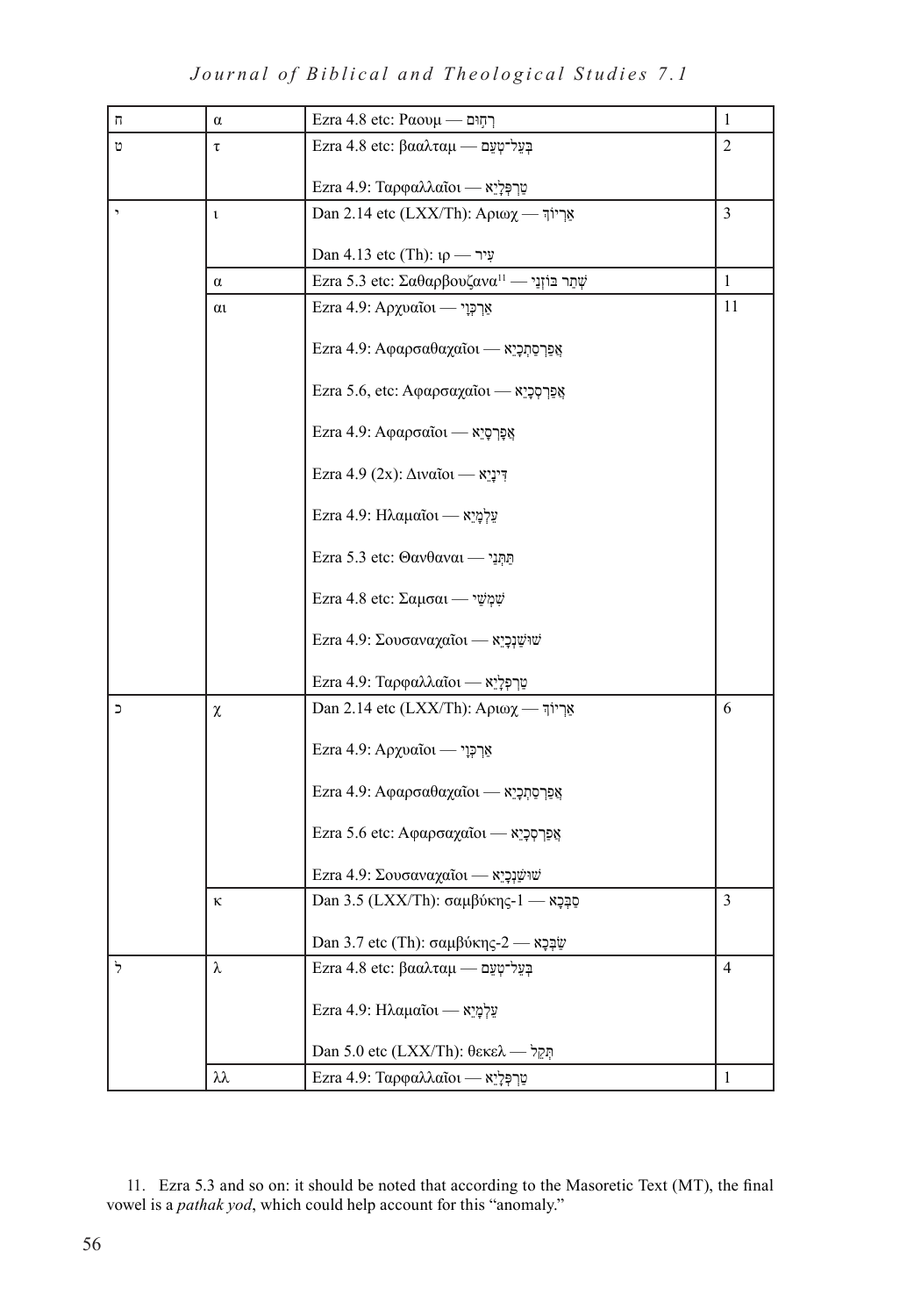| n | μ              | Ezra 4.8 etc: βααλταμ — בְּעֲל־טָעֲם          | 6              |
|---|----------------|-----------------------------------------------|----------------|
|   |                | Ezra 4.9: Ηλαμαΐοι — κνιντ                    |                |
|   |                | Dan 5.0 etc (LXX/Th): μανη — מְנֵא            |                |
|   |                | Fzra 4.8 etc: Ραουμ — רְחוּם                  |                |
|   |                | Ezra 4.8 etc: Σαμσαι — ψηψ                    |                |
| ı | $\mathbf{v}$   | Dan 2.49 etc (LXX/Th): Αβδεναγω — עֲבֶד גָגוֹ | 8              |
|   |                | Ezra 4.9: $\Delta$ ויניֵא ה                   |                |
|   |                | Ezra 5.3 etc: Θανθαναι — תַּתְּנַי            |                |
|   |                | Dan 5.0 etc (LXX/Th): μανη — מְנֵא            |                |
|   |                | Ezra 5.3 etc: Σαθαρβουζανα — שְׁתַר בּוֹזְנַי |                |
|   |                | Εzra 4.9: Σουσαναχαΐοι — ψιψίψ                |                |
|   | νv             | Εzra 4.10: Ασενναφαρ - γριζ                   | $\mathbf{1}$   |
| O | σ              | Εzra 4.10: Ασενναφαρ - "                      | 8              |
|   |                | Ezra 4.9: Αφαρσαθαχαΐοι - - κερερτική         |                |
|   |                | Ezra 5.6 etc: Αφαρσαχαΐοι - "                 |                |
|   |                | Ezra 4.9: Αφαρσαΐοι — κεργ                    |                |
|   |                | Dan 3.5 (LXX/Th): σαμβύκης-1 - κρες           |                |
|   |                | Dan 5.0 etc (LXX/Th): φαρες — פְּרֵס          |                |
| У | $\alpha$       | Dan 2.49 etc (LXX/Th): Αβδεναγω — עֲבֶד גָגוֹ | 3              |
|   |                | Ezra 4.8 etc: βααλταμ — בְּעֲל־טָעֲם          |                |
|   | $\alpha\alpha$ | Ezra 4.8 etc: βααλταμ — קַעֲל־טְעֵם           | 1              |
|   | η              | Ezra 4.9: Ηλαμαΐοι — κτρζ                     | $\mathbf{1}$   |
|   | untransl.      | Dan 4.13 etc (Th): $\upmu$ - עִיר             | 1              |
| Đ | $\varphi$      | Εzra 4.10: Ασενναφαρ - "                      | $\overline{7}$ |
|   |                | Ezra 4.9: Αφαρσαθαχαΐοι - κερροπ              |                |
|   |                | Ezra 5.6 etc: Αφαρσαχαΐοι - κορτρεχ           |                |
|   |                | Ezra 4.9: Αφαρσαΐοι - "                       |                |
|   |                | Ezra 4.9: Ταρφαλλαΐοι — κετρο                 |                |
|   |                | Dan 5.0 etc (LXX/Th): φαρες — פְּרֵס          |                |
| Х |                |                                               |                |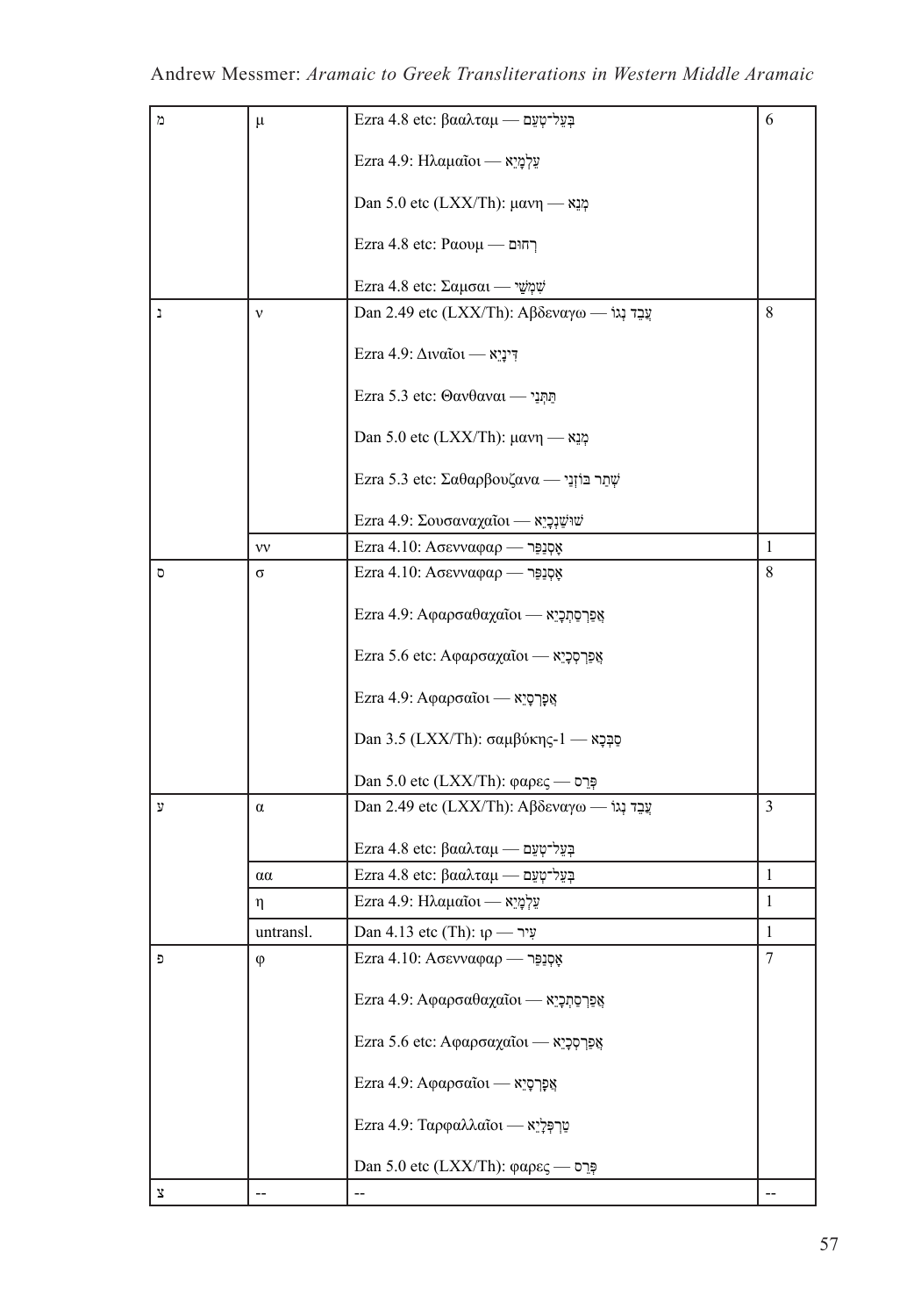*Journal of Biblical and Theological Studies 7.1*

| $\overline{P}$ | κ          | Dan 5.0 etc (LXX/Th): θεκελ — חֲקֵל                                                              | $\overline{c}$ |
|----------------|------------|--------------------------------------------------------------------------------------------------|----------------|
| ר              | ρ          | Ezra 6.15: $A\delta\alpha\rho$ — אֲדָר                                                           | 15             |
|                |            |                                                                                                  |                |
|                |            | Dan 2.14 etc (LXX/Th): Αριωχ - γινής                                                             |                |
|                |            | Ezra 4.9: Αρχυαΐοι — "אֲרְכְּוָ                                                                  |                |
|                |            |                                                                                                  |                |
|                |            | Εzra 4.10: Ασενναφαρ - Σερ                                                                       |                |
|                |            | Ezra 4.9: Αφαρσαθαχαΐοι - - κερρομέ                                                              |                |
|                |            |                                                                                                  |                |
|                |            | Ezra 5.6 etc: Αφαρσαχαΐοι - κερρτρε                                                              |                |
|                |            | Ezra 4.9: Αφαρσαΐοι — κεργει                                                                     |                |
|                |            |                                                                                                  |                |
|                |            | $Dan 3.1 (Th): \Delta \varepsilon \varphi \alpha \longrightarrow \overline{\varepsilon}$ דּוּרָא |                |
|                |            | Dan 4.13 etc (Th) $\upmu$ - עִיר                                                                 |                |
|                |            |                                                                                                  |                |
|                |            | Fzra 4.8 etc: Ραουμ — רְחוּם                                                                     |                |
|                |            | Ezra 5.3 etc: Σαθαρβουζανα — ψυτε                                                                |                |
|                |            |                                                                                                  |                |
|                |            | Ezra 4.9: Ταρφαλλαΐοι — εζές                                                                     |                |
|                |            | Dan 5.0 etc (LXX/Th): φαρες — פְּרֵס                                                             |                |
| W              | $\sigma$   | Ezra 5.3 etc: Σαθαρβουζανα — שְׁתַר בּוֹזְנַי                                                    | 6              |
|                |            |                                                                                                  |                |
|                |            | Ezra 4.8 etc (2x): Σαμσαι — νψηψ                                                                 |                |
|                |            | Ezra 4.9 (2x): Σουσαναχαΐοι — Ν' Σεντ                                                            |                |
|                |            |                                                                                                  |                |
|                |            | Dan 3.7 etc (Th): σαμβύκης-2 - "                                                                 |                |
| Л              | $\theta$   | Ezra 4.9: Αφαρσαθαχαΐοι - κερροποι                                                               | 6              |
|                |            | Ezra 5.3 etc (2x): Θανθαναι — תַּתְּנֵי                                                          |                |
|                |            |                                                                                                  |                |
|                |            | Dan 5.0 etc (LXX/Th): θεκελ — חֲקֵל                                                              |                |
|                |            | Ezra 5.3 etc: Σαθαρβουζανα — ψυφ                                                                 |                |
|                | $\delta$   | Ezra 7.22 βάδων — בַּתְּין                                                                       | $\mathbf{1}$   |
| Added          | μ          | Dan 3.5: σαμβύκης-1 - κερε                                                                       | $\overline{c}$ |
| letters        |            |                                                                                                  |                |
|                |            | Dan 3.7 etc (Th) σαμβύκης-2 - "                                                                  |                |
|                | $_{\rm V}$ | Ezra 5.3 etc: Θανθαναι — מַתְּנַי                                                                | $\mathbf{1}$   |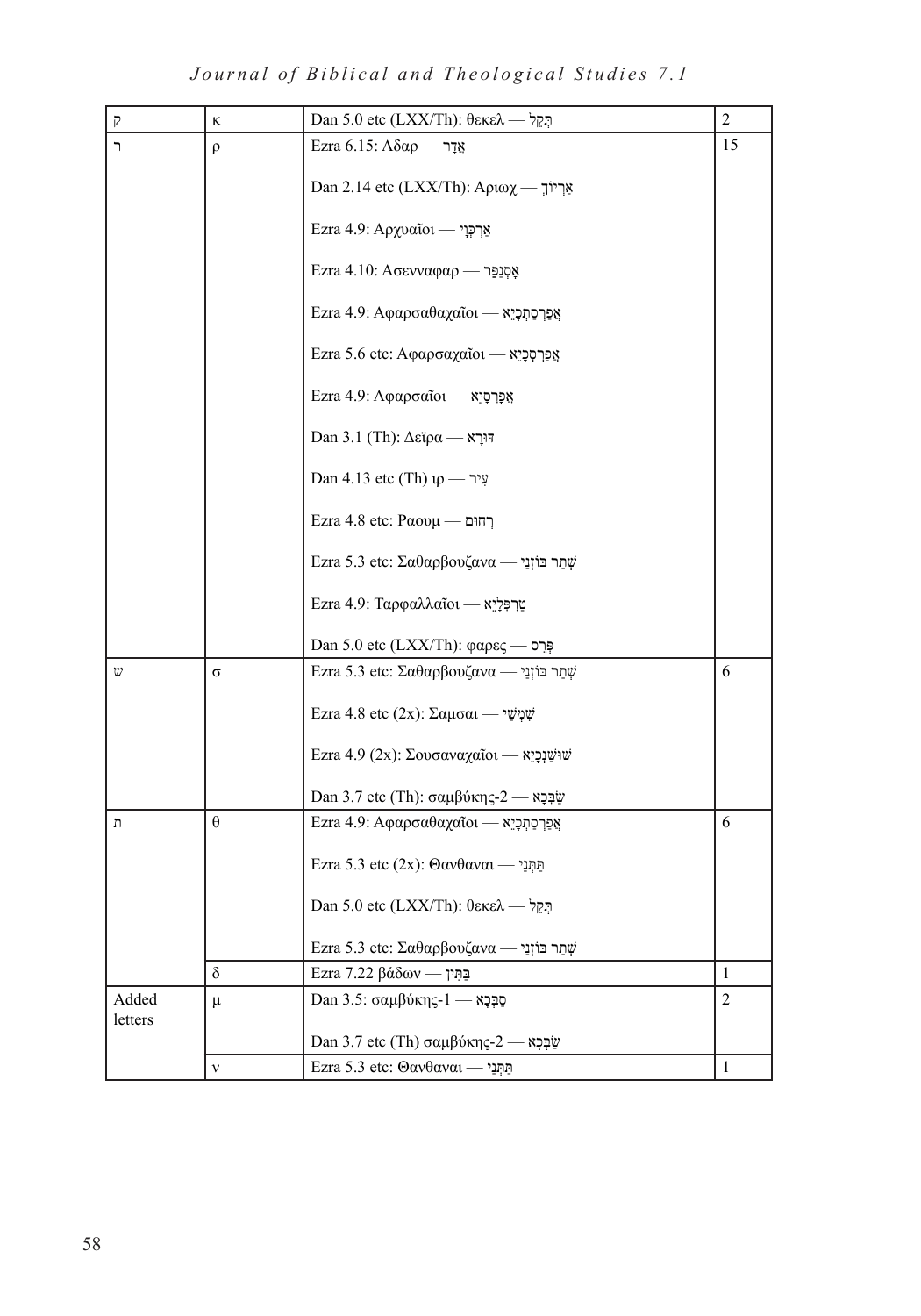| Andrew Messmer: Aramaic to Greek Transliterations in Western Middle Aramaic |                                                 |  |  |  |  |
|-----------------------------------------------------------------------------|-------------------------------------------------|--|--|--|--|
|                                                                             | Table 2: Septuagint Transliterations: Uncertain |  |  |  |  |

| Aramaic   | Greek          | References and Transliterations                             | Total       |
|-----------|----------------|-------------------------------------------------------------|-------------|
| x         | α              | Ezra 4.8 etc (2x): Αρθασασθα — אֲרְתַּחָשָׁשִׂהָּא          | 6           |
|           |                | Ezra 7.12 etc: Εσδρα — עֵזְרָא                              |             |
|           |                | Dan 3.12 (LXX/Th): Ιουδαΐοι — γιτην                         |             |
|           |                | Ezra 5.2: Σαλαθιηλ — אַאֲלְתְּיאֱל                          |             |
|           | η              | Dan 2.13 etc (LXX/Th): Δανιηλ - γιγγ                        | 6           |
|           |                | Ezra 5.1: Ισραηλ — אֲγיָרָאֱל                               |             |
|           |                | Dan 2.17: (LXX/Th): Μισαηλ - "                              |             |
|           |                | Ezra 5.2: Σαλαθιηλ — אַאַלְתִּיאֵל                          |             |
|           | untransl.      | Ezra 5.1 etc: A $\delta \delta \omega$ — עדוא               | 5           |
|           |                | Dan 2.26 etc (LXX/Th): Βαλτασαρ-1 — בַּלְטָשֵׁאצַר          |             |
|           |                | Dan 5.0 etc (LXX/Th): Βαλτασαρ-2 — בֶּלְשֵׁאצַר             |             |
| $\supset$ | β              | Ezra 5.2 (2x): Ζοροβαβελ — זְרֶבָּבֶל                       | $\mathbf Q$ |
|           |                | Dan 2.28 etc (LXX/Th): Ναβουχοδονοσορ — נְבוּכַדְנָצֶר      |             |
|           |                | Ezra 5.14 etc: Σασαβασαρ — שָׁשָׁבַּצַּר                    |             |
|           |                | Dan 2.26 etc (LXX/Th): Βαλτασαρ-1 — בַּלְטְשֵׁאַצָּר        |             |
|           |                | Dan 5.0 etc (LXX/Th): Βαλτασαρ-2 — בֵק <sup>י</sup> שֵׁאצַר |             |
| λ         | $\gamma\gamma$ | Ezra 5.1 etc: Αγγαιος — 'λΠ                                 | 1           |

. אַרְ תַּחְשֵׁסְתְּא and אֵרְ תַּחְשֵׁ אָלָהָ אֵרְ תַּחְשַׁשְׂתְּא, אֲרְ תַּחְשַׁשְׂתָּא, and אֵרְ הַחִּשְׁשָ All have been counted as one spelling, except for א ְתְּסַשְׁחַתּ ְאַר which has been counted separately only for *samekh*.

13. Spelled the same way in Hebrew, except for the variant in Zech 1:1: ֹדוִּע.

14. This name has two different spellings: בַּלְאֹשֵׁצַּר and הַבָּאִצַּיִּבּ Only the first has been included in the data.

15. This name has both *plene* and defective spelling. The *plene* spelling is the one that has been included in the data.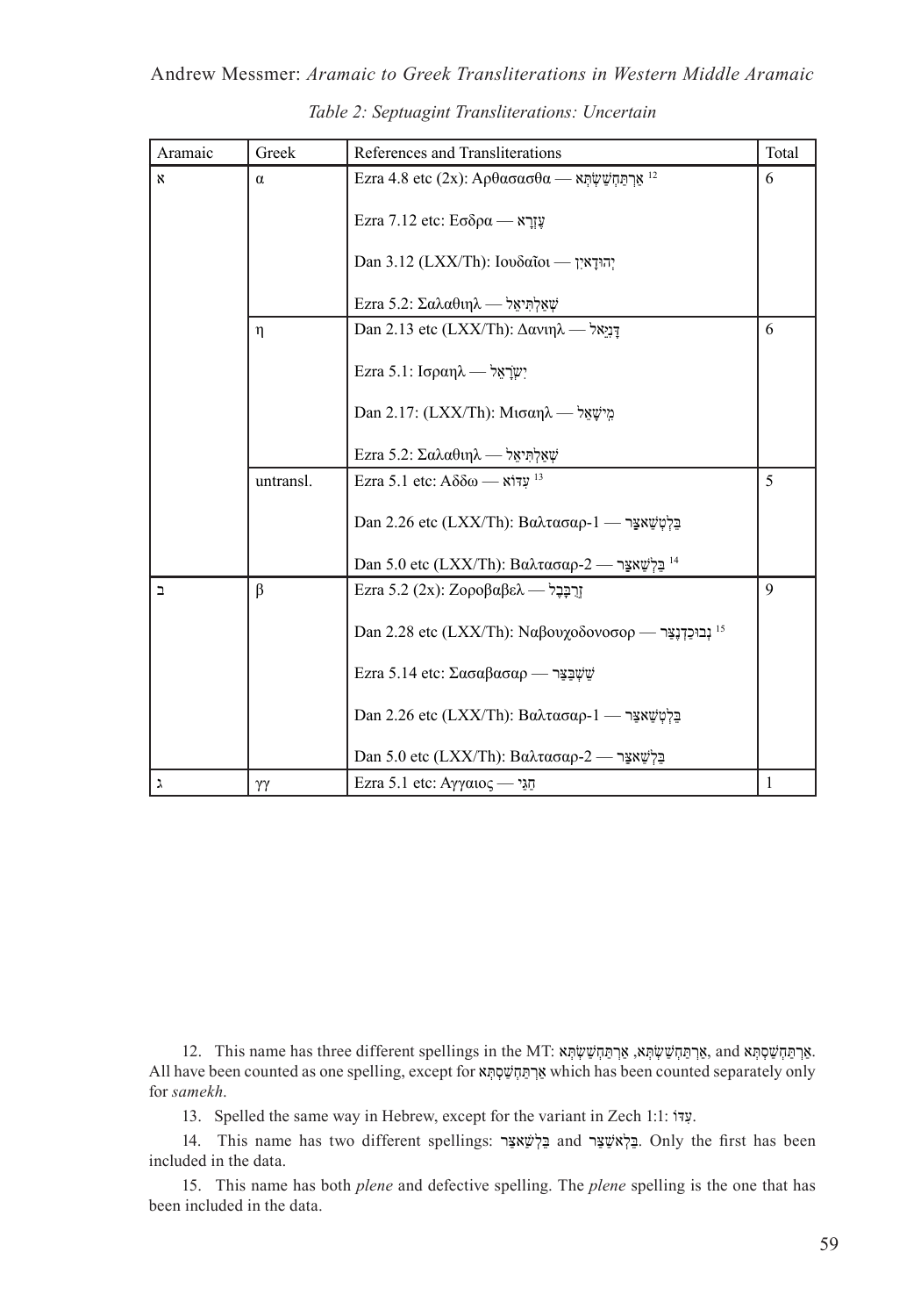# *Journal of Biblical and Theological Studies 7.1*

| $\overline{7}$ | $\delta$       | Dan 2.13 etc (LXX/Th): Δανιηλ - γινει           | 15             |
|----------------|----------------|-------------------------------------------------|----------------|
|                |                | Dan 3.12 (LXX/Th): Ιουδαΐοι — γιτιτ             |                |
|                |                | Dan 6.14 etc. (LXX/Th): Ἰουδαία — 717;          |                |
|                |                | Dan 3.8 etc (LXX/Th): Ιουδαίοι — κτιτική        |                |
|                |                | Ezra 5.2: Ιωσεδεκ - γι:                         |                |
|                |                | Dan 5.28 etc (LXX/Th): Μῆδος - φτ               |                |
|                |                | Dan 2.28 etc (LXX/Th): Ναβουχοδονοσορ - μετεξερ |                |
|                |                | Dan 2.49 (LXX/Th): Σεδραχ — שַׁדְרַדִּ          |                |
|                | $\delta\delta$ | Ezra 5.1 etc: $A\delta\delta\omega$ — עדוא      | $\mathbf{1}$   |
| $\overline{1}$ | $\alpha$       | Dan 2.17 (LXX/Th): Αζαρια — אֲזַרְיָה           | 5              |
|                |                | Dan 2.17 (LXX/Th): Avavia — הַנַנְיָה           |                |
|                |                | Ezra 5.1: Ζαχαριας — קַבַּרְיָה                 |                |
|                | η              | Ezra 6.18: Μωυσῆ — πψΰν                         | $\mathbf{1}$   |
|                | untransl.      | Dan 3.12 (LXX/Th): Ιουδαΐοι — γιτιτρ            | 6              |
|                |                | Dan 6.14 etc (LXX/Th): Ἰουδαία — יְהוּד         |                |
|                |                | Dan 3.8 etc (LXX/Th): Ιουδαίοι — κτιτική        |                |
| ٦              | υ              | Dan 6.29 etc (LXX/Th): Κύρος — שׁנֹרָשׁ         | $\overline{2}$ |
|                | $\omega$       | Ezra 5.1 etc: $A\delta\delta\omega$ — עדוא      | 2              |
|                |                | Ezra 5.2: Ιωσεδεκ - γι:                         |                |
|                | oυ             | Ezra 5.2: עשוע - היסס                           | 11             |
|                |                | Dan 3.12 (LXX/Th): Ιουδαΐοι — γιτιτ             |                |
|                |                | Dan 6.14 etc (LXX/Th): Ἰουδαία — γιπγ           |                |
|                |                | Dan 3.8 etc (LXX/Th): Ιουδαίοι — κτιτική        |                |
|                |                | Dan 2.28 etc (LXX/Th): Ναβουχοδονοσορ - "       |                |
|                |                | Dan 5.2 etc (LXX/Th): Ιερουσαλημ — יְרוּשָׁלֶם  |                |
| $\overline{1}$ | ζ              | Dan 2.17 (LXX/Th): Αζαρια — אַזַרְיָה           | $\overline{4}$ |
|                |                | Ezra 5.1: Ζαχαριας - πρη                        |                |
|                |                | Ezra 5.2: Ζοροβαβελ — כְּבָל                    |                |
|                | Q              | Ezra 7.12 etc: Εσδρα — עֲזָרָא                  | 1              |
|                |                |                                                 |                |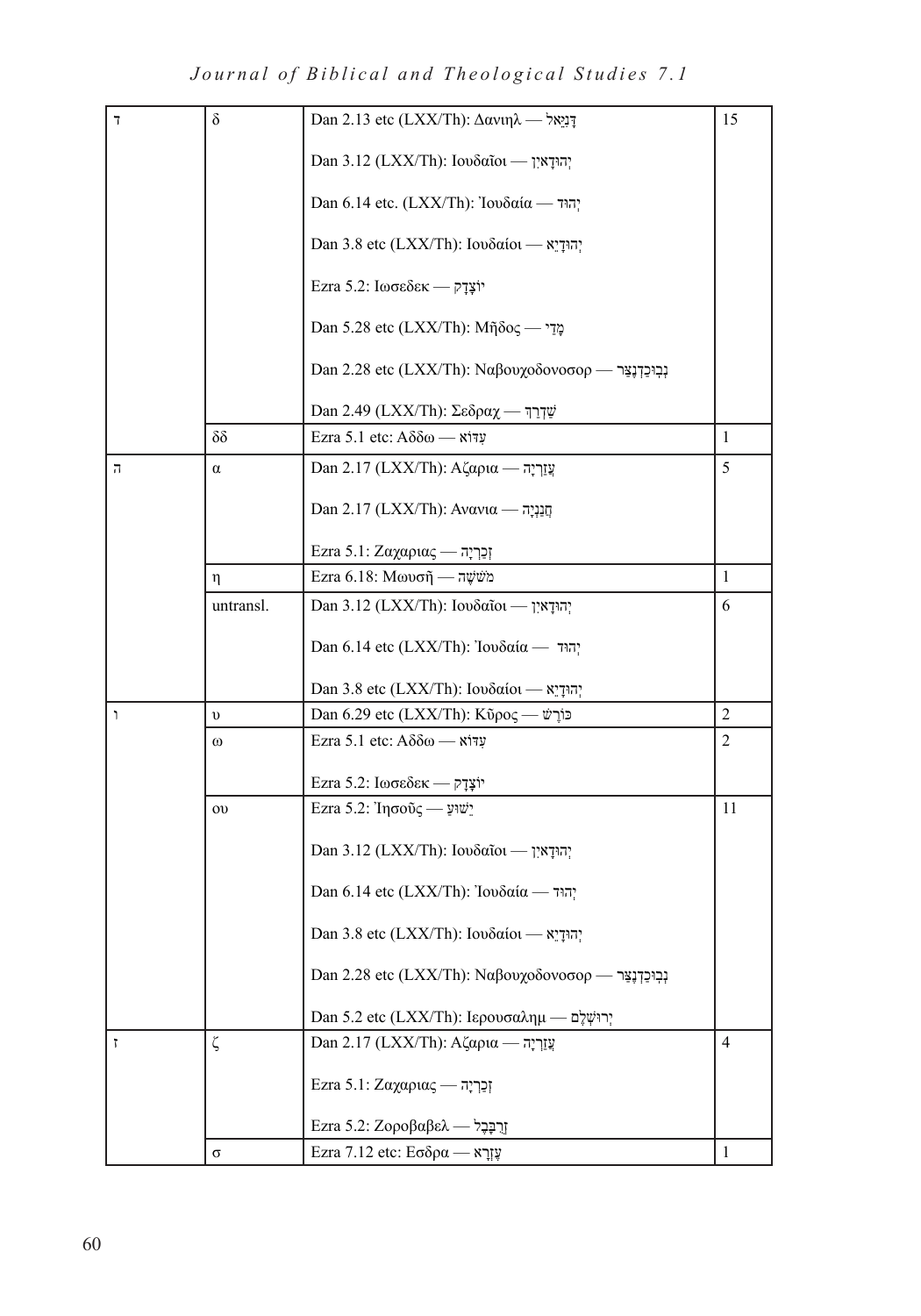| Π         | $\alpha$  | Ezra 5.1 etc: Αγγαιος - γιπ                            | $\overline{4}$ |
|-----------|-----------|--------------------------------------------------------|----------------|
|           |           | Dan 2.17 (LXX/Th): Ανανια — πιιτρ                      |                |
|           |           | Ezra 4.8 etc: Αρθασασθα — אֲרְתַּחְשֵׁשְׂתָא           |                |
| υ         | untransl. | Dan 2.26 etc (LXX/Th): Βαλτασαρ-1 — בַּלְטְשֵׁאצַר     | $\overline{2}$ |
|           | ι         | Dan 2.17 (LXX/Th): Αζαρια — אֲזַרְיָה                  | 24             |
|           |           | Dan 2.17 (LXX/Th): Avavia — חֲנַנְיָה                  |                |
|           |           | Dan 2.13 etc (LXX/Th): Δανιηλ - Στιν                   |                |
|           |           | Ezra 5.1: Ζαχαριας — קַבַּרְיָה                        |                |
|           |           | Dan 3.12 (2x; LXX/Th): Ιουδαΐοι - γιτική               |                |
|           |           | Dan 6.14 etc. (LXX/Th): Ἰουδαία — אָהוּד               |                |
|           |           | Dan 3.8 etc (LXX/Th): Ιουδαίοι — κτιτική               |                |
|           |           | Ezra 5.1: Ισραηλ — אֶיֶרְאֵל                           |                |
|           |           | Ezra 5.2: Ιωσεδεκ - γιετρ                              |                |
|           |           | Dan 2.17 (LXX/Th): Μισαηλ - מִישָׁאֵל                  |                |
|           |           | Ezra 5.2: Σαλαθιηλ — אַאַלְתִּיאֱל                     |                |
|           |           | Dan 5.2 etc (LXX/Th): Ιερουσαλημ — יְרוּשְׁלֶם         |                |
|           |           | Dan 2.49 (LXX/Th): Μισαχ — מֵישֵׁךְ                    |                |
|           | ıη        | Ezra 5.2: Ἰησοῦς — יָשׁוּעַ                            | $\mathbf{1}$   |
|           | ει        | Ezra 4.17: Σαμαρεί $\alpha$ — ψειτε                    | 1              |
|           | αι        | Ezra 5.1 etc: Αγγαιος - γιπ                            | 3              |
|           |           | Dan 3.8 etc (LXX/Th): Ιουδαίοι — יְהוּדָיָא            |                |
| $\supset$ | κ         | $\text{Exra } 7.22$ : גּרִין $\sim$ κόρων              | $\mathfrak{Z}$ |
|           |           | Dan 6.29 etc (LXX/Th): Κύρος — שׁנֹרָשׁ                |                |
|           | χ         | Ezra 5.1: Ζαχαριας — קַבְרְיָה                         | 7              |
|           |           | Dan 2.49 (LXX/Th): Μισαχ — מֵישַׁךְ                    |                |
|           |           | Dan 2.28 etc (LXX/Th): Ναβουχοδονοσορ — נְבוּכַדְנֶצַר |                |
|           |           | Dan 2.49 (LXX/Th): Σεδραχ — ψ                          |                |

16. One could make the argument that it is the *shin* that is not transliterated but based on the transliteration of Bαλτασαρ-2—רַצּאַשְׁלֵבּ, it suggests that the *shin*, indeed, is transliterated here.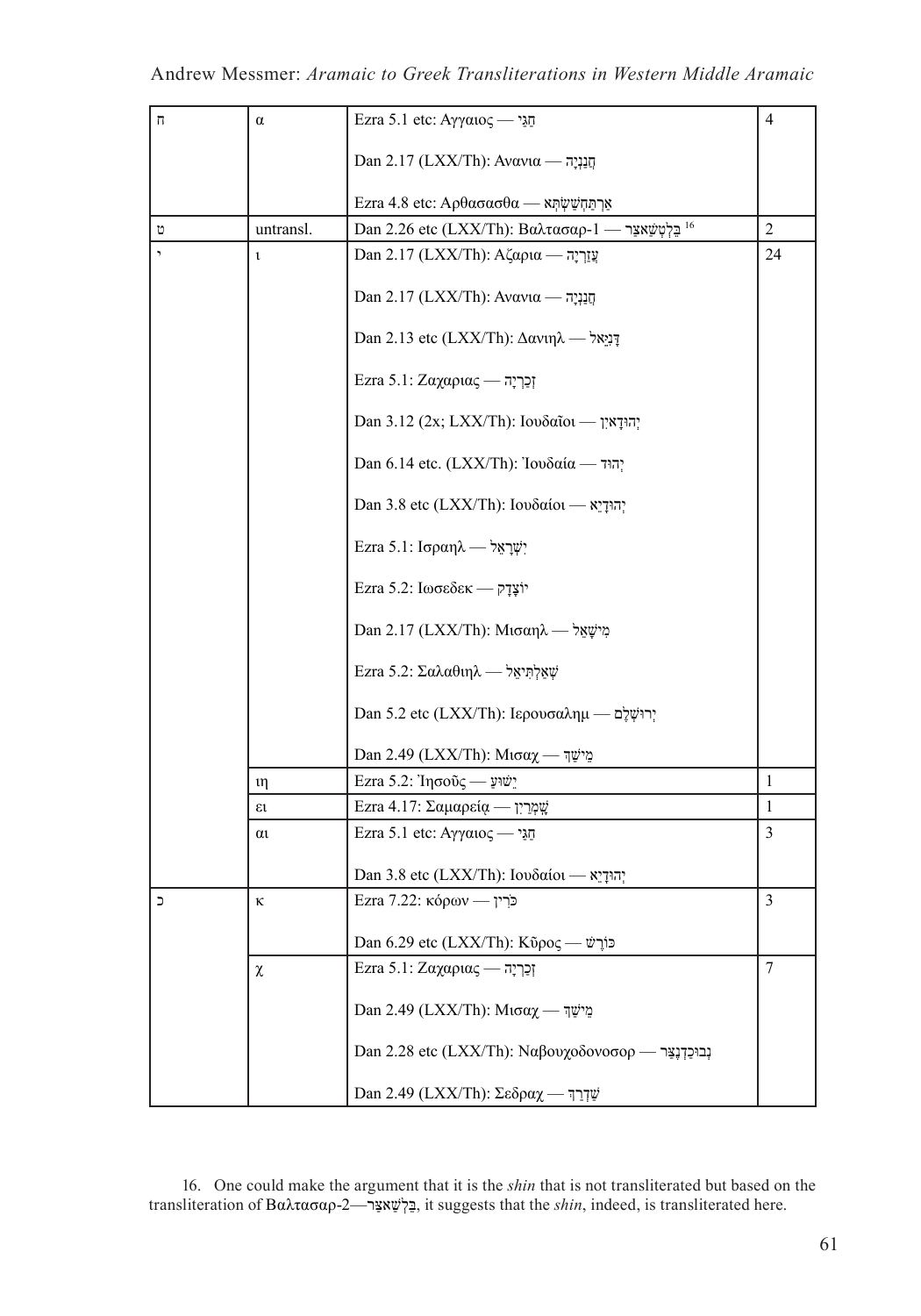*Journal of Biblical and Theological Studies 7.1*

| $\overline{z}$ | λ         | Dan 2.13 etc (LXX/Th): Δανιηλ - "                             | 14             |
|----------------|-----------|---------------------------------------------------------------|----------------|
|                |           | Ezra 5.2: Ζοροβαβελ — זְרֻבָּבָל                              |                |
|                |           | Ezra 5.1: Ισραηλ - מֵעֲרָאֵל                                  |                |
|                |           | Dan 2.17 (LXX/Th): Μισαηλ - "φι                               |                |
|                |           | Ezra 5.2 (2x): Σαλαθιηλ — νηλεγίν                             |                |
|                |           | Dan 2.26 etc (LXX/Th): Βαλτασαρ-1 — בַּלְטְשֵׁאצַר            |                |
|                |           | Dan 5.0 etc (LXX/Th): Βαλτασαρ-2 — בֶּלְשֵׁאצַר               |                |
|                |           | Dan 5.2 etc (LXX/Th): Ιερουσαλημ — יְרוּשֶׁלֶם                |                |
| D              | μ         | Dan 5.28 etc (LXX/Th): Μῆδος - φ                              | 10             |
|                |           | Dan 2.17 (LXX/Th): Μισαηλ - "φι                               |                |
|                |           | Ezra 6.18: Μωυσῆ — מֹשֶׁה                                     |                |
|                |           | Ezra 4.17: Σαμαρεία — ψειτρι                                  |                |
|                |           | Dan 5.2 etc (LXX/Th): Ιερουσαλημ — יְרוּשָׁלֶם                |                |
|                |           | Dan 2.49 (LXX/Th): Μισαχ — מֵישַׁךְ                           |                |
| ı              | ν         | Dan 2.17 (2x; LXX/Th): Avavia — חֲנַנְיָה                     | 10             |
|                |           | Dan 2.13 etc (LXX/Th): Δανιηλ — τεχνί                         |                |
|                |           | Dan 2.28 etc (2x; LXX/Th): Ναβουχοδονοσορ — נְבְוּכַדְנֶצֵּׁר |                |
| O              | $\sigma$  | Ezra 7.12 etc: Αρθασασθα <sup>17</sup> — «Στρψηπη             | 3              |
|                |           | Dan 5.28 (LXX/Th): Πέρσης — פָרַם                             |                |
| У              | $\alpha$  | Ezra 5.1 etc: $A\delta\delta\omega$ — עדוא                    | 3              |
|                |           | Dan 2.17 (LXX/Th): Αζαρια — אֲזַרְיָה                         |                |
|                | ε         | Ezra 7.12 etc: Εσδρα — עֶּזְרָא                               | $\mathbf{1}$   |
|                | untransl. | Ezra 5.2: Ἰησοῦς — יָשׁוּעַ                                   | $\mathbf{1}$   |
| Đ              | π         | Dan 5.28: (LXX/Th): Πέρσης - φ                                | $\overline{2}$ |
| 7              | $\sigma$  | Ezra 5.2: Ιωσεδεκ - ρτιχή                                     | 8              |
|                |           | Dan 2.28 etc (LXX/Th): Ναβουχοδονοσορ — נְבוּכַדְנָצַר        |                |
|                |           | Εzra 5.14 etc: Σασαβασαρ — שָׁשָׁבַצַּר                       |                |
|                |           | Dan 2.26 etc (LXX/Th): Βαλτασαρ-1 — בַּלְטְשֵׁאצַר            |                |
|                |           | Dan 5.0 etc (LXX/Th): Βαλτασαρ-2 — בֶּלְשֵׁאצַר               |                |

17. This is a variant spelling introduced in chapter 7 (vv. 12, 21).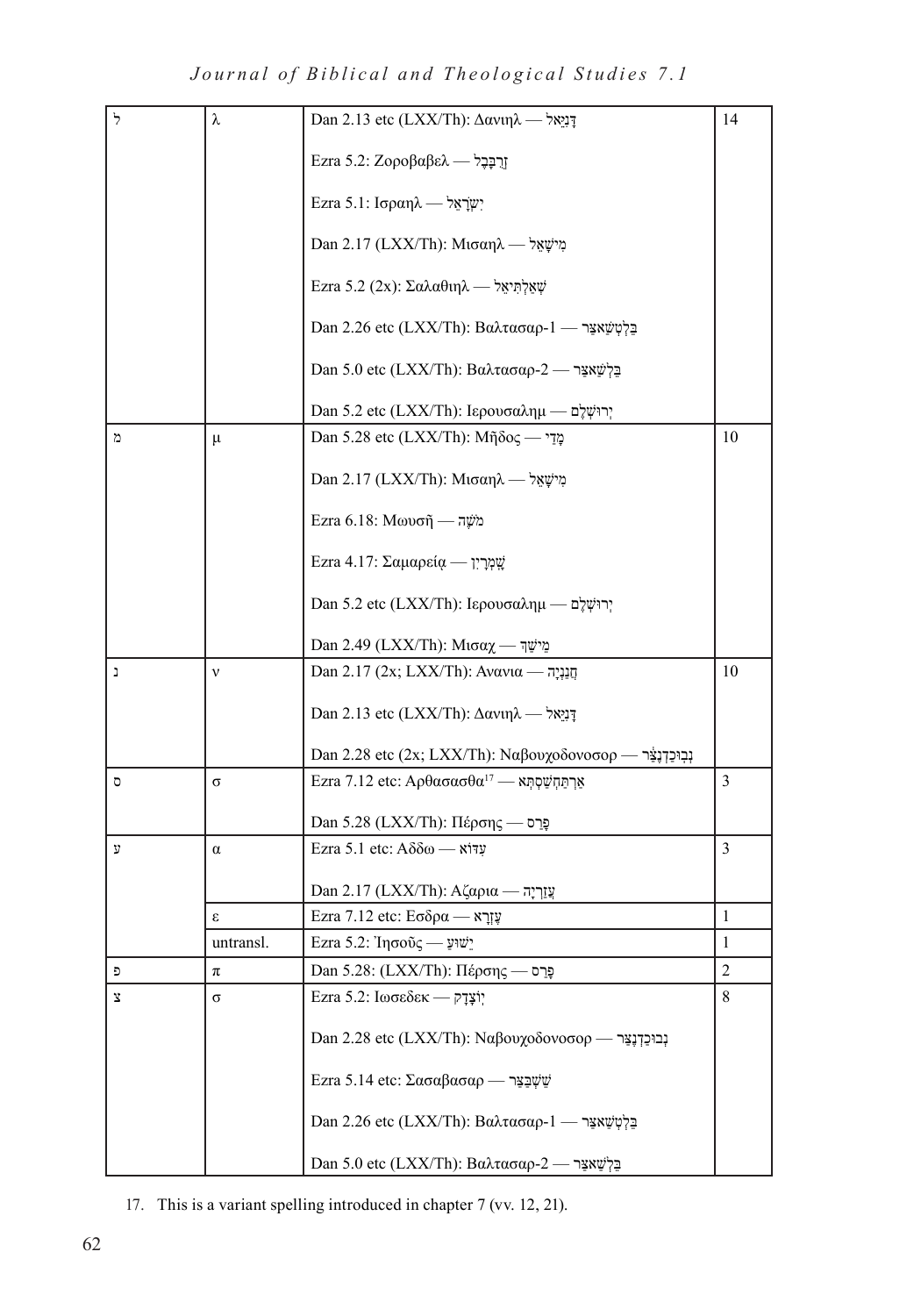| $\overline{P}$ | ĸ      | Εzra 5.2: Ιωσεδεκ - ρτιχίν                              | $\mathbf{1}$ |
|----------------|--------|---------------------------------------------------------|--------------|
| ר              | $\rho$ | Dan 2.17 (LXX/Th): Αζαρια — אֲזַרְיָה                   | 24           |
|                |        | Ezra 4.8 etc: Αρθασασθα — κηψψηπηκ                      |              |
|                |        | Ezra 7.12 etc: Εσδρα — עֵזְרָא                          |              |
|                |        | Ezra 5.1: Ζαχαριας - περ                                |              |
|                |        | Ezra 5.2: Ζοροβαβελ — <i>Ι</i> περ                      |              |
|                |        | Ezra 5.1: Ισραηλ — אֶיָרָאֱל                            |              |
|                |        | Ezra 7.22: κόρων - "כְּרִין                             |              |
|                |        | Dan 6.29 etc (LXX/Th): K $\tilde{v}$ poc — פוֹרֵשׁ      |              |
|                |        | Dan 2.28 etc (LXX/Th): Ναβουχοδονοσορ — נִבְוּכַדְנָצֵר |              |
|                |        | Dan 5.28 (LXX/Th): Πέρσης — פְרַס                       |              |
|                |        | Ezra 4.17: Σαμαρεία — ψυ                                |              |
|                |        | Ezra 5.14 etc: Σασαβασαρ — "ψψ                          |              |
|                |        | Dan 2.26 etc (LXX/Th): Βαλτασαρ-1 — בַּלְטְשֵׁאצַר      |              |
|                |        | Dan 5.0 etc (LXX/Th): Βαλτασαρ-2 - ΣΥΨΆΣ                |              |
|                |        | Dan 5.2 etc (LXX/Th): Ιερουσαλημ — יְרוּשָׁלֶם          |              |
|                |        | Dan 2.49 (LXX/Th): Σεδραχ — ψτην                        |              |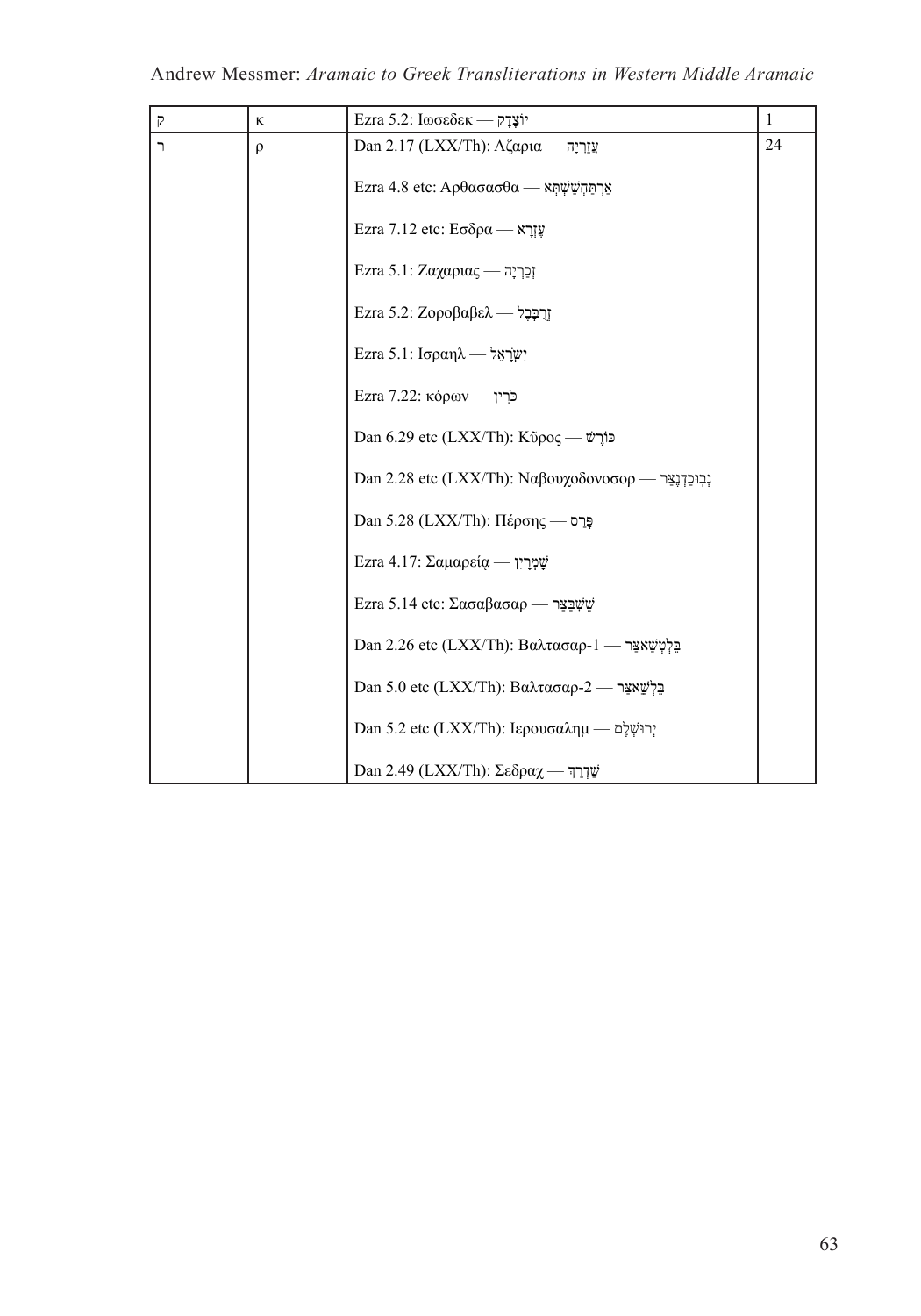*Journal of Biblical and Theological Studies 7.1*

| U)             | σ        | Ezra 4.8 etc (2x): Αρθασασθα — κηψψητηκ            | 19             |
|----------------|----------|----------------------------------------------------|----------------|
|                |          | Ezra 5.2: Ἰησοῦς — עָשׁוּעַ                        |                |
|                |          | Ezra 5.1: Ισραηλ - "Ψί                             |                |
|                |          | Dan 6.29 (LXX/Th): Κῦρος — לוֹרֵשׁ                 |                |
|                |          | Dan 2.17 (LXX/Th): Μισαηλ - מִישָׁאֵל              |                |
|                |          | $Ezra 6.18$ : Movo $\tilde{\eta}$ — מֹשֶׁה         |                |
|                |          | Ezra 5.2: Σαλαθιηλ — אַאַלְתִּיאֱל                 |                |
|                |          | Ezra 4.17: Σαμαρεία — ψ                            |                |
|                |          | Ezra 5.14 etc (2x): Σασαβασαρ — "ψψ                |                |
|                |          | Dan 5.2 etc (LXX/Th): Ιερουσαλημ — יְרוּשֶׁלֵם     |                |
|                |          | Dan 2.49 (LXX/Th): Μισαχ — מֵישַׁךְ                |                |
|                |          | Dan 2.49 (LXX/Th): Σεδραχ — ψτυ                    |                |
|                | τ        | Dan 2.26 etc (LXX/Th): Βαλτασαρ-1 — בַּלְטְשֵׁאצַר | $\overline{4}$ |
|                |          | Dan 5.0 etc (LXX/Th): Βαλτασαρ-2 — בֵּלְשֵׁאצַר    |                |
| $\overline{D}$ | $\theta$ | Ezra 4.8 etc (2x): Αρθασασθα — κηψψητηκ            | 3              |
|                |          | Ezra 5.2: Σαλαθιηλ - מַאֲלְתִּיאֱל                 |                |
| Added          | $\alpha$ | Dan 6.14 etc. (LXX/Th): Ἰουδαία — יהוד             | $\overline{2}$ |
| letters        | $\delta$ | Ezra 7.12 etc: Εσδρα — עֵזְרָא                     | $\mathbf{1}$   |

### **2.2. The New Testament**

As for the New Testament, we are at a disadvantage since we only have the Greek transliterations and not the underlying Aramaic words themselves. The only recourse we have, therefore, is reconstruction. To assist us in this process, three modern works have been chosen on which the Aramaic reconstructions are based, namely, Hans Peter Rüger's encyclopedia entry "Aramäisch II: Im Neuen Testament," Fr. Bernard-Marie's chapter on Aramaic words in the New Testament in his *La langue de Jésus*, and the Greek-English dictionary *A Greek-English Lexicon of the New Testament and other Early Christian Literature*. 18 Additionally, due to the fact that WMA showed

<sup>18</sup>. Rüger, "Aramäisch II," 3:602–610; Bernard-Marie, *La langue*, 29–44; Fredrick William Danker, ed., *A Greek-English Lexicon of the New Testament and other Early Christian Literature*, 3rd rev. ed. (Chicago: University of Chicago Press, 2000).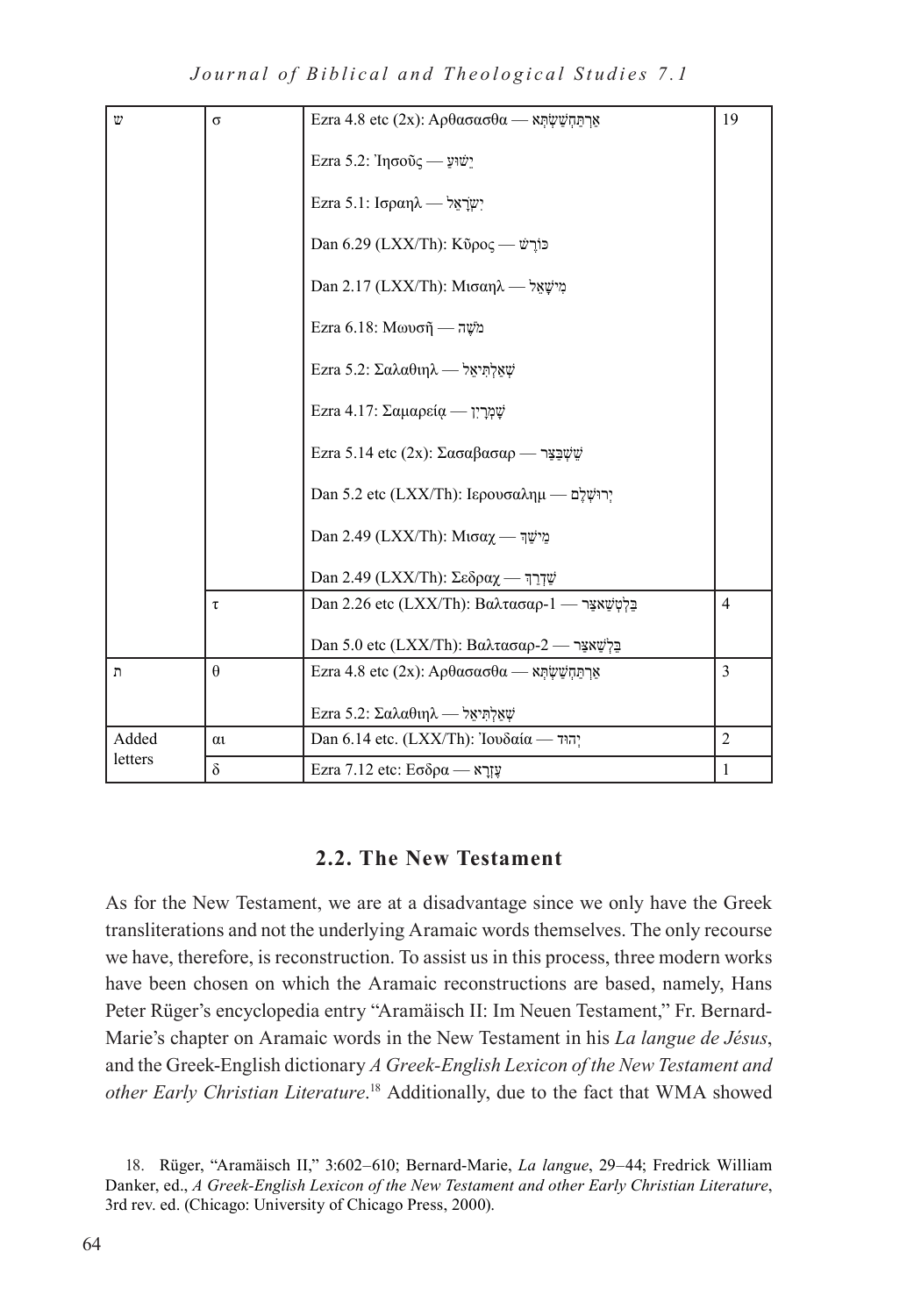#### Andrew Messmer: *Aramaic to Greek Transliterations in Western Middle Aramaic*

great freedom in the interchange between final *aleph* and final *he*, 19 in the absence of the actual underlying Aramaic source one must decide how to reconstruct this portion of the word, and for the sake of consistency, and I have opted systematically for final *aleph*. 20

Finally, it should be noted that while in other contexts it is completely legitimate to group the New Testament writings together as a single corpus, in this case it is not: since the individual writings were written by multiple authors, this must be taken into account when tabulating the translation instances. Therefore, each individual author has been counted as a separate witness to a transliterated word.<sup>21</sup> Aramaic words are found in the following books of the New Testament: Matthew, Mark, Luke, John, Acts, Romans, 1 Corinthians, 2 Corinthians, Galatians, Colossians, 1 Thessalonians, 2 Thessalonians, 1 Timothy, Hebrews, James, Revelation. From these sixteen books, eight separate authors have been identified in secondary literature:<sup>22</sup> Matthew (Matt.), Mark (Mark), Luke (Luke, Acts), John-1 (John), Paul (Rom, 1 Cor, 2 Cor, Gal, Col, 1 Thess, 2 Thess, 1 Tim), anonymous author of Hebrews (Hebrews), James (James), and John-2 (Rev).<sup>23</sup>

Thus, for example, the word αββα appears three times in the New Testament: Mark 14.36; Romans 8.15; Galatians 4.6. Its individual phonemic transliterations have not been counted as three transliteration instances (number of times it appears in the corpus), nor as one transliteration instance (as if the NT had been written by one author), but as two transliteration instances since two authors (Mark and Paul) individually have transliterated this word from Aramaic to Greek. This has been marked below by the sign "2 aut," "3 aut," and so forth.

The sign "2x" means that the same Aramaic-Greek transliteration occurs twice in the same word, and thus has been counted twice. The sign "etc" means that the same transliteration occurs in other places, with only the first appearance being listed.

19. For example, cf. *Genesis Apocryphon* 20.9, 27, 34, where final *aleph* and final *he* are used interchangeably for the same word, אנתה//אנתא.

20. While it may be argued that this decision skews the data against the transliteration data regarding *he*s, it must be noted that this study is looking for patterns of transliteration, and is not as interested in calculating the exact number of times a certain letter is transliterated from Aramaic into Greek. The *he* transliteration instances are well-represented in the data without the evidence from possible final *he*s. Notice, however, that I have included the final *he* variant in the Bar Kokhba letters for the word βαβαθα.

21. This differs from how the LXX and Bar Kochba papyri have been handled because it is more certain how to distinguish between the various authors of the NT than it is between the other two sources.

22. For general discussion, see. D. A. Carson and Douglas Moo, *An Introduction to the New Testament*, 2nd ed. (Grand Rapids, MI: Zondervan, 2005).

23. On the debatable examples of grouping 1 Tim with Paul and of separating Rev from the Johannine literature, the data are not significantly affected either way, since only the word σατανας appears in these texts. If the reader were to disagree with both positions taken by the author, the numerical results would be exactly the same since the addition of another author for 1 Tim would be negated by the removal of another author for Rev. Similarly, if the reader were to disagree with only one position taken by the author, then the numerical results would differ by one.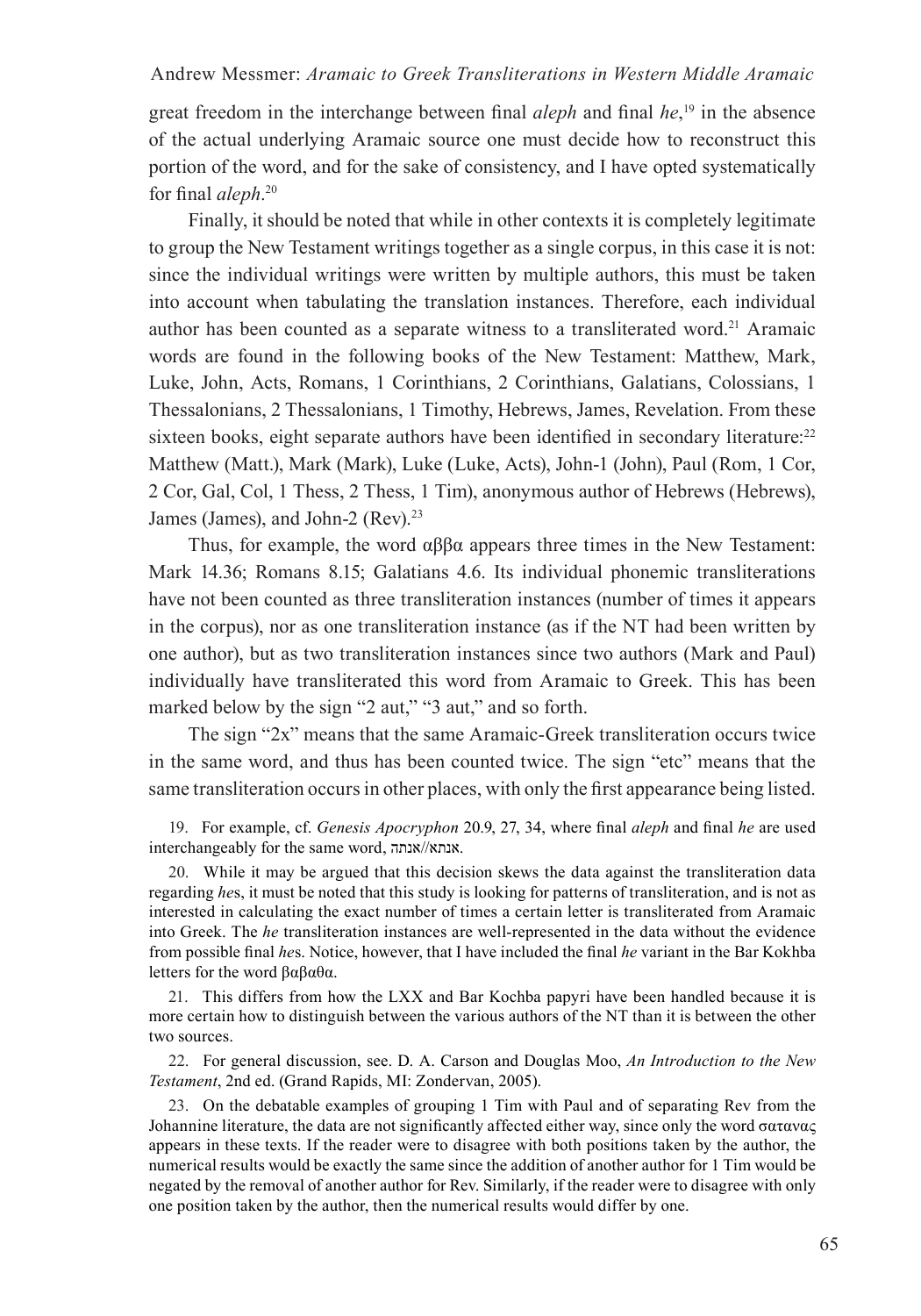#### *Journal of Biblical and Theological Studies 7.1*

| Aramaic | Greek     | References and Transliterations                                                  | Total          |
|---------|-----------|----------------------------------------------------------------------------------|----------------|
| x       | $\alpha$  | Mark 14.36 etc (2x; 2 aut): $\alpha\beta\beta\alpha$ - אבא                       | 45             |
|         |           | Matt 27.16 etc (2x): Βαραββ $\tilde{\alpha}$ ς — בר אבא                          |                |
|         |           | Matt 11.21 etc (4 aut): Βηθσαϊδά — בית צידא                                      |                |
|         |           | Matt 27.33 etc (3 aut): Γολγοθά — κήλτ                                           |                |
|         |           | Matt 27.46 etc (2 aut): λεμα - למא                                               |                |
|         |           | John 1.42 etc (2 aut): Κηφᾶς — כיפא                                              |                |
|         |           | Matt 27.6: κορβανᾶς — קרבנא                                                      |                |
|         |           | Matt 6.24 etc (2 aut): μαμωνᾶς — ממונא                                           |                |
|         |           | Luke 10.38 etc (2 aut): Μάρθα — מרתא                                             |                |
|         |           | Matt 26.2 etc (6 aut): πάσχα — פסחא                                              |                |
|         |           | Matt 5.22: ρακά - Γερν                                                           |                |
|         |           | Acts 5.1: Σάπφιρα — wσιτ                                                         |                |
|         |           | Matt 13.33 etc (2x; 2 aut): $\sigma \dot{\alpha} \tau \alpha$ — סאתא             |                |
|         |           | Matt 4.10 etc (6 aut): σαταν $\tilde{\alpha}$ ς — κυσ                            |                |
|         |           | Luke 1.15: $\sigma$ וכרא $\alpha$                                                |                |
|         |           | $\det$ 9.36 etc: Tαβιθά — טבית                                                   |                |
|         |           | $Mark 5.41$ : ταλιθα κουμ - αρχής φι                                             |                |
|         |           | $1 \text{ Cor } 16:22 \text{ (2x)}$ : מרנא אתא $\alpha \rightarrow \alpha$ מעמים |                |
|         | ε         | Mark 15.34: ελωι — אלהי                                                          | $\overline{2}$ |
|         |           | Mark 15.34: ελωι - γπλ                                                           |                |
|         | η         | אלהי — Matt 27.46: ηλι                                                           | $\overline{2}$ |
|         |           | אלהי — Matt 27.46: ηλι                                                           |                |
|         | χ         | Acts 1.19: Άκελδαμάχ — Σ <sup>24</sup>                                           | $\mathbf{1}$   |
|         | untransl. | Matt 10.4 etc (2 aut): Καναναΐος - γικρ                                          | $\overline{4}$ |
|         |           | משיחא — John 1.41: Μεσσίας                                                       |                |
|         |           | 1 Cor 16:22: μαραναθα — מרנא את <sup>25</sup>                                    |                |

#### *Table 3: New Testament Transliterations*

24. This is a very unexpected transliteration, yet even the textual variant (Αχελδαμαχ) ends the word with a Greek *chi*.

25. The two side-by-side Aramaic *alephs* were probably transliterated by one Greek *alpha*. For a defense of this transliteration, see my "Maranatha," 99–112.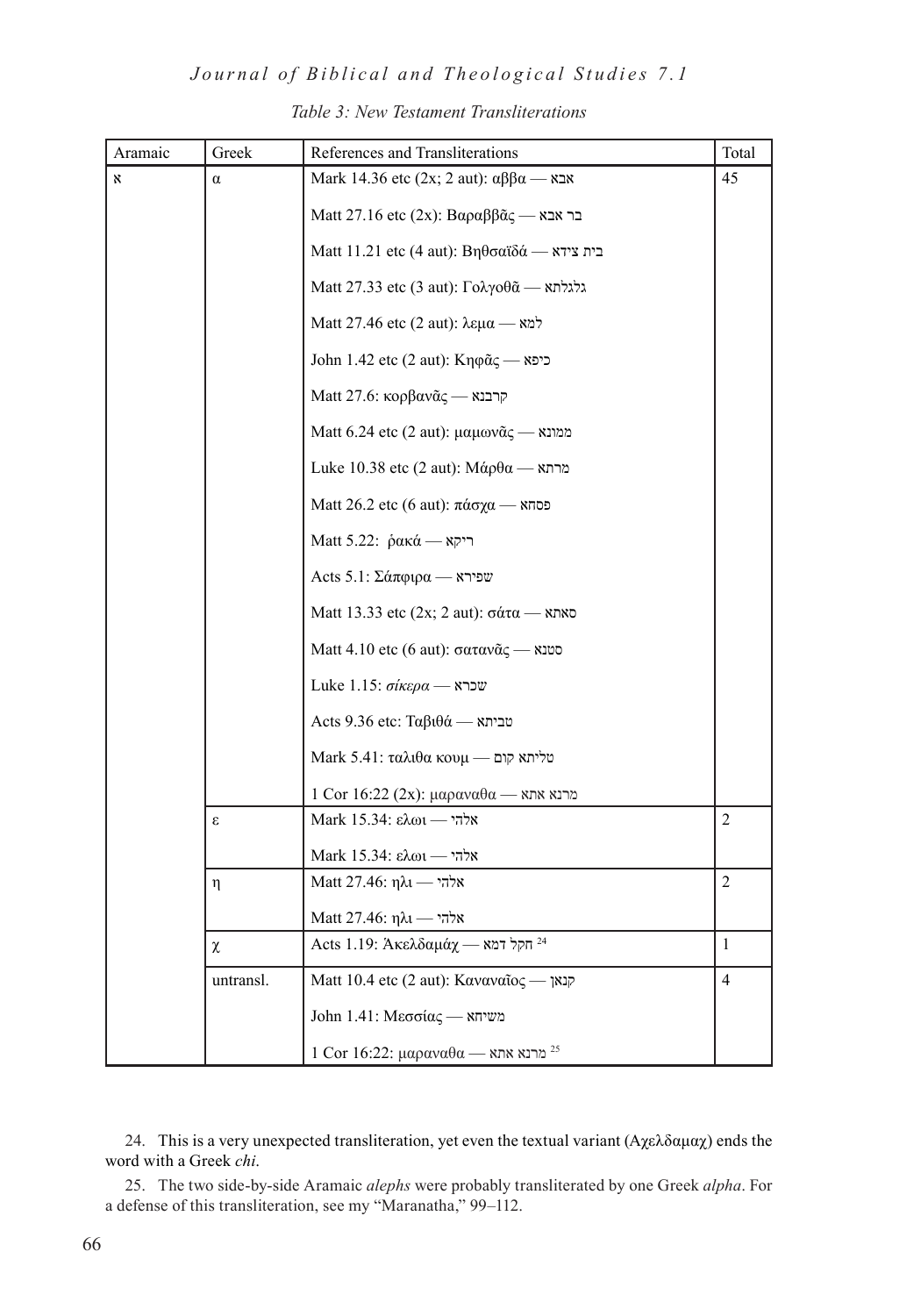| $\mathbf{r}$   | β            | Matt 27.16 etc: Βαραββ $\tilde{\alpha}_{\zeta}$ — בר אבא          | 25             |
|----------------|--------------|-------------------------------------------------------------------|----------------|
|                |              | Matt 10.3 etc (3 aut): Βαρθολομαῖος — בר תלמי                     |                |
|                |              | Acts 13.6: Βαριησούς — בר ישוע                                    |                |
|                |              | Matt 16.17: Βαριων $\tilde{\alpha}$ — בר יונה                     |                |
|                |              | Acts 4.36 etc (2x): Βαρναβ $\tilde{\alpha}$ ς — בר נבו            |                |
|                |              | Mark 10.46: Βαρτιμαΐος — בר טמי                                   |                |
|                |              | Matt 10.25 etc (2x; 3 aut): Βεελζεβούλ — בעל זבול 26              |                |
|                |              | Matt 11.21 etc (4 aut): Βηθσαϊδά — בית צידא                       |                |
|                |              | Mark 3.17: βοανηργές — בני רגש                                    |                |
|                |              | Matt 27.46 etc (2 aut): σαβαχθανι — "μετρι"                       |                |
|                |              | Mark 7.11: κορβαν - קרבן                                          |                |
|                |              | Matt 27.6: κορβανᾶς - Απει                                        |                |
|                |              | Acts 9.36 etc: Ta $\beta$ וביתא $\dot{\alpha}$                    |                |
|                | $\beta\beta$ | Mark 14.36 etc (2 aut): $\alpha\beta\beta\alpha$ - $\alpha\alpha$ | 10             |
|                |              | Matt 27.16 etc Βαραββ $\tilde{\alpha}$ ς — בר אבא                 |                |
|                |              | Mark 10.51 (2 aut): $ρ̇αββ$ ovvί — Γειν                           |                |
|                |              | Matt 12.1 etc (5 aut): σάββατον — $w =$                           |                |
| λ              | γ            | Mark 3.17: βοανηργές — ειν Γκ                                     | 7              |
|                |              | Matt 27.33 etc (2x; 3 aut): Γολγοθά - κήτες                       |                |
| 7              | $\delta$     | Acts 1.19: Άκελδαμάχ - κατ' τη                                    | 5              |
|                |              | Matt 11.21 etc (4 aut): Βηθσαϊδά — בית צידא                       |                |
| $\overline{1}$ | $\alpha$     | Matt 16.17: Βαριων $\tilde{\alpha}$ — בר יונה                     | $\mathbf{1}$   |
|                | $\omega$     | Mark 15.34: ελωι - γπλ                                            | 2              |
|                |              | Mark 15.34: ελωι — אלהי                                           |                |
|                | untransl.    | Matt 27.46: ηλι - γλτ                                             | $\overline{2}$ |
|                |              | $Matt 27.46: \eta \lambda \iota$ אלהי                             |                |

26. There are Greek as well as potential Aramaic variants to this phase; the Greek variants are: Bεελζεβούβ and Βεεζεβούλ. The most likely Hebrew variant is  $2Kgs 1:2-3, 6, 16$ ).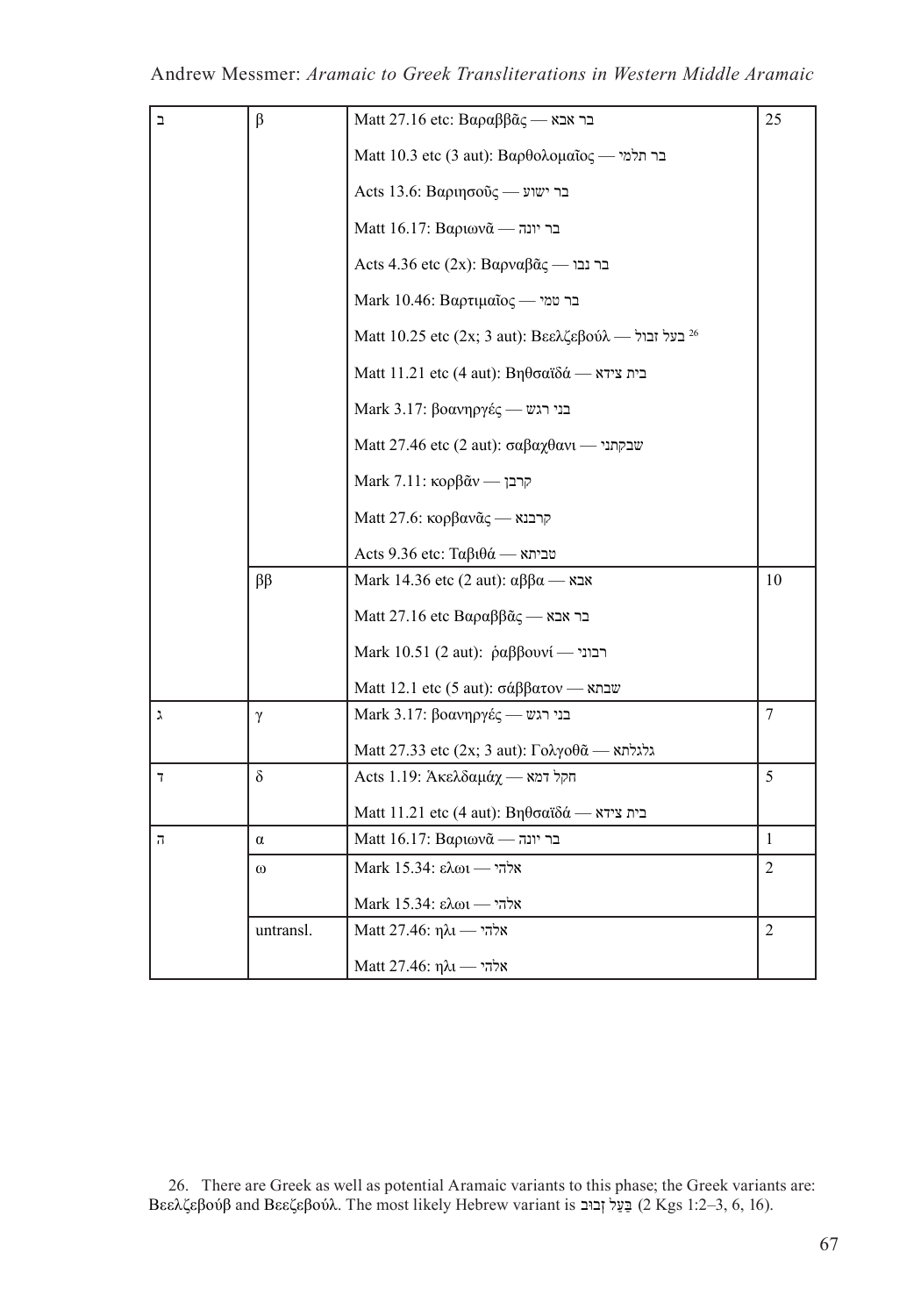*Journal of Biblical and Theological Studies 7.1*

|                | $_{\text{ov}}$ | Acts 13.6: Βαριησοῦς — בר ישוע                                    | 7              |
|----------------|----------------|-------------------------------------------------------------------|----------------|
|                |                | Matt 10.25 etc (3 aut): Βεελζεβούλ — בעל זבול                     |                |
|                |                | Mark 10.51 (2 aut): $\dot{\rho} \alpha \beta \beta$ ovi — רבוני   |                |
|                |                | $M$ ark 5.41: ταλιθα κουμ — שליתא קום                             |                |
|                | $\omega$       | Matt 16.17: Βαριων $\tilde{\alpha}$ — בר יונה                     | 3              |
|                |                | Matt 6.24 etc (2 aut): μαμων $\tilde{\alpha}_{\zeta}$ — ממונא     |                |
| $\overline{1}$ | ζ              | Matt 10.25 etc (3 aut): Βεελζεβούλ — בעל זבול                     | 3              |
| $\overline{u}$ | $\alpha$       | Acts 1.19: Ακελδαμάχ - דמא חקל                                    | $\overline{c}$ |
|                |                | $John 1.41$ etc: Μεσσίας — משיחא                                  |                |
|                | χ              | Matt 26.2 etc (6 aut): $\pi\dot{\alpha}\sigma\gamma\alpha$ — פסחא | 6              |
| υ              | τ              | $Mark$ 10.46: Βαρτιμαῖος — בר טמי                                 | 9              |
|                |                | $\text{Matt }4.10 \text{ etc } (6 \text{ aut})$ : σατανᾶς — סטנא  |                |
|                |                | Acts 9.36 etc: T $\alpha\beta\alpha\beta\alpha$                   |                |
|                |                | $M$ ark 5.41: ταλιθα κουμ — שליתא קום                             |                |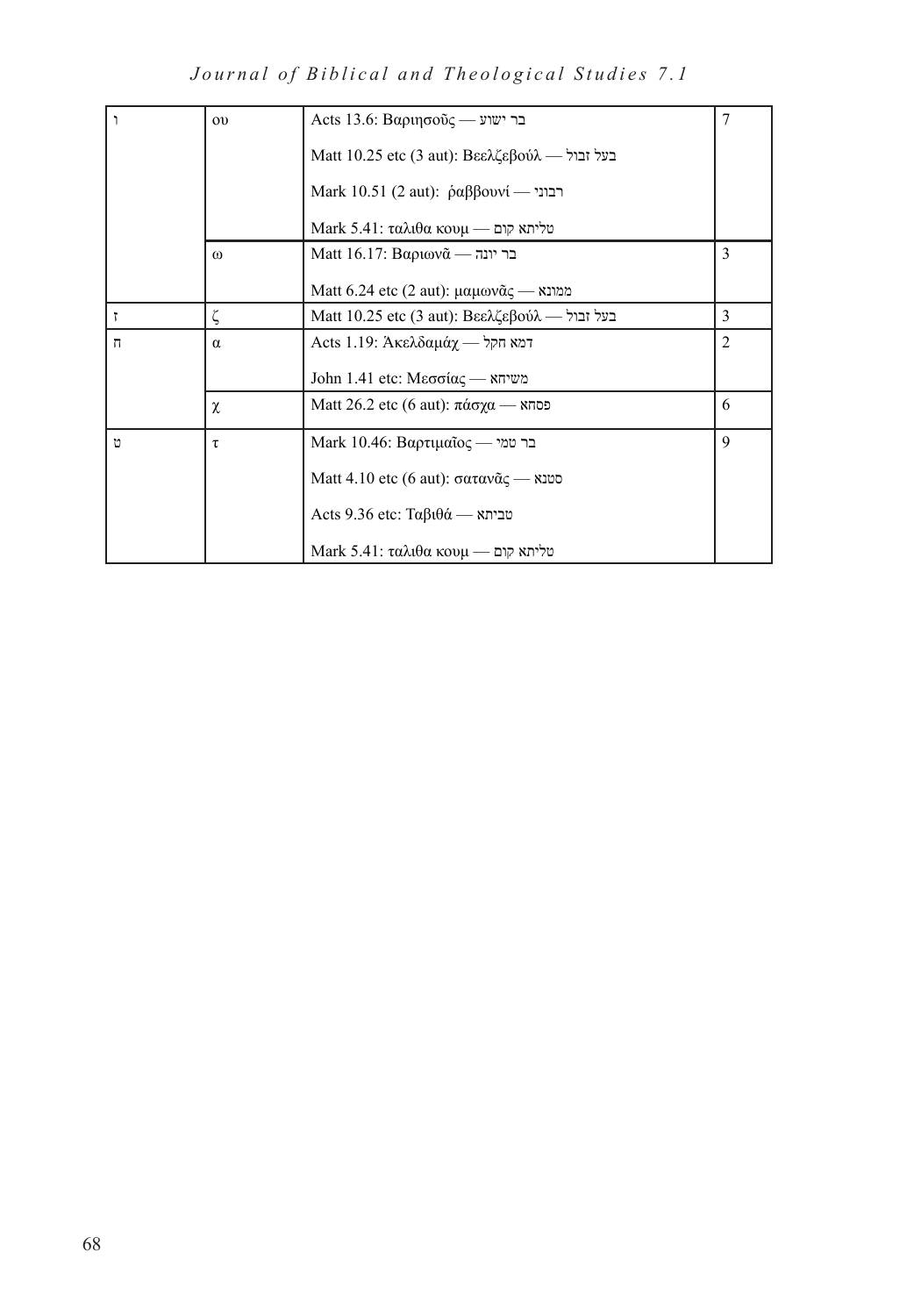| [,             | α        | Matt 5.22: ρακά - Γερν                         | $\mathbf{1}$   |
|----------------|----------|------------------------------------------------|----------------|
|                | ı        | Matt 16.17: Βαριων $\tilde{\alpha}$ — בר יונה  | 13             |
|                |          | Matt 27.46: ηλι - γλτ                          |                |
|                |          | Matt 27.46: ηλι - γλτ                          |                |
|                |          | Mark 15.34: ελωι - γπλ                         |                |
|                |          | Mark 15.34: ελωι — אלהי                        |                |
|                |          | Matt 27.46 (2 aut): σαβαχθανι - "              |                |
|                |          | John 1.41 etc: Μεσσίας — משיחא                 |                |
|                |          | Mark 10.51 (2 aut): $ρ̇αββ$ ovvί — Γειν        |                |
|                |          | $Acts$ 5.1: Σάπφιρα — שפירא                    |                |
|                |          | Acts 9.36 etc: Ta $\beta$ וביתא $\dot{\alpha}$ |                |
|                |          | Mark 5.41: ταλιθα κουμ — קום 27                |                |
|                | ıη       | Acts 13.6: Βαριησούς — בר ישוע                 | $\overline{1}$ |
|                | $\alpha$ | Matt 10.3 etc (3 aut): Βαρθολομαῖος — בר תלמי  | 8              |
|                |          | Mark 10.46: Βαρτιμαΐος — בר טמי                |                |
|                |          | Matt 11.21 etc (4 aut): Βηθσαϊδά — בית צידא    |                |
|                | η        | Matt 11.21 etc (4 aut): Βηθσαϊδά — בית צידא    | $\tau$         |
|                |          | Mark 3.17: βοανηργές — בני רגש                 |                |
|                |          | John 1.42 etc (2 aut): Κηφᾶς — כיפא            |                |
| $\overline{a}$ | ĸ        | John 1.42 etc (2 aut): Κηφᾶς — כיפא            | $\overline{3}$ |
|                |          | Luke 1.15: $\sigma$ וכרא — Luke 1.15           |                |

27. If the second *yod* is accepted as the correct Aramaic ending for the fem. sg. impv., then there would be two transliteration examples here.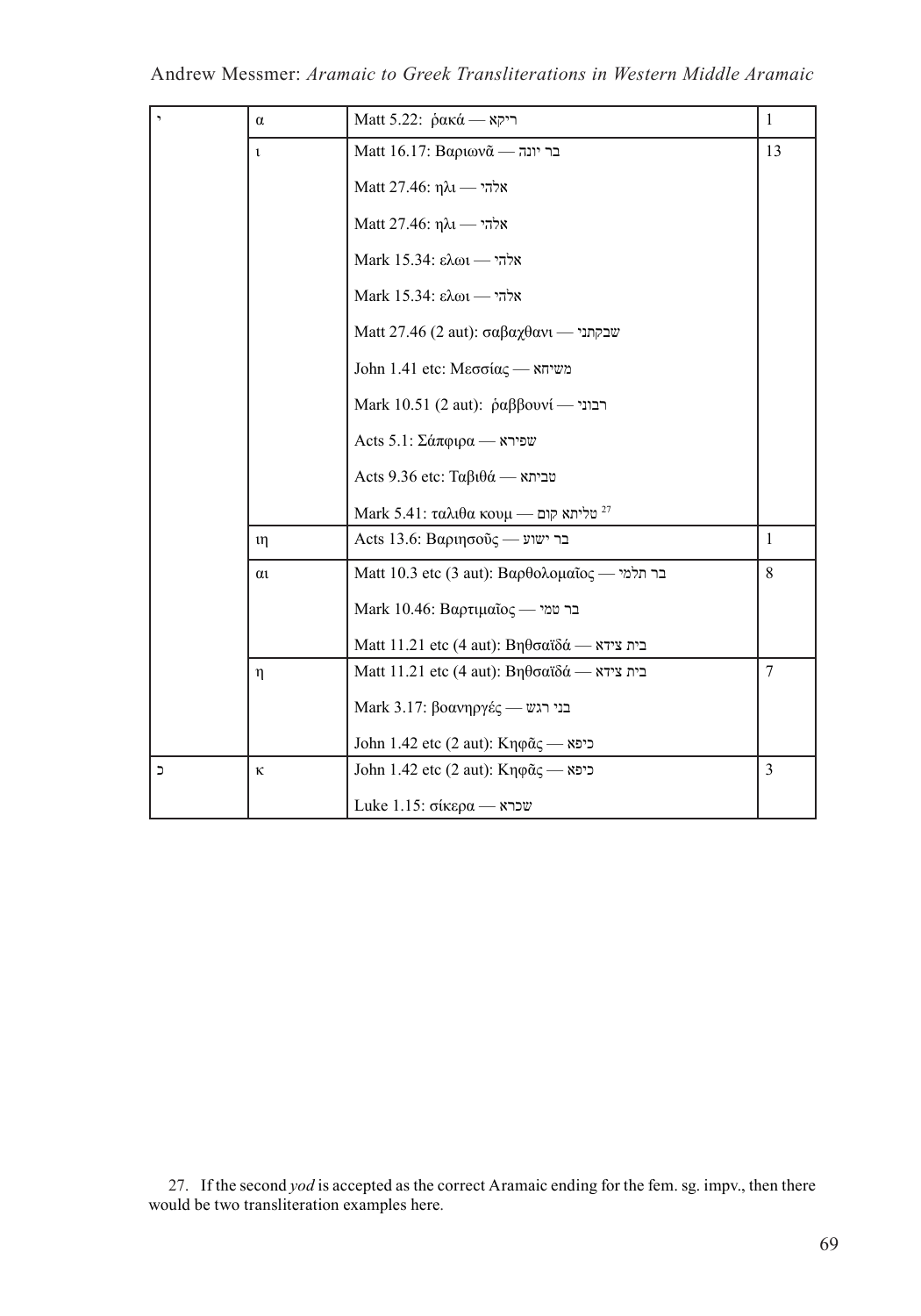*Journal of Biblical and Theological Studies 7.1*

| $\overline{z}$ | λ         | Acts 1.19: Άκελδαμάχ - πητ' τη                                     | 20             |
|----------------|-----------|--------------------------------------------------------------------|----------------|
|                |           | Matt 10.3 etc (3 aut): Βαρθολομαῖος — בר תלמי                      |                |
|                |           | Matt 10.25 etc (2x; 3 aut): Βεελζεβούλ — בעל זבול                  |                |
|                |           | Matt 27.33 etc (3 aut): Γολγοθά — κάκτακ                           |                |
|                |           | Matt 27.46: ηλι — אלהי                                             |                |
|                |           | Matt 27.46: ηλι — אלהי                                             |                |
|                |           | $Mark 15.34$ : $\epsilon \lambda \omega \iota$ $\rightarrow$ האלהי |                |
|                |           | Mark 15.34: ελωι - γπλ                                             |                |
|                |           | Matt 27.46 etc (2 aut): λεμα - למא                                 |                |
|                |           | $Mark 5.41$ : παλιθα κουμ — שליתא קום                              |                |
|                | untransl. | Matt 27.33 etc (3 aut): Γολγοθά — κτίκτηκ                          | $\overline{3}$ |
| 7)             | μ         | Acts 1.19: Άκελδαμάχ - πητ' τακ                                    | 16             |
|                |           | Matt 10.3 etc (3 aut): Βαρθολομαΐος — τη πέση                      |                |
|                |           | Mark 10.46: Βαρτιμαΐος — בר טמי                                    |                |
|                |           | Matt 27.46 etc (2 aut): λεμα - למא                                 |                |
|                |           | Matt 6.24 etc (2x; 2 aut): μαμωνᾶς - ασι                           |                |
|                |           | Luke 10.38 etc (2 aut): Μάρθα — מרתא                               |                |
|                |           | John 1.41 etc: Μεσσίας - κυννη                                     |                |
|                |           | $Mark 5.41$ : παλιθα κουμ — שליתא קום                              |                |
|                |           | 1 Cor 16:22: μαραναθα — מרנא אתא                                   |                |
| 1              | ν         | Matt 16.17: Βαριων $\tilde{\alpha}$ — בר יונה                      | 22             |
|                |           | Acts 4:36 etc: Βαρναβ $\tilde{\alpha}$ ς — בר נבו                  |                |
|                |           | Mark 3.17: βοανηργές — בני רגש                                     |                |
|                |           | Matt 27.46 etc (2 aut): σαβαχθανι - "                              |                |
|                |           | Matt 10.4 etc (2x; 2 aut): Καναναΐος - γικη                        |                |
|                |           | Mark 7.11: κορβάν - קרבן                                           |                |
|                |           | Matt 27.6: κορβανᾶς - Απειλ                                        |                |
|                |           | Matt 6.24 etc (2 aut): μαμωνᾶς — ασιτικ                            |                |
|                |           | Mark 10.51 (2 aut): $ρ̇αββ$ ovvί — רבוני                           |                |
|                |           | Matt 4.10 etc (6 aut): σαταν $\tilde{\alpha}$ ς — κυσ              |                |
|                |           | 1 Cor 16:22: μαραναθα — מרנא אתא                                   |                |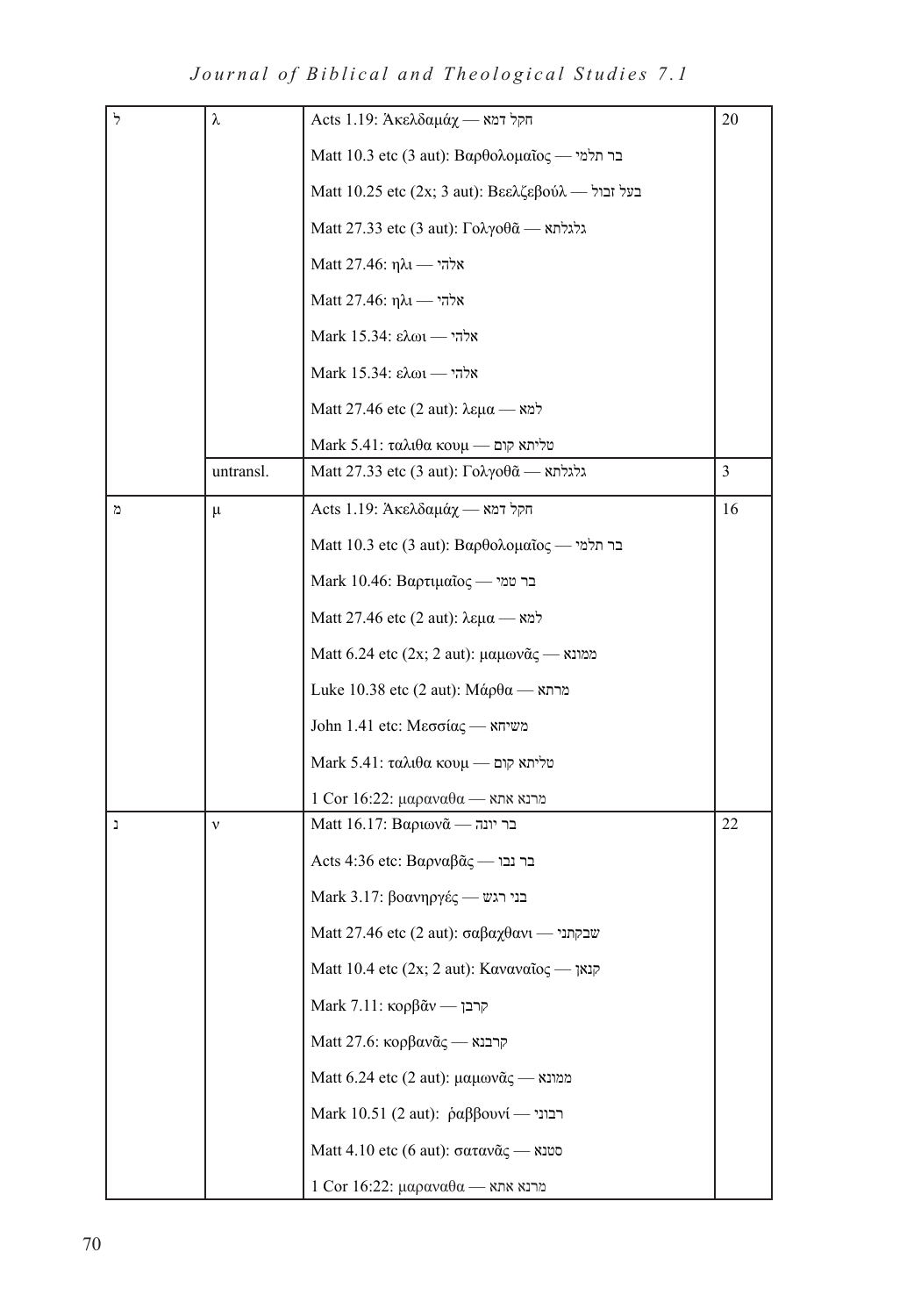| O              | $\sigma$  | Matt 26.2 etc (6 aut): πάσχα — ασπ                                      | 14             |
|----------------|-----------|-------------------------------------------------------------------------|----------------|
|                |           | Matt 4.10 etc (6 aut): σαταν $\tilde{\alpha}$ ς — κυσ                   |                |
|                |           | Matt 13.33 etc (2 aut): $\sigma \dot{\alpha} \tau \alpha$ - $\alpha$    |                |
| y              | 33        | Matt 10.25 etc (3 aut): Βεελζεβούλ — זבול בעל                           | 3              |
|                | untransl. | Acts 13.6: Βαριησοῦς — בר ישוע                                          | 1              |
| Đ              | π         | Matt 26.2 etc (6 aut): πάσχα — פסחא                                     | 6              |
|                | φ         | John 1.42 etc (2 aut): Κηφᾶς — כיפא                                     | $\overline{2}$ |
|                | πφ        | $Acts 5.1: \Sigma \land \pi \phi \psi \alpha \longrightarrow \Psi$ פירא | 1              |
| Х              | $\sigma$  | Matt 11.21 etc (4 aut): Βηθσαϊδά — בית צידא                             | $\overline{4}$ |
| $\overline{P}$ | κ         | Acts 1.19: Άκελδαμάχ - Σεπ 28                                           | 7              |
|                |           | Matt 10.4 etc (2 aut): Καναναΐος - γικιρ                                |                |
|                |           | Mark 7.11: κορβαν - קרבן                                                |                |
|                |           | Matt 27.6: κορβανᾶς — קרבנא                                             |                |
|                |           | Matt 5.22: ρακά - N7                                                    |                |
|                |           | Mark 5.41: ταλιθα κουμ - φτίνη φι                                       |                |
|                | χ         | Matt 27.46 etc (2 aut): σαβαχθανι — "μετρι"                             | $\overline{2}$ |
| ٦              | $\rho$    | Matt 27.16 etc: Βαραββ $\tilde{\alpha}_{\varsigma}$ — בר אבא            | 19             |
|                |           | Matt 10.3 etc (3 aut): Βαρθολομαῖος — בר תלמי                           |                |
|                |           | Acts 13.6: Βαριησούς — בר ישוע                                          |                |
|                |           | Matt 16.17: Βαριων $\tilde{\alpha}$ — בר יונה                           |                |
|                |           | Acts 4.36 etc: Βαρναβ $\tilde{\alpha}_{\varsigma}$ — בר נבו             |                |
|                |           | Mark 10.46: Βαρτιμαΐος — בר טמי                                         |                |
|                |           | Mark 3.17: βοανηργές - ων Γεν                                           |                |
|                |           | Mark 7.11: κορβαν - קרבן                                                |                |
|                |           | Matt 27.6: κορβανᾶς — קרבנא                                             |                |
|                |           | Luke 10.38 etc (2 aut): Μάρθα — מרתא                                    |                |
|                |           | Mark 10.51 (2 aut): ραββουνί — Γειν                                     |                |
|                |           | Matt 5.22: ρακά - κρη                                                   |                |
|                |           | Acts 5.1: Σάπφιρα — worr                                                |                |
|                |           | Luke 1.15: $\sigma$ וכרא — עכרא                                         |                |
|                |           | 1 Cor 16:22: μαραναθα — מרנא את                                         |                |

28. It should be noted that there are variants in this section, namely, Αχελδαμαχ and ραχα, which would change from *ki* to *chi*. These variants, however, have not been included in the data.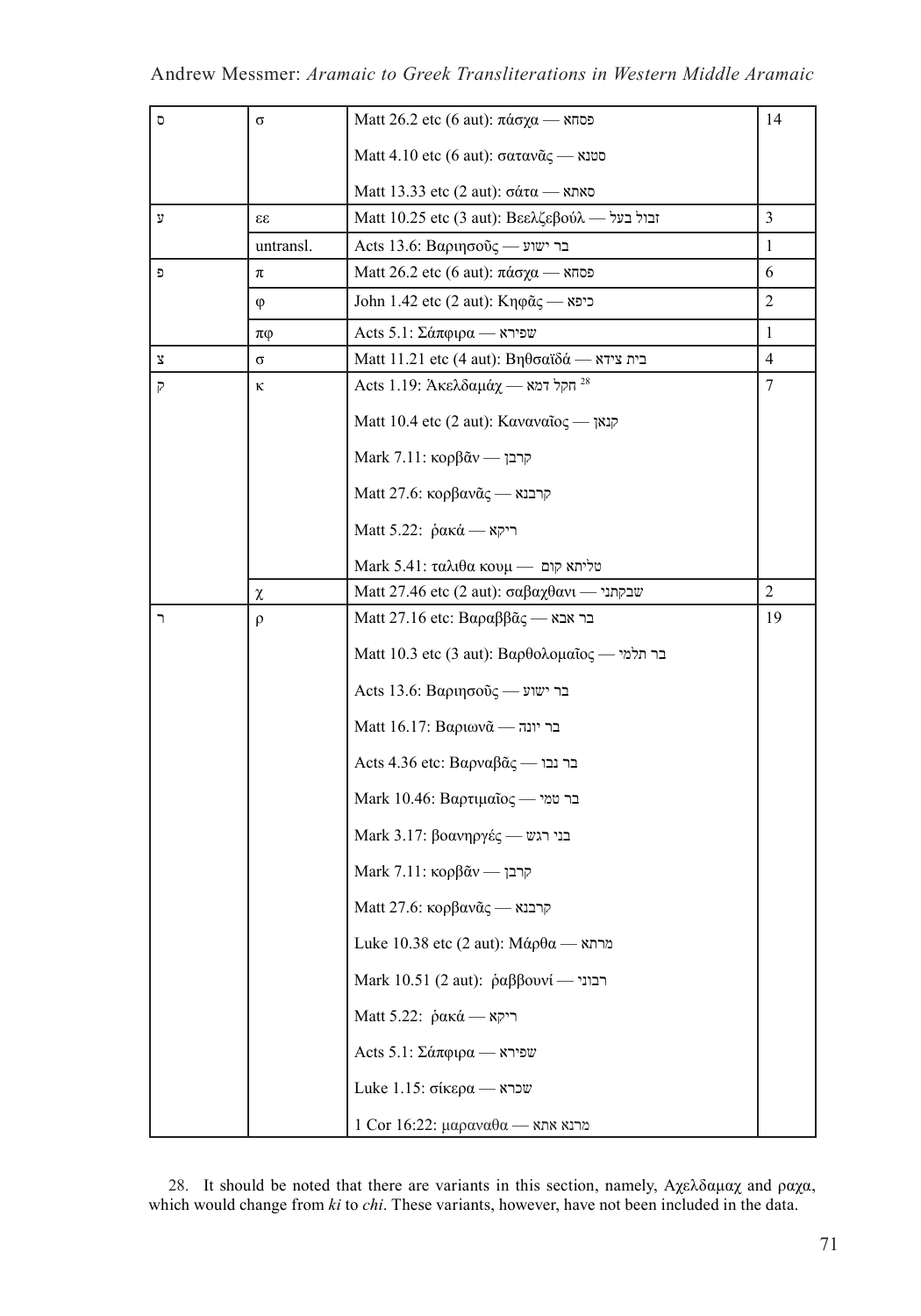*Journal of Biblical and Theological Studies 7.1*

| $\mathbf{v}$     | σ        | Acts 13.6: Βαριησούς — בר ישוע                                                     | 11           |
|------------------|----------|------------------------------------------------------------------------------------|--------------|
|                  |          | Mark 3.17: βοανηργές — ειν Γκ                                                      |              |
|                  |          | Matt 27.46 etc (2 aut): σαβαχθανι - "                                              |              |
|                  |          | Matt 12.1 etc (5 aut): σάββατον — $w = w$                                          |              |
|                  |          | $Acts$ 5.1: Σάπφιρα — שפירא                                                        |              |
|                  |          | $Luke 1.15$ : שכרא $\alpha$ - שכרא                                                 |              |
|                  | σσ       | John 1.41 etc: Μεσσίας — משיחא                                                     | $\mathbf{1}$ |
| $\Gamma$         | $\theta$ | Matt 10.3 etc (3 aut): Βαρθολομαῖος — בר תלמי                                      | 19           |
|                  |          | Matt 11.21 etc (4 aut): Βηθσαϊδά — בית צידא                                        |              |
|                  |          | Matt 27.33 etc (3 aut): Γολγοθά — κτίκτηκ                                          |              |
|                  |          | Matt 27.46 etc (2 aut): σαβαχθανι — "                                              |              |
|                  |          | Luke 10.38 etc (2 aut): $M\dot{\alpha}\rho\theta\alpha \longrightarrow$ מרתא       |              |
|                  |          | $Matt$ 13.33 etc (2 aut): $\sigma \alpha \alpha$ - $\alpha$ אתא                    |              |
|                  |          | Acts 9.36 etc: Ta $\beta$ וביתא $\dot{\alpha}$                                     |              |
|                  |          | $Mark 5.41: \tau \alpha \lambda \iota \theta \alpha \kappa$ αשליתא קום — Μark 5.41 |              |
|                  |          | 1 Cor 16:22: μαραναθα — מרנא את                                                    |              |
|                  | τ        | Matt 12.1 etc (5 aut): σάββατον — w                                                | 5            |
| Added<br>letters | --       | --                                                                                 | --           |

# **2.3. Archaeological Inscriptions from Jerusalem**

As for the archaeological inscriptions from Jerusalem, all data have come from the *Corpus Inscriptionum Iudaeae/Palaestinae. Volume 1: Jerusalem. Part 1: 1-704*. 29 The primary difficulty in assessing the data from this corpus comes from the fact that in many places a word could be either Hebrew or Aramaic.<sup>30</sup> This is true especially of the ossuaries, where frequently only the individual's name has been written without further clues which could help identify its original language. Thus as was done with the Septuagint above, two tables are presented below, one representing those words

<sup>29</sup>. Hannah Cotton et al., eds., *Corpus Inscriptionum Iudaeae/Palaestinae,* vol. 1, *Jerusalem: Part 1, 1–704* (Berlin: De Gruyter, 2010).

<sup>30</sup>. Although speaking of the Talmudic time period, one is reminded of M. H. Goshen-Gottstein's complaint, "I can only say from bitter experience as a lexicographer that it is often impossible to decide whether a certain word is intended to be Hebrew or Aramaic." Goshen-Gottstein, "The Language of Targum Onqelos and the Model of Literary Diglossia in Aramaic," *Journal of Near Eastern Studies* 37, no. 2 (1978): 169–79, here 175n28.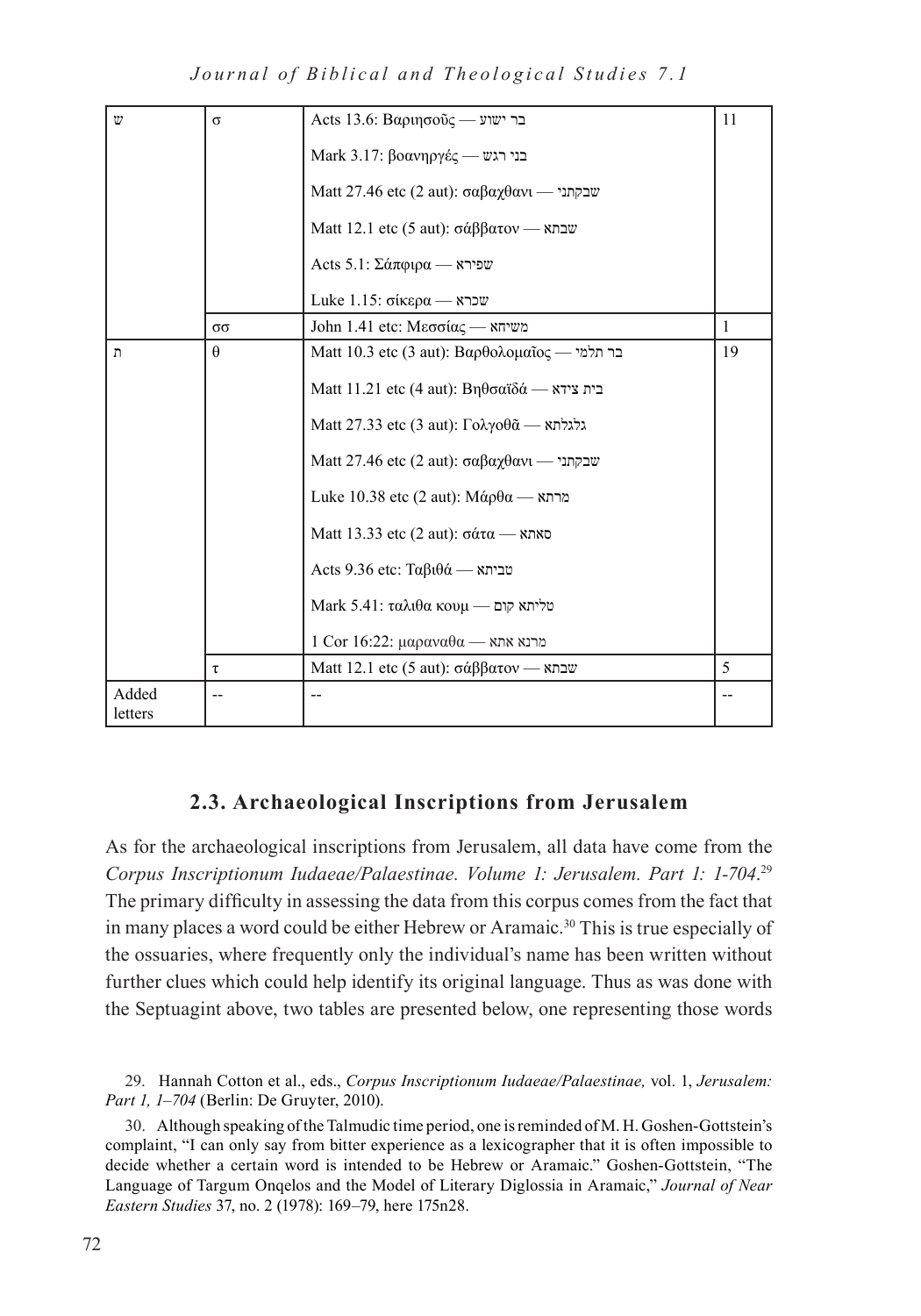thought to be Aramaic with reasonable certainty, and another representing those considered uncertain as to their original language.<sup>31</sup>

| Aramaic                 | Greek          | References and Transliterations               | Total          |
|-------------------------|----------------|-----------------------------------------------|----------------|
| x                       | ε              | 348: Ελεαζαρου - אלעזר                        | 3              |
|                         |                | אליעזר - 348: Ελιεζρος                        |                |
|                         |                | 349: Ελισαβη — אלישבע                         |                |
| E,                      | $\beta$        | 349: Ελισαβη — אלישבע                         | $\mathbf{1}$   |
| y                       | $\overline{a}$ | $\overline{a}$                                | --             |
| $\overline{1}$          | --             | $\overline{a}$                                | $\overline{a}$ |
| $\overline{a}$          | untransl.      | 318: $I$ יהוספ - $\sim$ $318$ : $I$           | $\overline{4}$ |
|                         |                | 493: Ιωναθης - γπιπ                           |                |
|                         |                | 500: Ιωναθης — יהונתן                         |                |
|                         |                | $366$ : $I\omega$ קוסף - הוסף                 |                |
| Ĭ.                      | $\mathbf{o}$   | $318$ : $Ioo[\eta\varphi]$ הוספ               | $\mathbf{1}$   |
|                         | $\omega$       | 493: Ιωναθης - γπιπ'                          | $\overline{3}$ |
|                         |                | 500: Ιωναθης — יהונתן                         |                |
|                         |                | 366: $I\omega\sigma\eta\pi$ יהוסף             |                |
| $\bar{I}$               | $\zeta$        | 348: Ελεαζαρου - אלעזר                        | $\overline{c}$ |
|                         |                | אליעזר - 348: Ελιεζρος                        |                |
| $\overline{\mathbf{u}}$ | $\alpha$       | 411: Aviv — חנין                              | $\mathbf{1}$   |
| Ú                       | $\overline{a}$ |                                               | $\overline{a}$ |
|                         | $\mathbf{t}$   | 411: Aviv — חנין                              | $\overline{7}$ |
|                         |                | אליעזר - 348: Ελιεζρος                        |                |
|                         |                | 349: Ελισαβη — אלישבע                         |                |
|                         |                | $318$ : $Ioo[\eta\varphi]$ הוספ               |                |
|                         |                | 493: Ιωναθης — γητι                           |                |
|                         |                | 500: Ιωναθης — יהונתן                         |                |
|                         |                | $366$ : $\text{Isom} \pi \text{o} \zeta$ הוסף |                |
|                         | ια             | 356: Μαριαμη — מרים                           | $\,1$          |

*Table 4: Archaeological Inscriptions from Jerusalem Transliterations: Certain*

31. Even with this caveat, however, it must be admitted that complete certainty as to someone's name is impossible. For example, even names found in clearly Aramaic texts may be Hebrew names given to an Aramaic-speaking person. It seems more likely that in such cases the name would be pronounced according to Aramaic pronunciation as opposed to Hebrew (that is, if such a difference were to be perceptible).

32. The Greek *eta-phi* ending has not been preserved in the original inscription and has been emended to the transliteration; they have not been included in the data.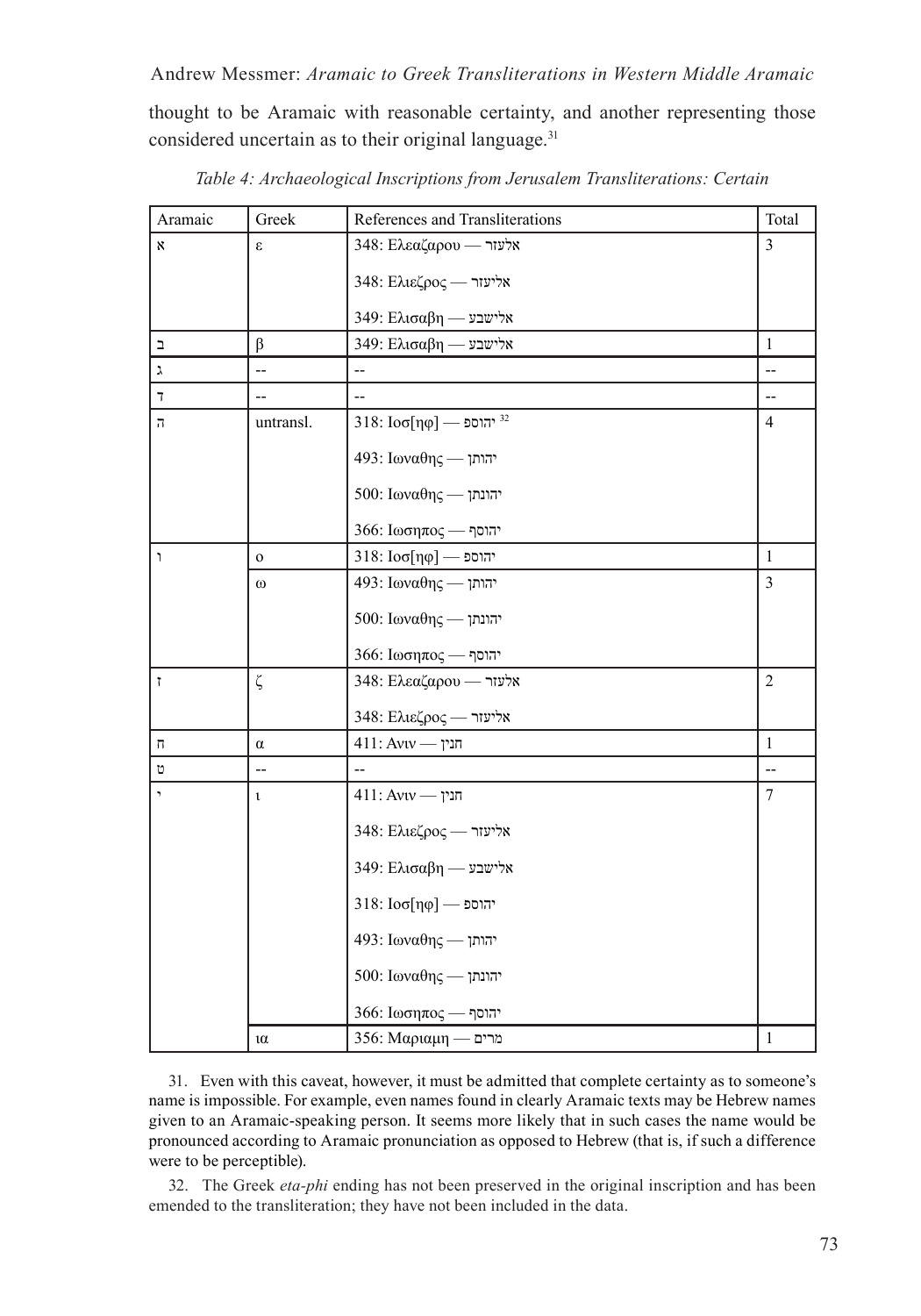*Journal of Biblical and Theological Studies 7.1*

| $\supset$        | $\overline{\phantom{0}}$ | $\overline{a}$                                 | $\overline{\phantom{0}}$ |
|------------------|--------------------------|------------------------------------------------|--------------------------|
| $\overline{5}$   | λ                        | 348: Ελεαζαρου - אלעזר                         | $\mathfrak{Z}$           |
|                  |                          | אליעזר - 348: Ελιεζρος                         |                          |
|                  |                          | 349: Ελισαβη — אלישבע                          |                          |
| D                | μ                        | 356 (2x): Μαριαμη — 256                        | $\overline{2}$           |
| $\mathbf{I}$     | $\mathbf{v}$             | $411 (2x)$ : Aviv — חנין                       | $\overline{4}$           |
|                  |                          | 493: Ιωναθης — <sup>33</sup>                   |                          |
|                  |                          | 500: Ιωναθης — יהונתן                          |                          |
|                  | untransl.                | 493: Ιωναθης — γπιπ'                           | $\overline{2}$           |
|                  |                          | $500$ : Ιωναθης — יהונתן                       |                          |
| $\overline{O}$   | $\sigma$                 | 318: $I$ והוספ $I$ - $\sim$                    | $\overline{2}$           |
|                  |                          | $366$ : $I\omega \sigma \eta \pi \sigma \zeta$ |                          |
| ÿ                | $\alpha$                 | 348: Ελεαζαρου - אלעזר                         | $\mathbf{1}$             |
|                  | ε                        | אליעזר - 348: Ελιεζρος                         | $\mathbf{1}$             |
|                  | $\eta$                   | 349: Ελισαβη — אלישבע                          | $\mathbf{1}$             |
| Đ                | $\pi$                    | 366: Ιωσηπος - יהוסף                           | $\mathbf{1}$             |
| $\mathbf x$      | $\overline{\phantom{a}}$ | $\overline{\phantom{a}}$                       | --                       |
| $\overline{P}$   | --                       |                                                | --                       |
| $\overline{1}$   | $\rho$                   | 348: Ελεαζαρου - אלעזר                         | $\overline{3}$           |
|                  |                          | אליעזר - 348: Ελιεζρος                         |                          |
|                  |                          | 356: Μαριαμη — מרים                            |                          |
| W                | $\sigma$                 | 349: Ελισαβη — אלישבע                          | $\mathbf{1}$             |
| n                | $\theta$                 | 493: Ιωναθης - γητη                            | $\overline{2}$           |
|                  |                          | 500: Ιωναθης — יהונתן                          |                          |
| Added<br>letters | η                        | 356: Μαριαμη — מרים                            | $\mathbf{1}$             |

<sup>33</sup>. There is no underlying Aramaic *nun*, but its presence here is almost certainly assured by its presence elsewhere in *Corpus Inscriptionum Iudaeae/Palaestinae* (see no. 500) and its otherwise inexplicable absence. In other words, the absent Aramaic *nun* appears to be a scribal error.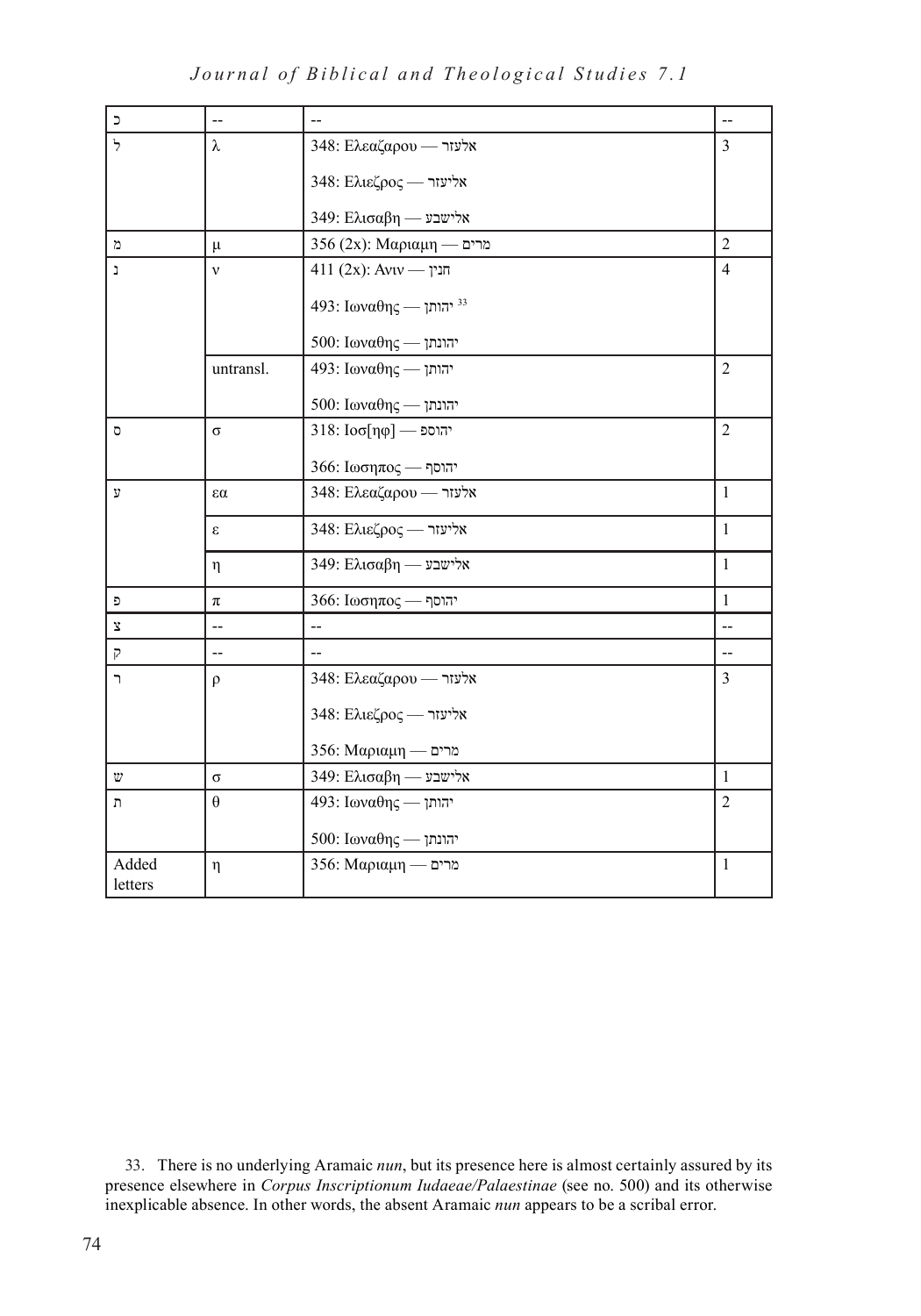| Aramaic        | Greek                    | References and Transliterations           | Total          |
|----------------|--------------------------|-------------------------------------------|----------------|
| $\mathbf{x}$   | $\alpha$                 | $266$ : $E\zeta \rho \alpha \zeta$ עזרא   | $\overline{4}$ |
|                |                          | $74$ etc: Μαρθα — מרתא                    |                |
|                |                          | $110$ : $\Sigma$ αουλος — שאול            |                |
|                |                          | 398: Σαφειρα — שפירא                      |                |
|                | η                        | 267: Ιωανηου - "                          | $\mathbf{1}$   |
| $\supset$      | $\beta$                  | 330: Σαβατις — שבתית                      | $\mathbf{1}$   |
| λ              | $\overline{\phantom{a}}$ | $-$                                       |                |
| $\overline{1}$ | $-$                      |                                           | $-$            |
| $\overline{1}$ | $\alpha$                 | $295$ : I $\epsilon$ ססס $\alpha$ - ישועה | $\overline{2}$ |
|                |                          | 21 etc: Μαρια — מריה                      |                |
| ٦              | $\epsilon$ <sup>0</sup>  | 354: Λευεις - "לוי                        | $\mathbf{1}$   |
|                | $\omega$                 | 267: Ιωανηου - אוחנא                      | $\overline{3}$ |
|                |                          | 307 etc: Σαλωμη - <sup>34</sup>           |                |
|                |                          | 279: Σελαμασιων - ψταν                    |                |
|                | $\Omega$                 | $295$ : I $\epsilon$ ועה - ישועה          | $\overline{2}$ |
|                |                          | $110$ : $\Sigma \alpha$ סאול — שאול       |                |
| $\bar{I}$      | ζ                        | $266$ : $E\zeta \rho \alpha \zeta$ עזרא   | $\overline{2}$ |
|                |                          | 199: Ζαχαριου — זכריה                     |                |
| $\overline{u}$ | $\alpha$                 | 267: Ιωανηου - אוחנא                      | $\mathbf{1}$   |
|                | η                        | 318: Μαναημ — מנחם <sup>36</sup>          | $\mathbf{1}$   |
| Ú              | $\overline{a}$           | $-$                                       | $-$            |

Andrew Messmer: *Aramaic to Greek Transliterations in Western Middle Aramaic Table 5: Archaeological Inscriptions from Jerusalem Transliterations: Uncertain*

34. The Aramaic inscription ends with a medial *mem*, which has been preserved here.

35. The Aramaic final *he* has not been included in the data because its original corresponding Greek transliteration is unknown (the *omicron-upsilon* is the case ending).

36. The Aramaic *het* could have been transliterated by the Greek *alpha*, *eta*, or both. However, it seems most likely that the *alpha* represents the accompanying vocalic sound to the Aramaic *nun*. The same Aramaic and Greek transliteration occurs below in the Bar Kokhba documents, where the same decision has been made regarding its transliteration values.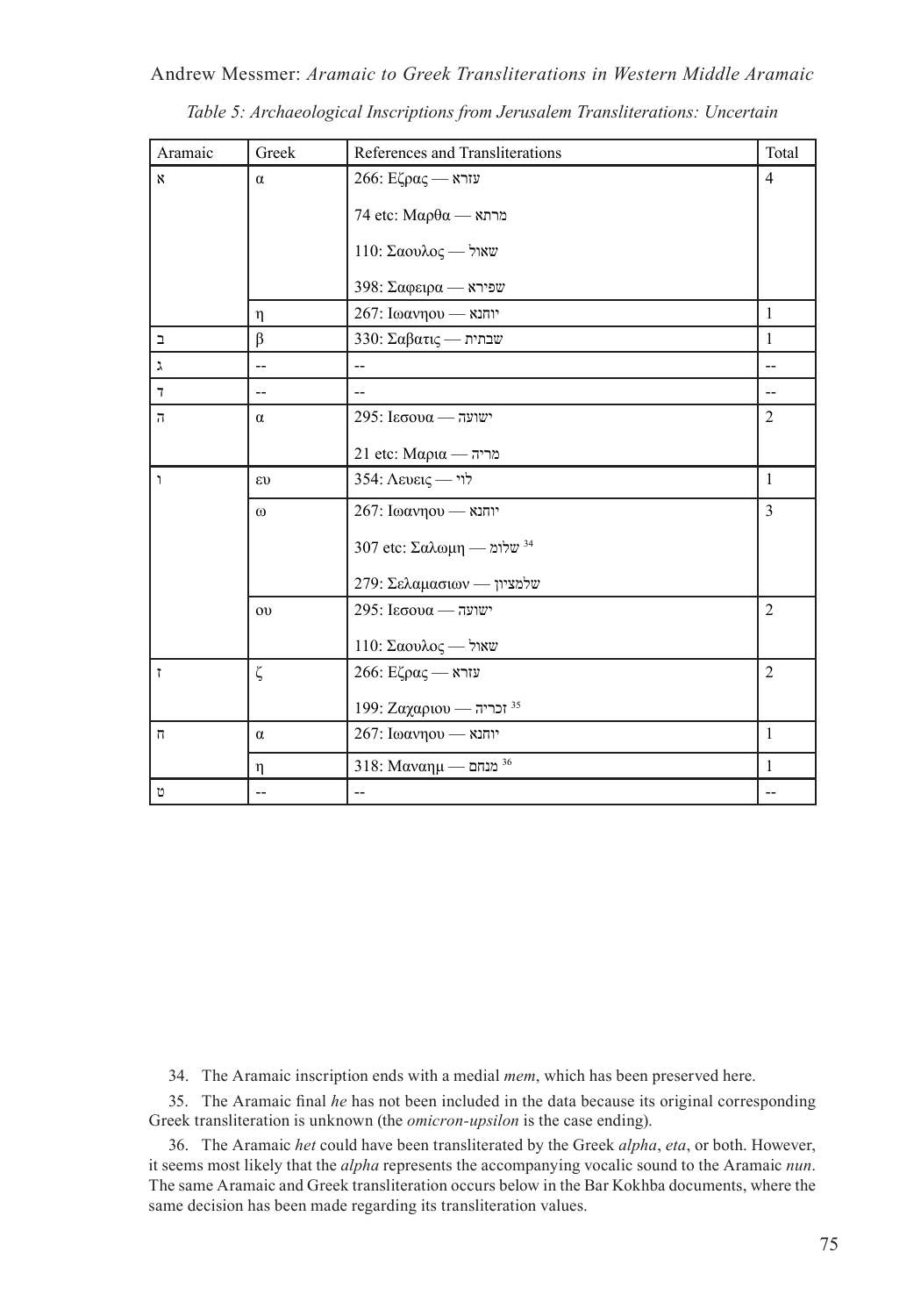*Journal of Biblical and Theological Studies 7.1*

|                | $\mathfrak{r}$ | 199: Ζαχαριου — זכריה                     | 8              |
|----------------|----------------|-------------------------------------------|----------------|
|                |                | $295$ : I $\epsilon$ ססט $\alpha$ — ישועה |                |
|                |                | 267: Ιωανηου - אוחנא                      |                |
|                |                | 21 etc: Μαρια — מריה                      |                |
|                |                | 133 etc: Μαριαμη — <sup>37</sup>          |                |
|                |                | 330: Σαβατις — <i>ην</i> οπ               |                |
|                |                | 279: Σελαμασιων - ψταν                    |                |
|                |                | $500$ : Σελασιων — שלמצין                 |                |
|                | $\epsilon$     | 354: Λευεις - "לו                         | $\overline{c}$ |
|                |                | $398$ : Σαφειρα — שפירא                   |                |
| כ              | χ              | 199: Ζαχαριου - הכריה                     | 1              |
| $\overline{z}$ | λ              | 354: Λευεις - לוי                         | 5              |
|                |                | 307 etc: Σαλωμη - "שלומ                   |                |
|                |                | $110$ : $\Sigma \alpha$ סאול -- אחול      |                |
|                |                | 279: Σελαμασιων - שלמציון                 |                |
|                |                | $500$ : Σελασιων — שלמצין                 |                |
| 70             | μ              | 318 (2x): Μαναημ — מנחם                   | 8              |
|                |                | 74 etc: Μαρθα — מרתא                      |                |
|                |                | 21 etc: Μαρια — מריה                      |                |
|                |                | 133 etc (2x): Μαριαμη — מרים              |                |
|                |                | 307 etc: Σαλωμη - ωτόν                    |                |
|                |                | 279: Σελαμασιων - שלמציון                 |                |
|                | untransl.      | 500: Σελασιων - ψταν                      | $\mathbf{1}$   |
| ı              | ν              | 267: Ιωανηου - יוחנא                      | 4              |
|                |                | 318: Μαναημ — Δ                           |                |
|                |                | 279: Σελαμασιων - ψταν                    |                |
|                |                | $500$ : Σελασιων — שלמצין                 |                |
| ο              | --             |                                           | <u></u>        |
| ÿ              | S              | $266$ : $E\zeta\rho\alpha\zeta$ עזרא      | $\mathbf{1}$   |
|                | untransl.      | $295$ : I $\epsilon$ ושועה שועה 38        | $\mathbf{1}$   |
| Đ              | $\varphi$      | 398: Σαφειρα — שפירא                      | $\mathbf{1}$   |

<sup>37</sup>. The Aramaic inscription begins with a final *mem*, which has been preserved here.

<sup>38</sup>. The final *he* seems more likely to have been transliterated than the *'ayin*.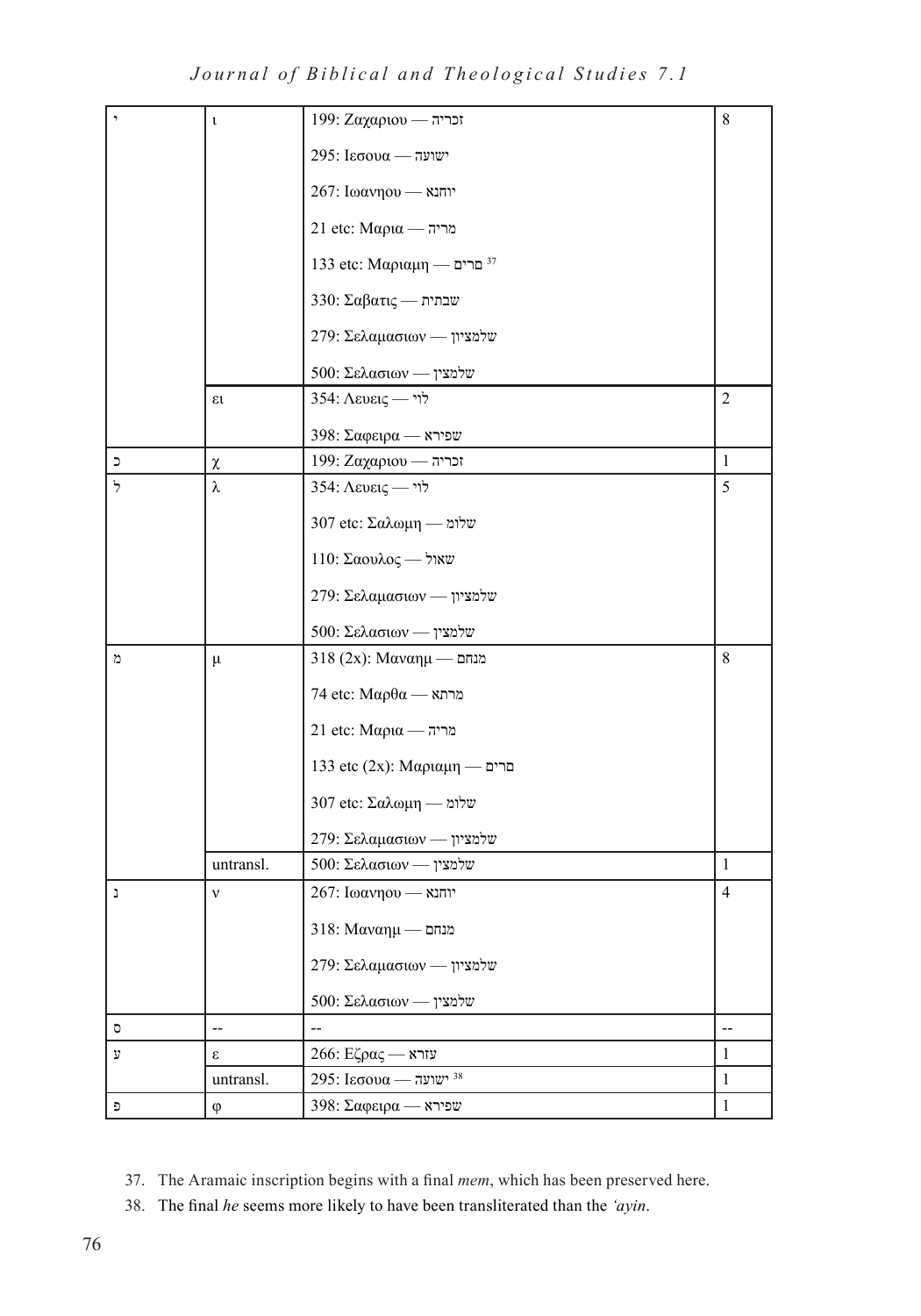| $\mathbf x$      | $\sigma$ | 279: Σελαμασιων - ψταν                   | $\overline{2}$ |
|------------------|----------|------------------------------------------|----------------|
|                  |          |                                          |                |
|                  |          | 500: Σελασιων — ψέαντ                    |                |
| $\overline{P}$   | $-$      |                                          |                |
| $\mathcal{L}$    | $\rho$   | $266$ : $E\zeta \rho \alpha \zeta$ עזרא  | 6              |
|                  |          | 199: Ζαχαριου — זכריה                    |                |
|                  |          | $74$ etc: Μαρθα — מרתא                   |                |
|                  |          | 21 etc: Μαρια — מריה                     |                |
|                  |          | 133 etc: Μαριαμη — Δ                     |                |
|                  |          | $398$ : Σαφειρα — שפירא                  |                |
| U)               | $\sigma$ | $295$ : I $\epsilon$ סס $\alpha$ - ישועה | $\tau$         |
|                  |          | 330: Σαβατις — <i>ην</i> οπ              |                |
|                  |          | 307 etc: Σαλωμη - ωντω                   |                |
|                  |          | 110: Σαουλος - אאול                      |                |
|                  |          | $398$ : Σαφειρα — שפירא                  |                |
|                  |          | 279: Σελαμασιων - שלמציון                |                |
|                  |          | $500$ : Σελασιων — שלמצין                |                |
| $\Gamma$         | $\theta$ | 74 etc: Μαρθα — מרתא                     | $\mathbf{1}$   |
|                  | $\sigma$ | 330: Σαβατις — Σαμ                       | $\mathbf{1}$   |
|                  | τ        | 330: Σαβατις — <i>ην</i> ημε             | $\mathbf{1}$   |
| Added<br>letters | η        | 133 etc (2x): Μαριαμη — מרים             | $\mathbf{1}$   |

# **2.4. Greek documents from the Bar Kokhba period from the cave of letters**

As for the Greek documents from the Bar Kokhba period found in the cave of letters, all data have come from Naphtali Lewis's work, *The Documents from the Bar Kokhba Period in the Cave of Letters: Greek Papyri*. 39 From this edition of the documents, four considerations have been taken into account. First, there are some names which were written interchangeably with either final *aleph* or final *he*. As with the New Testament above, I have chosen systematically to include the final *aleph* form. Second, due to the difficulties involved in the reconstruction of Aramaic words from Greek transliterations, as well as the fact that there is no known modern work which attempts to do so, only words which contain both the Greek and its corresponding

39. Naphtali Lewis, *The Documents from the Bar Kokhba Period in the Cave of Letters: Greek Papyri* (Jerusalem: Israel Exploration Society, 1989).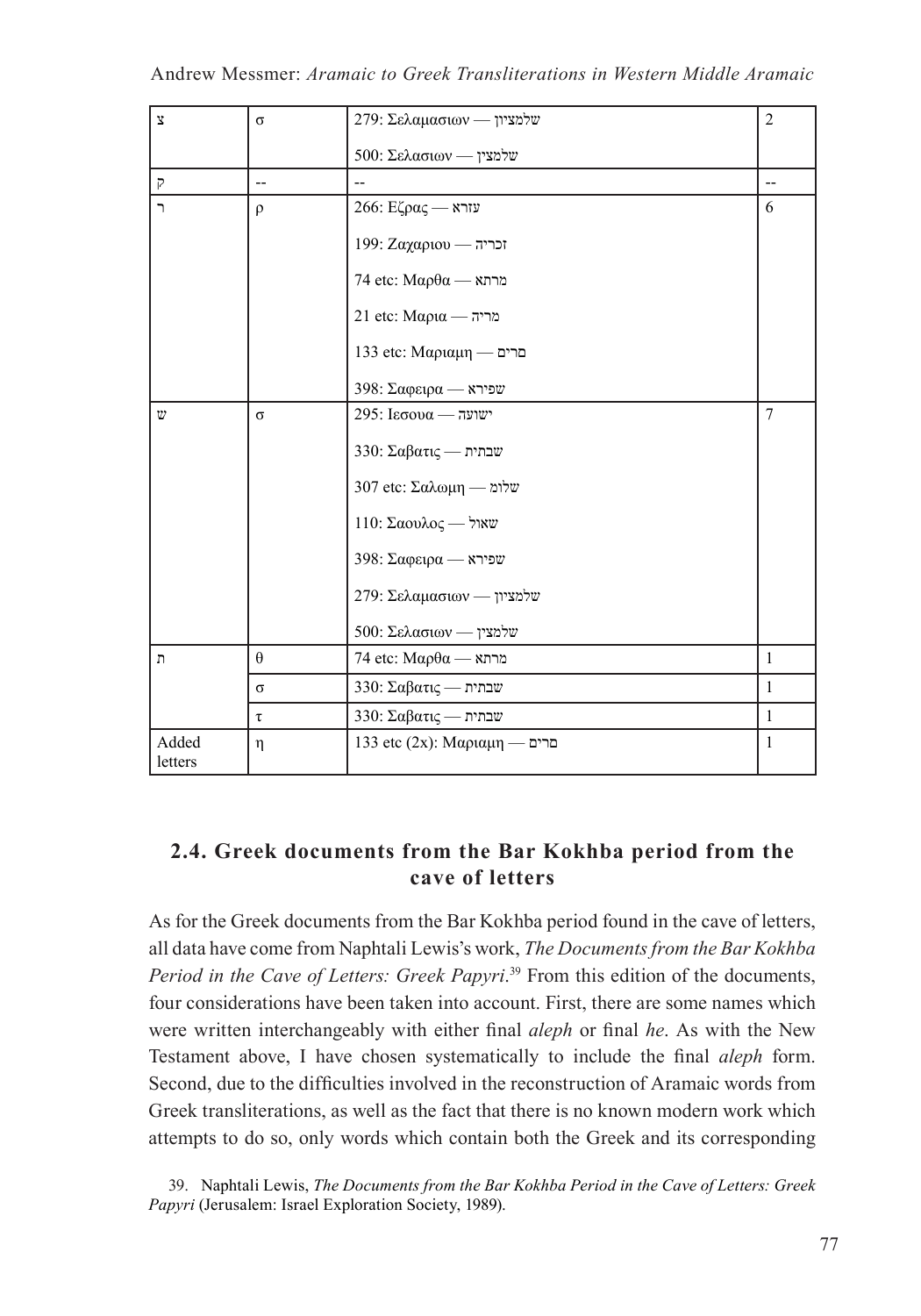#### *Journal of Biblical and Theological Studies 7.1*

Aramaic equivalent have been included.40 Third, both Greek and Aramaic spelling in this corpus is inconsistent, at times even within the same document.<sup>41</sup> This makes it difficult to determine which Greek word is transliterating which Aramaic word. Some of these variants have been noted in the footnotes, but the reader is directed to Naphtali Lewis's work for further information.<sup>42</sup> Fourth, whereas with other sources it has been possible to identify different authors and therefore adjust the numerical totals accordingly, there is no known comprehensive discussion of the various authors of these letters,43 and therefore the corpus has been treated as a single unit.

| Aramaic | Greek     | References and Transliterations                                     | Total |
|---------|-----------|---------------------------------------------------------------------|-------|
| x       | $\alpha$  | $16.18$ etc: Aλγιφιαμμα — על גיף ימא                                | 7     |
|         |           | 13.2 etc: βαβαθα — בבתא <sup>44</sup>                               |       |
|         |           | $20.4$ etc: Bησας — בסא                                             |       |
|         |           | $15.33$ etc: Eγλας — עגלא                                           |       |
|         |           | $13.21$ etc: $E\lambda\lambda$ <sub>o</sub> $\theta\alpha$ - אילותא |       |
|         |           | 22.29: Μαχχουθας - Δερεταπ                                          |       |
|         |           | 18.5 etc: Σωμαλα — κόνω                                             |       |
|         | ε         | $17.3$ etc: Ελεαζαρου — אלעזר                                       |       |
|         | η         | $14.36$ etc: $I\omega\alpha\nu\eta\zeta$                            |       |
|         | untransl. | $13.21$ etc: $E\lambda\lambda$ <sub>o</sub> $\theta\alpha$ - אילותא |       |

*Table 6: Bar Kokhba Transliterations*

40. That is, either present in the documents themselves or provided in a reconstructed form by Lewis. For example, while the Aramaic behind the word Αλγιφιαμμα (letter 16.18, 22) does not appear in the documents themselves, Lewis provides ימא גיף על on p. 136n1 as a reconstruction. This form has been included in the data. Thus only some of the words from section "VI. Geographical Names" in Lewis's index have been included in the data.

41. For example, in letter 18, two Aramaic spellings (שלמצין ,שלמציון (and two Greek transliterations (Σελαμψιωνη, Σελαμψιους) are found. It is impossible to know with certainty which Greek word is transliterating which Aramaic variant. For this reason, this specific example has not been included in the data.

42. Another resource would be the Appendix in my dissertation: "Maranatha," 286–93.

43. Lewis notes that letters 20–27, 34 are written by Germanos son of Judah (88), and letters 13– 15, 17–18 were written by the same scribe (51, 54). But this is far from a comprehensive discussion of all the letters and authors from this corpus.

44. There are both Greek and Aramaic variants of this word. The Greek variant has not been included in the data, but the Aramaic variant, which includes a final *he* as opposed to a final *aleph*, has been included in the appropriate place.

45. There are Greek variants of this name: Μαχυθα and Μακουθα.

46. This could also be seen as an untransliterated *yod*, but the characteristic weakness of the *aleph* leads me to believe that it does not contribute much to producing the *epsilon* sound at the beginning of the word.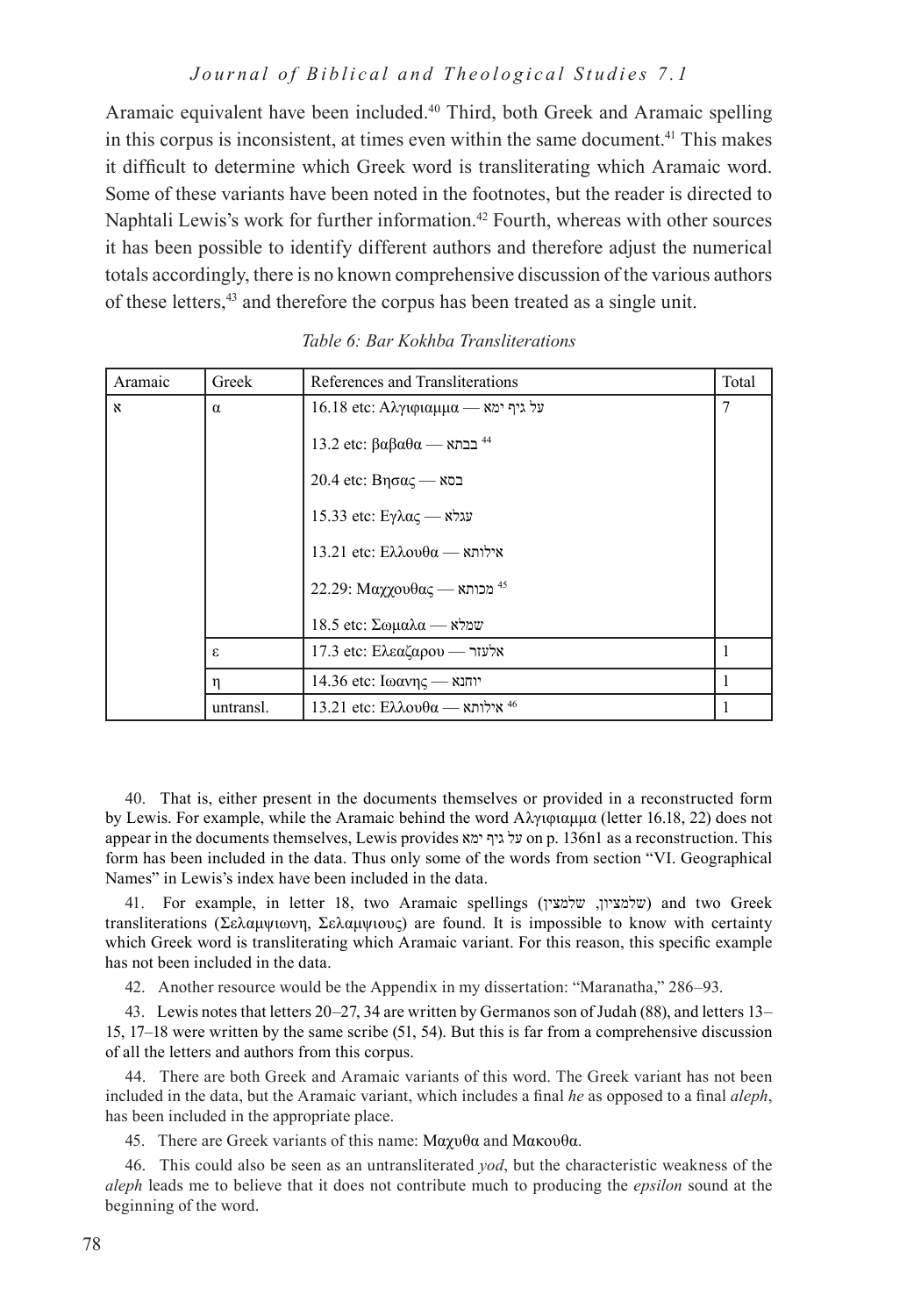| ℶ              | $\beta$   | 15.4 etc (2x): Αβδοοβδα — עבדעבדת                         | 10             |
|----------------|-----------|-----------------------------------------------------------|----------------|
|                |           | 13.2 etc (2x): βαβαθα — בבתא                              |                |
|                |           | 27.5 etc (2x): Βαβελις - בבלי                             |                |
|                |           | 20.4 etc: Βησας — בסא                                     |                |
|                |           | $17.5$ etc: $I\alpha\kappa\omega\beta$ oc — יעקוב         |                |
|                |           | 18.11 etc: Κιμβερ - γα                                    |                |
|                |           | 20.6 etc: Κινβερ - γα                                     |                |
| λ              | $\gamma$  | $16.18$ etc: Αλγιφιαμμα — על גיף ימא                      | 5              |
|                |           | 16.25 (2x): Βαγαλγαλα - <sup>47</sup>                     |                |
|                |           | 21.9 etc: γανναθ — גנת                                    |                |
|                |           | 15.33 etc: Εγλας — עגלא                                   |                |
| $\overline{1}$ | $\delta$  | $15.4$ etc (2x): Αβδοοβδα — עבדעבדת                       | $\overline{4}$ |
|                |           | $15.32$ etc: $Iov\delta\alpha\varsigma$ - הודה            |                |
|                |           | $16.15$ etc: Ιουδανης — γιν                               |                |
| $\overline{1}$ | $\alpha$  | $14.39$ etc: Avavia $\varsigma$ — חנניה                   | 3              |
|                |           | 13.2 etc: βαβαθα — בבתה <sup>48</sup>                     |                |
|                |           | $15.32$ etc: $Iov\delta\alpha\varsigma$ - יהודה           |                |
|                | untransl. | $15.32$ etc: $Iov\delta\alpha\varsigma$ - הודה            | $\overline{2}$ |
|                |           | $14.39$ etc: $I\omega \sigma \eta \pi \sigma \zeta$ יוהסף |                |

47. The Greek *beta-alpha* beginning appears to reflect an Aramaic prefix and has not been included in the data.

48. The final *he* is a variant spelling found only at 15.37 (2x).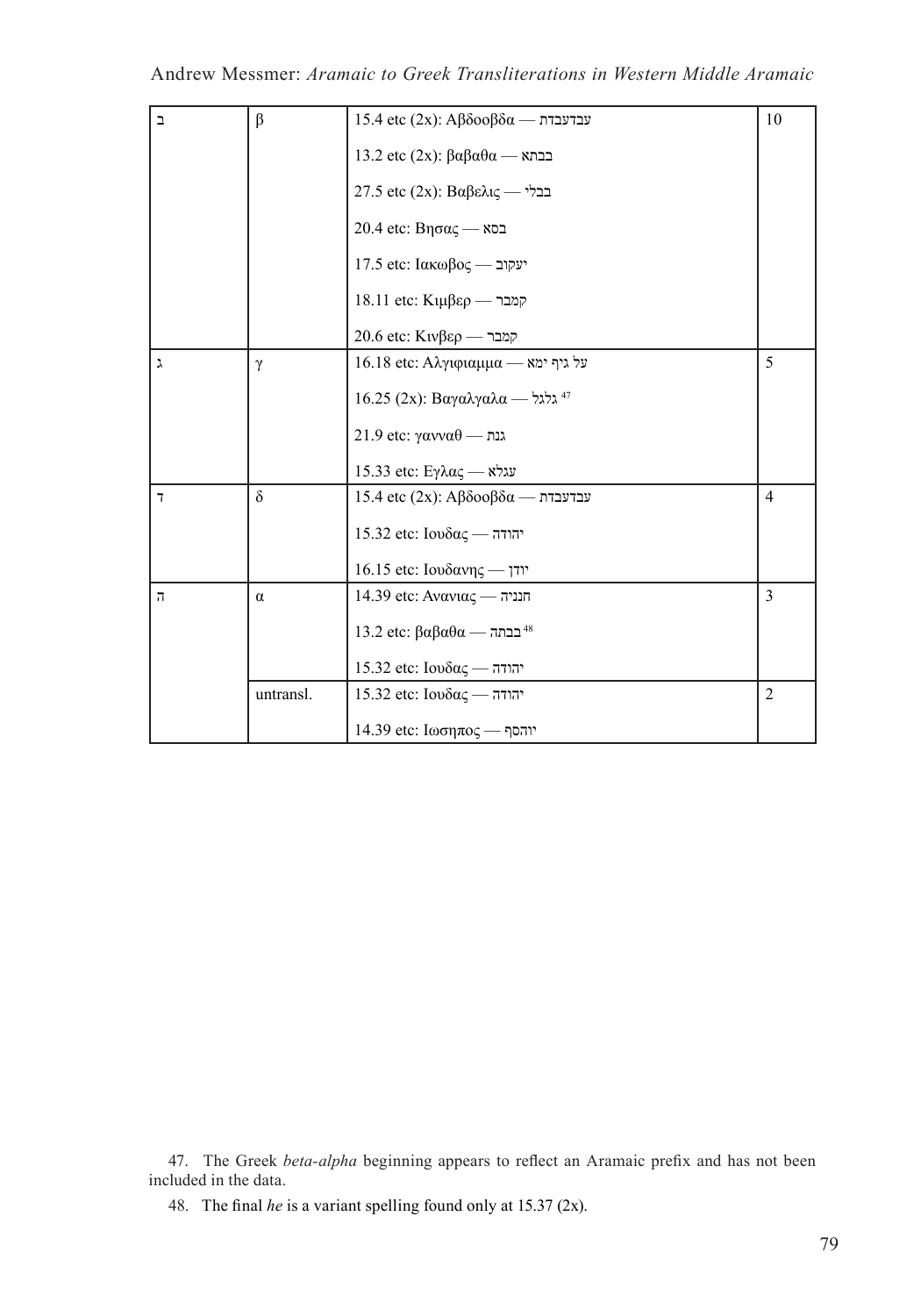*Journal of Biblical and Theological Studies 7.1*

| $\mathbf{A}$   | $\infty$ | $13.21$ etc: $E\lambda\lambda$ <sub>o</sub> $\theta\alpha$ - אילותא | 7              |  |  |
|----------------|----------|---------------------------------------------------------------------|----------------|--|--|
|                |          | 5ai.16 etc: Iησους - Ψων 49                                         |                |  |  |
|                |          | $15.32$ etc: $Iov\delta\alpha\varsigma$ - יהודה                     |                |  |  |
|                |          | 16.15 etc: Ιουδανης - γιν                                           |                |  |  |
|                |          | $22.29$ : Μαχχουθας — מכותא                                         |                |  |  |
|                |          | $14.37$ etc: $\Sigma \alpha \mu \mu \nu \nu \gamma$ שמוע $\mu \nu$  |                |  |  |
|                |          | $11.2$ etc: $X\theta$ כתושיון - יוסוס                               |                |  |  |
|                | $\omega$ | 17.5 etc: Ιακωβος - עקוב                                            |                |  |  |
|                |          | 14.36 etc: Ιωανης — אוחנא                                           |                |  |  |
|                |          | 14.39 etc: Ιωσηπος - γιπορ                                          |                |  |  |
|                |          | $21.6$ etc: $\Sigma\mu\omega v$ שמעון                               |                |  |  |
|                |          | $11.2$ etc: $X\theta$ כתושיון - יוס                                 |                |  |  |
| T              | ζ        | 17.3 etc: Ελεαζαρου - אלעזר                                         | 1              |  |  |
| $\overline{u}$ | $\alpha$ | $14.39$ etc: Avavia $\varsigma$ — חנניה                             | $\overline{c}$ |  |  |
|                |          | $14.36$ etc: $I\omega \alpha \nu \eta \zeta \rightarrow$ יוחנא      |                |  |  |
|                | η        | 14.5 etc: Μαναημος — מנחם                                           | $\mathbf{1}$   |  |  |
| υ              |          | --                                                                  |                |  |  |

49. There are variants—real and potential—of this name: Ιησουου, Ιησουτος, Ιασσουου, and Ησους. They have not been included in the data, except for Ησους which has been included only as *yod*–*eta* transliteration.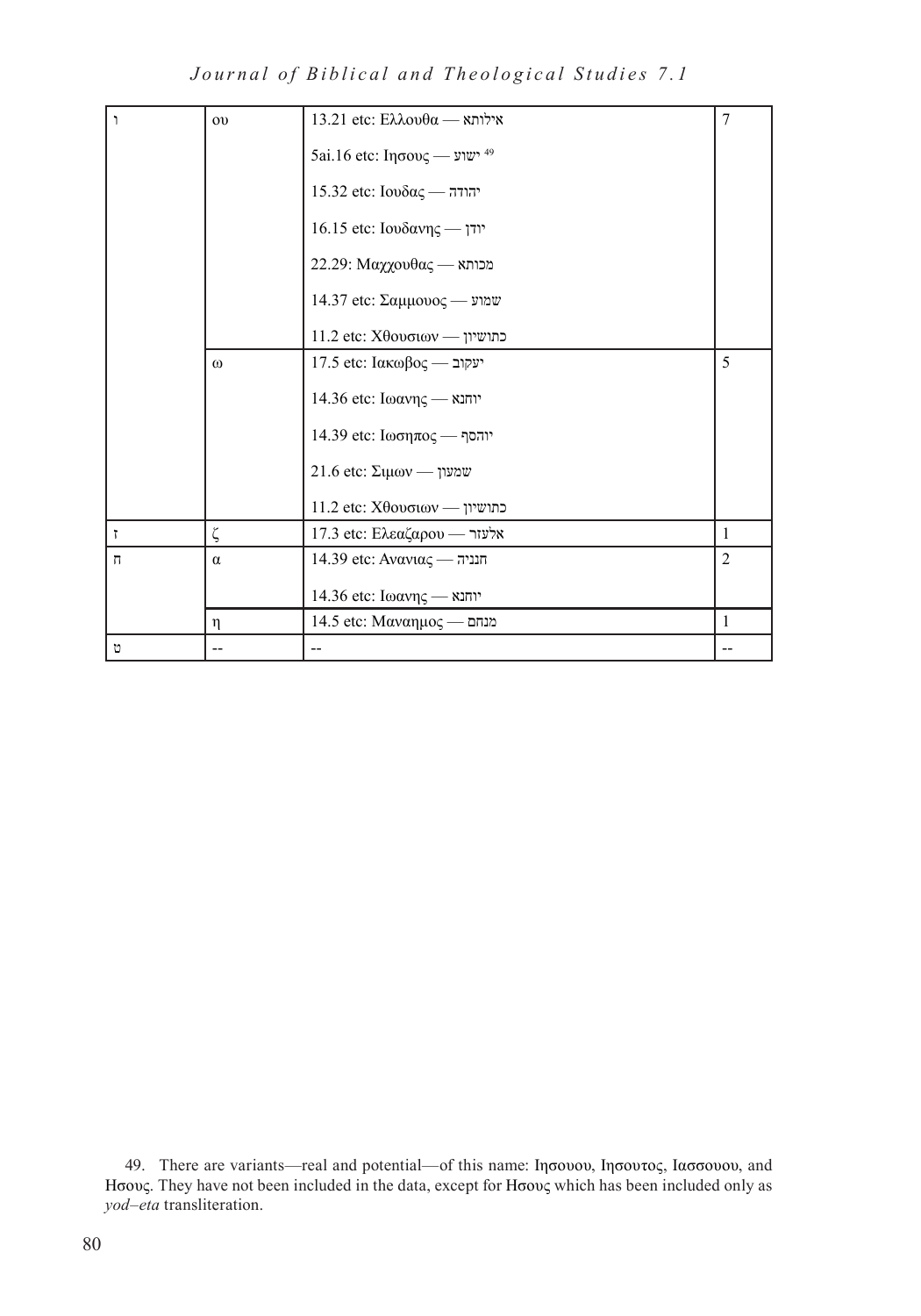|  | $\ddot{\phantom{0}}$ | $\mathfrak t$ | 16.18 etc: Αλγιφιαμμα — ετς είναι τη                                |                 |  |  |  |
|--|----------------------|---------------|---------------------------------------------------------------------|-----------------|--|--|--|
|  |                      |               | $14.39$ etc: Avavia $\varsigma$ — חנניה                             |                 |  |  |  |
|  |                      |               | 27.5 etc: Βαβελις — בבלי                                            |                 |  |  |  |
|  |                      |               | 17.5 etc: Ιακωβος - עקוב                                            |                 |  |  |  |
|  |                      |               | $15.32$ etc: $Iov\delta\alpha\varsigma$ - הודה                      |                 |  |  |  |
|  |                      |               | 16.15 etc: Ιουδανης - γιν                                           |                 |  |  |  |
|  |                      |               | 14.36 etc: Ιωανης — אוחנא                                           |                 |  |  |  |
|  |                      |               | 14.39 etc: Ιωσηπος - γιπορ                                          |                 |  |  |  |
|  |                      |               | $11.2$ etc: $X\theta$ כתושיון - יוסוס                               |                 |  |  |  |
|  |                      | ια            | $16.18$ etc: Αλγιφιαμμα — על גיף ימא                                | $\overline{2}$  |  |  |  |
|  |                      |               | 20.41 etc: $\alpha\theta\mu$ ומא - <sup>50</sup>                    |                 |  |  |  |
|  |                      | ıη            | 5ai.16 etc: Ιησους - שוע                                            | $\mathbf{1}$    |  |  |  |
|  |                      | η             | $15.33$ : $H\sigma$ ישוע $-$                                        |                 |  |  |  |
|  |                      | ε             | 13.21 etc: Ελλουθα — אילות                                          |                 |  |  |  |
|  | $\overline{a}$       | κ             | נר - 16.17 etc: κορος                                               |                 |  |  |  |
|  |                      | χ             | 11.2 etc: $X\theta$ יון - יוסססס                                    |                 |  |  |  |
|  |                      | χχ            | 22.29: Μαχχουθας - <sup>51</sup>                                    |                 |  |  |  |
|  | $\overline{z}$       | λ             | $16.18$ etc: Αλγιφιαμμα — על גיף ימא                                | $7\phantom{.0}$ |  |  |  |
|  |                      |               | 27.5 etc: Βαβελις — בבלי                                            |                 |  |  |  |
|  |                      |               | 16.25 (2x): Βαγαλγαλα - $\lambda$                                   |                 |  |  |  |
|  |                      |               | $15.33$ etc: Eγλας — עגלא                                           |                 |  |  |  |
|  |                      |               | 17.3 etc: Ελεαζαρου - אלעזר                                         |                 |  |  |  |
|  |                      |               | $18.5$ etc: Σωμαλα — שמלא                                           |                 |  |  |  |
|  |                      | λλ            | $13.21$ etc: $E\lambda\lambda$ <sub>o</sub> $\theta\alpha$ - אילותא | $\mathbf{1}$    |  |  |  |

50. The Greek *epsilon-iota-sigma* ending is debatable with relationship to the Aramaic *aleph* ending. Neither the Greek nor Aramaic endings have been included in the data.

51. The second *chi* may be a scribal error (see. Lewis, *Document*s, 101).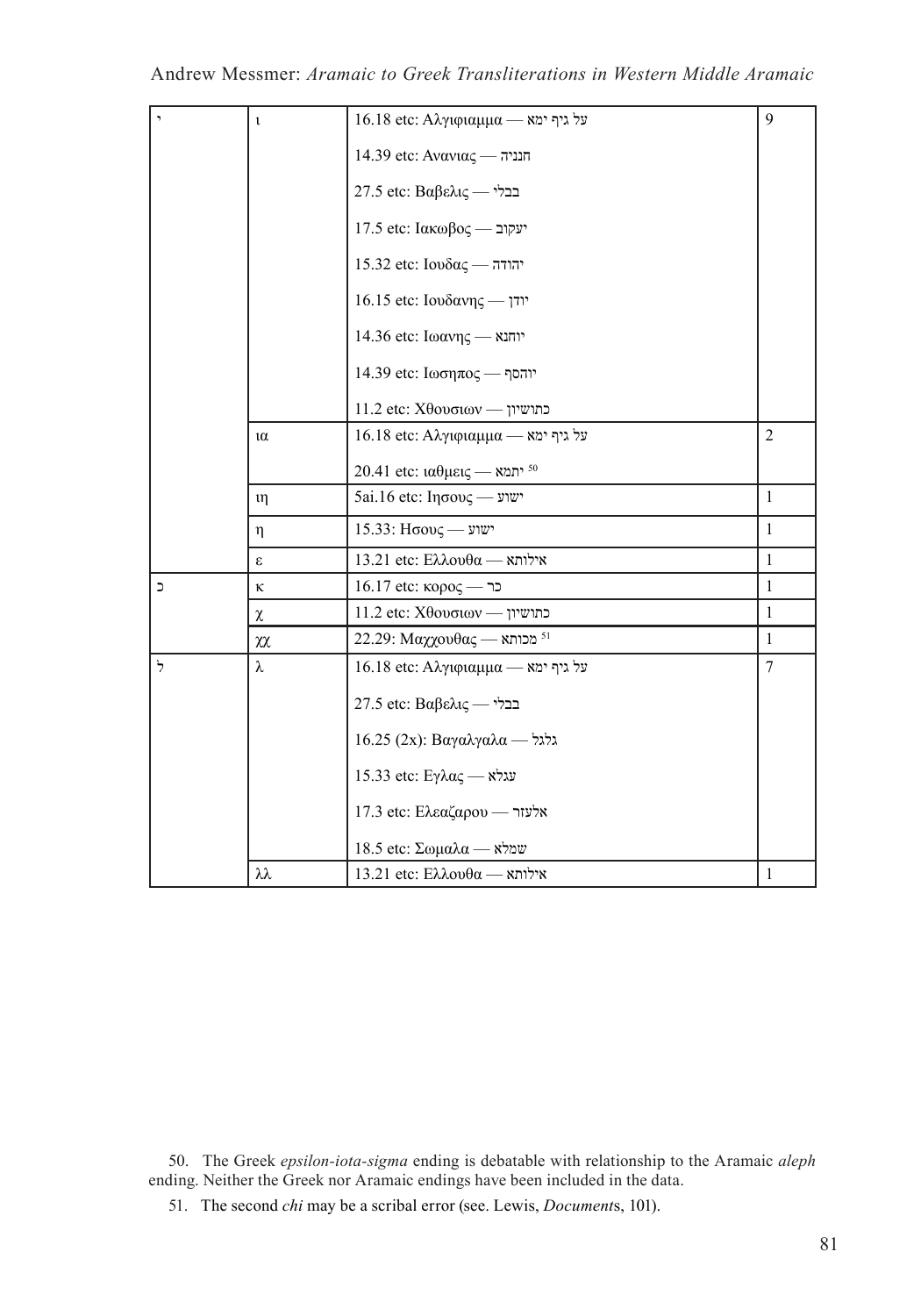*Journal of Biblical and Theological Studies 7.1*

| わ | μ                                               | $20.41$ etc: $\alpha\theta\mu\epsilon\iota\zeta$ - יתמא | 8              |  |  |  |
|---|-------------------------------------------------|---------------------------------------------------------|----------------|--|--|--|
|   |                                                 | 18.11 etc: Κιμβερ - γατ                                 |                |  |  |  |
|   |                                                 | 14.5 etc (2x): Μαναημος — Δι                            |                |  |  |  |
|   |                                                 | 16.29 etc: Μανθανθου — αιπιπ                            |                |  |  |  |
|   |                                                 | $22.29$ : Μαχχουθας — מכותא                             |                |  |  |  |
|   |                                                 | $21.6$ etc: $\Sigma\mu\omega v$ - שמעון                 |                |  |  |  |
|   |                                                 | 18.5 etc: Σωμαλα — κόνω                                 |                |  |  |  |
|   | μμ                                              | 16.18 etc: Αλγιφιαμμα — ετς είναι τη                    | $\mathfrak{2}$ |  |  |  |
|   |                                                 | $14.37$ etc: Σαμμουος — שמוע                            |                |  |  |  |
|   | $\mathbf{v}$                                    | 20.6 etc: Κινβερ — קמבר                                 |                |  |  |  |
| ı | ν                                               | $14.39$ , etc $(2x)$ : Ανανιας — חנניה                  | 9              |  |  |  |
|   |                                                 | $16.15$ etc: Ιουδανης — γιν                             |                |  |  |  |
|   |                                                 | 14.36 etc: Ιωανης - Υπικ                                |                |  |  |  |
|   |                                                 | 14.5 etc: Μαναημος — מנחם                               |                |  |  |  |
|   |                                                 | 16.29 etc (2x): Μανθανθου — αιπιπ                       |                |  |  |  |
|   |                                                 | $21.6$ etc: $\Sigma\mu\omega v$ - שמעון                 |                |  |  |  |
|   |                                                 | 11.2 etc: Χθουσιων -- נתושיון                           |                |  |  |  |
|   | νv                                              | 21.9 etc: γανναθ — גנת                                  | 1              |  |  |  |
| O | $\sigma$                                        | $20.4$ etc: Βησας — בסא                                 | 2              |  |  |  |
|   |                                                 | 14.39 etc: Ιωσηπος - γιπορ                              |                |  |  |  |
| ÿ | $\alpha$                                        | 15.4 etc: Αβδοοβδα — עבדעבדת                            | 3              |  |  |  |
|   |                                                 | 16.18 etc: Αλγιφιαμμα — על גיף ימא                      |                |  |  |  |
|   |                                                 | 17.5 etc: Ιακωβος - עקוב                                |                |  |  |  |
|   | ε                                               | $15.33$ etc: Eγλας — עגלא                               | $\mathbf{1}$   |  |  |  |
|   | $\mathfrak{so}% =\mathfrak{so}_{\alpha}^{\ast}$ | 17.3 etc: Ελεαζαρου - אלעזר                             | $\mathbf{1}$   |  |  |  |
|   | $\mathbf{o}$                                    | 14.37 etc: Σαμμουος - "                                 |                |  |  |  |
|   | 00                                              | 15.4 etc: Αβδοοβδα — עבדעבדת <sup>52</sup>              | 1              |  |  |  |
|   | untransl.                                       | 5ai.16 etc: Ιησους - ψιων                               | $\overline{c}$ |  |  |  |
|   |                                                 | $21.6$ etc: $\Sigma\mu\omega v$ - שמעון                 |                |  |  |  |
| Đ | π                                               | 14.39 etc: Ιωσηπος - γιπορ                              | $\mathbf{1}$   |  |  |  |
|   | $\phi$                                          | $16.18$ etc: Αλγιφιαμμα — על גיף ימא                    | $\mathbf{1}$   |  |  |  |
| у | --                                              | $\overline{a}$                                          | --             |  |  |  |

52. The variant spelling in 15.33 of Αβδαοβδα yields a translated value *alpha-omicron* for the *'ayin*.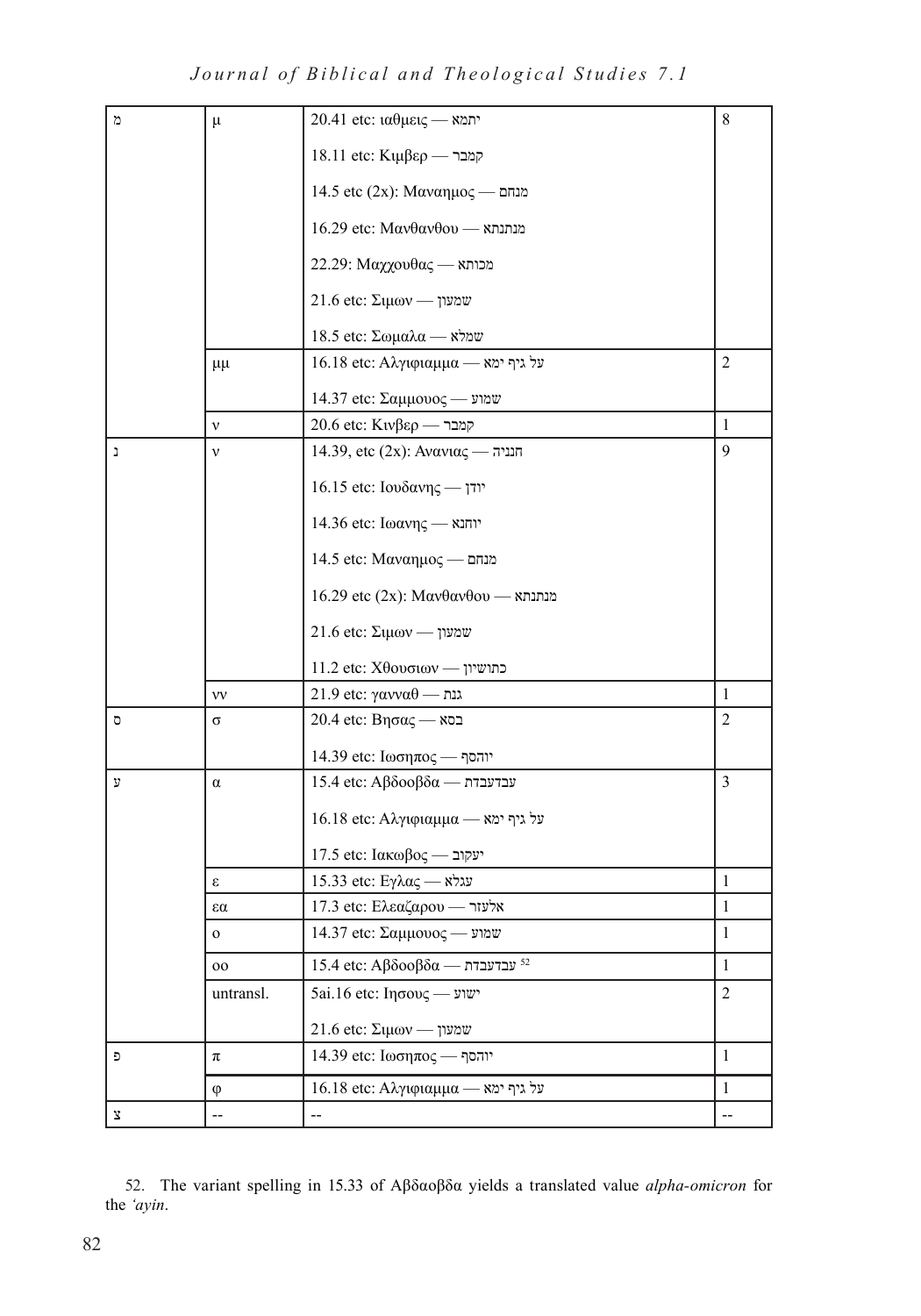| $\overline{P}$   | ĸ              | 17.5 etc: Ιακωβος - עקוב                  | 3              |
|------------------|----------------|-------------------------------------------|----------------|
|                  |                | 18.11 etc: Κιμβερ - γατ                   |                |
|                  |                | 20.6 etc: Κινβερ - קמבר                   |                |
| ר                | $\rho$         | 17.3 etc: Ελεαζαρου - אלעזר               | $\overline{4}$ |
|                  |                | 18.11 etc: Κιμβερ - γα                    |                |
|                  |                | 20.6 etc: Κινβερ - γα                     |                |
|                  |                | נר - 16.17 etc: κορος                     |                |
| v,               | $\sigma$       | 5ai.16 etc: Ιησους - שוע                  | 5              |
|                  |                | $14.37$ etc: Σαμμουος — שמוע              |                |
|                  |                | $21.6$ etc: $\Sigma$ עמעון ---            |                |
|                  |                | $18.5$ etc: Σωμαλα — שמלא                 |                |
|                  |                | 11.2 etc: Χθουσιων -- טרושיון             |                |
| n                | $\theta$       | 13.2 etc: Βαβαθα — בבתא                   | 8              |
|                  |                | 21.9 etc: γανναθ — גנת                    |                |
|                  |                | 13.21 etc: Ελλουθα — אילותא               |                |
|                  |                | $20.41$ etc: $\alpha\theta\mu$ etc - יתמא |                |
|                  |                | 16.29 etc (2x): Μανθανθου — αιπιπ         |                |
|                  |                | 22.29: Μαχχουθας - Δε                     |                |
|                  |                | 11.2 etc: Χθουσιων -- מחושיון             |                |
|                  | untransl.      | 15.4 etc: Αβδοοβδα — עבדעבדת 53           | $\mathbf{1}$   |
| Added<br>letters | $\overline{a}$ | $-$                                       | $-$            |
|                  |                |                                           |                |

# **2.5. Totals from the four corpora**

When combining the totals from the four corpora presented above, the transliteration totals from WMA into Greek is as follows.

*Table 7: Master Transliteration Chart*

53. This may have been left untransliterated because it was the last letter of the name and was dropped in order to convert the Semitic name into a "Greek" form that ends in *alpha*.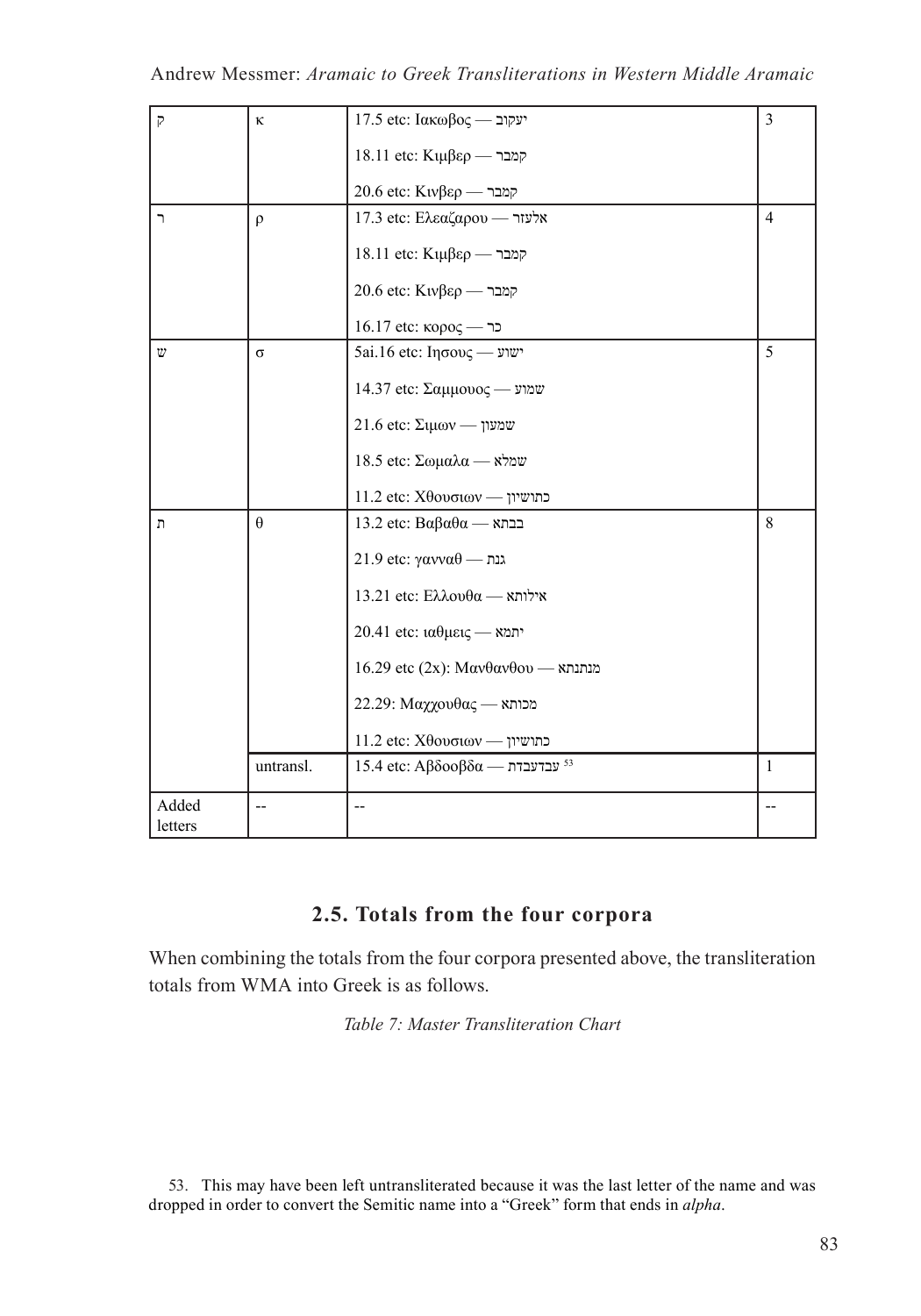# **2.5. Totals from the four corpora**

When combining the totals from the four corpora presented above, the transliteration totals from WMA into Greek is as follows.

| Aramaic        | Greek               | <b>LXX</b><br>cert.      | $\mathbf{LXX}$<br>uncert. | NT                       | Jerusa-<br>lem<br>cert.  | Jeru-<br>salem<br>uncert. | Bar<br>Kokhba            | Total <sup>54</sup> |
|----------------|---------------------|--------------------------|---------------------------|--------------------------|--------------------------|---------------------------|--------------------------|---------------------|
| $\aleph$       | $\alpha$            | 9                        | 6                         | 45                       | $\overline{\phantom{a}}$ | $\overline{4}$            | $\overline{7}$           | 71/61               |
|                | $\pmb{\varepsilon}$ | ΞĒ,                      | $\overline{a}$            | $\overline{2}$           | $\overline{3}$           | $\overline{\phantom{a}}$  | $\mathbf{1}$             | 6                   |
|                | η                   | $\overline{c}$           | 6                         | $\sqrt{2}$               | $\overline{\phantom{a}}$ | $\mathbf{1}$              | $\mathbf{1}$             | $12/5$              |
|                | χ                   | Щ,                       | $\overline{a}$            | $\mathbf{1}$             | $\overline{\phantom{a}}$ | $\overline{a}$            | $\overline{\phantom{a}}$ | $\mathbf{1}$        |
|                | untransl.           | Ξ.                       | 5                         | $\overline{4}$           | $\overline{a}$           | $\overline{a}$            | $\mathbf{1}$             | $10/5$              |
| $\Box$         | β                   | 8                        | 9                         | 25                       | $\mathbf{1}$             | $\mathbf{1}$              | 10                       | 54/44               |
|                | $\beta\beta$        | L.                       | $\mathbb{L}^2$            | 10                       | $\overline{\phantom{a}}$ | $\overline{\phantom{a}}$  | $\overline{\phantom{a}}$ | 10                  |
| $\lambda$      | γ                   | $\overline{2}$           | $\overline{a}$            | $\overline{7}$           | $\overline{\phantom{a}}$ | $\overline{\phantom{a}}$  | 5                        | 14                  |
|                | $\gamma\gamma$      | $\overline{\phantom{a}}$ | $\mathbf{1}$              | L,                       | $\overline{\phantom{a}}$ | $\overline{\phantom{a}}$  | $\overline{\phantom{a}}$ | 1/0                 |
| $\overline{1}$ | $\delta$            | 5                        | 15                        | 5                        | $\overline{a}$           | $\overline{\phantom{a}}$  | $\overline{4}$           | 29/14               |
|                | $\delta\delta$      | $\overline{\phantom{a}}$ | $\mathbf{1}$              | $\overline{\phantom{a}}$ | $\overline{\phantom{a}}$ | $\overline{\phantom{a}}$  | $\overline{\phantom{a}}$ | 1/0                 |
| $\overline{1}$ | $\alpha$            | $\overline{\phantom{a}}$ | 5                         | $\mathbf{1}$             | $\overline{\phantom{a}}$ | $\overline{2}$            | $\mathfrak{Z}$           | 11/4                |
|                | η                   | $\overline{a}$           | $\mathbf{1}$              | $\overline{a}$           | $\overline{\phantom{a}}$ | $\overline{\phantom{a}}$  | $\overline{\phantom{a}}$ | 1/0                 |
|                | $\omega$            | $\overline{\phantom{a}}$ | $\overline{a}$            | $\overline{2}$           | $\overline{\phantom{a}}$ | $\overline{\phantom{a}}$  | $\overline{\phantom{a}}$ | $\overline{2}$      |
|                | untransl.           | --                       | 6                         | $\overline{2}$           | $\overline{4}$           | $\overline{a}$            | $\overline{2}$           | 14/8                |
| ۱.             | $\epsilon$          | $\mathbf{1}$             | $\overline{\phantom{a}}$  | Ξ.                       | $\overline{\phantom{a}}$ | $\overline{\phantom{a}}$  | $\overline{\phantom{a}}$ | $\mathbf{1}$        |
|                | $\epsilon$          | $\mathbb{L}$             | $\overline{a}$            | u.                       | $\bar{\phantom{a}}$      | $\mathbf{1}$              | $\overline{a}$           | 1/0                 |
|                | $\mathbf{O}$        | <u>.,</u>                | $\overline{a}$            | <u>.,</u>                | $\mathbf{1}$             | $\ddotsc$                 | $\overline{\phantom{a}}$ | $\mathbf{1}$        |
|                | <b>ου</b>           | $\overline{3}$           | 11                        | $\tau$                   | $\overline{\phantom{a}}$ | $\overline{2}$            | $\tau$                   | 30/17               |
|                | $\upsilon$          | $\mathbf{1}$             | $\overline{c}$            | $\overline{\phantom{a}}$ | $\bar{\phantom{a}}$      | L.                        | $\overline{\phantom{a}}$ | 3/1                 |
|                | $\omega$            | $\overline{4}$           | $\overline{c}$            | $\overline{3}$           | $\overline{3}$           | $\overline{\mathbf{3}}$   | 5                        | 20/15               |
| $\mathsf{L}$   | ζ                   | $\mathbf{1}$             | $\overline{4}$            | $\mathfrak{Z}$           | $\overline{c}$           | $\overline{2}$            | $\mathbf{1}$             | 13/7                |
|                | $\sigma$            | $\mathbb{L}^2$           | $\mathbf{1}$              | $\overline{\phantom{a}}$ | $\mathbb{L}^2$           | L.                        | $\overline{\phantom{a}}$ | $1/0$               |
| Π              | $\alpha$            | $\mathbf{1}$             | $\overline{4}$            | $\overline{2}$           | $\mathbf{1}$             | $\mathbf{1}$              | $\overline{2}$           | 11/6                |
|                | η                   | ÷-                       | $\overline{a}$            | $\overline{\phantom{a}}$ | $\overline{\phantom{a}}$ | $\mathbf{1}$              | $\mathbf{1}$             | 2/1                 |
|                | χ                   | ÷.                       | $\overline{\phantom{a}}$  | 6                        | $\overline{\phantom{a}}$ | $\overline{\phantom{a}}$  | $\overline{\phantom{a}}$ | 6                   |
| Ú              | $\tau$              | $\overline{2}$           | $\overline{\phantom{a}}$  | 9                        | $\overline{\phantom{a}}$ | --                        | --                       | 11                  |
|                | untransl.           | --                       | $\overline{c}$            | $\overline{a}$           | $\overline{\phantom{a}}$ | $\overline{\phantom{a}}$  | $\overline{\phantom{a}}$ | $2/0$               |

*Table 7: Master Transliteration Chart*

54. The first figure includes the totals from the two "uncertain" charts, while the second figure (if there is one) excludes them.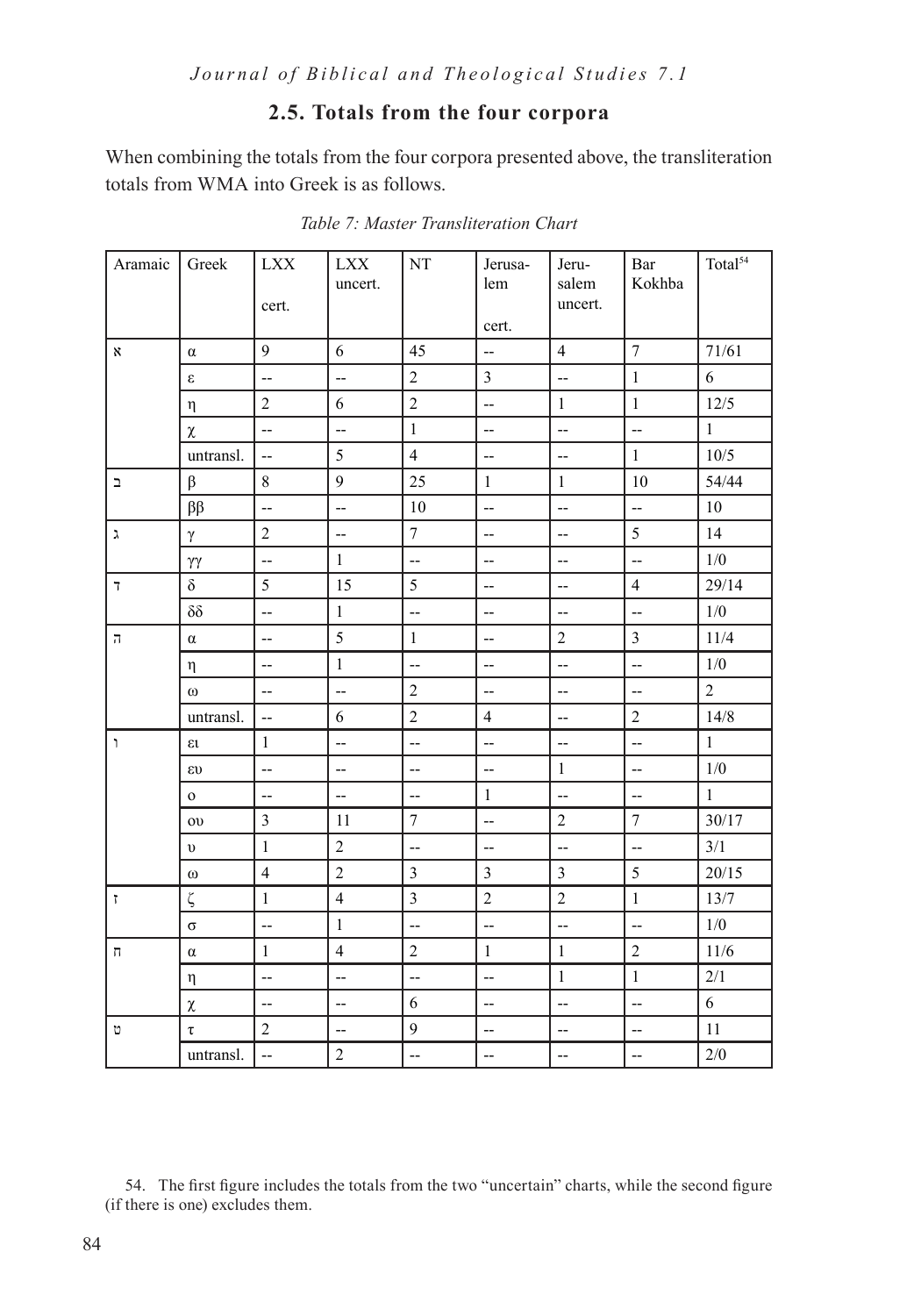# Andrew Messmer: *Aramaic to Greek Transliterations in Western Middle Aramaic*

| $\, ,$               | α                          | $\mathbf{1}$             | $-\!$                    | $\mathbf{1}$             | $\overline{\phantom{a}}$ | $\overline{\phantom{a}}$ | $-\!$                    | $\overline{2}$          |
|----------------------|----------------------------|--------------------------|--------------------------|--------------------------|--------------------------|--------------------------|--------------------------|-------------------------|
|                      | $\alpha$                   | 11                       | $\mathfrak{Z}$           | $8\,$                    | $\overline{a}$           | $\overline{\phantom{a}}$ | $\overline{\phantom{a}}$ | 22/19                   |
|                      | $\boldsymbol{\varepsilon}$ | $\overline{\phantom{a}}$ | $\overline{\phantom{a}}$ | $\overline{\phantom{a}}$ | --                       | $\overline{\phantom{a}}$ | $\mathbf{1}$             | $\mathbf{1}$            |
|                      | ει                         | $\overline{\phantom{a}}$ | $\mathbf{1}$             | $\overline{\phantom{a}}$ | $\overline{\phantom{a}}$ | $\overline{c}$           | $\overline{\phantom{a}}$ | 3/0                     |
|                      | η                          | $\overline{\phantom{a}}$ | <u>.,</u>                | $\overline{7}$           | $\overline{a}$           | $\ddotsc$                | $\mathbf{1}$             | $8\,$                   |
|                      | $\iota$                    | $\mathfrak{Z}$           | 24                       | 13                       | $\tau$                   | $8\,$                    | 9                        | 64/32                   |
|                      | ια                         | $\overline{a}$           | <u>.,</u>                | $\overline{\phantom{a}}$ | $\mathbf{1}$             | $\overline{\phantom{a}}$ | $\overline{2}$           | $\overline{3}$          |
|                      | $\mathfrak{m}$             | $\overline{\phantom{a}}$ | $\mathbf{1}$             | $\mathbf{1}$             | Щ,                       | $\overline{\phantom{a}}$ | $\mathbf{1}$             | 3/2                     |
| $\supset$            | K.                         | $\mathfrak{Z}$           | $\overline{\mathbf{3}}$  | $\overline{3}$           | $\overline{\phantom{a}}$ | ÷,                       | $\,1\,$                  | $10/7$                  |
|                      | $\chi$                     | 6                        | $\tau$                   | $\overline{\phantom{a}}$ | $\overline{\phantom{a}}$ | $\mathbf{1}$             | $\mathbf{1}$             | 15/7                    |
|                      | χχ                         | $\ddotsc$                | L,                       | $\overline{\phantom{a}}$ | $\overline{a}$           | $\ddotsc$                | $\mathbf{1}$             | $\mathbf{1}$            |
| ゥ                    | λ                          | $\overline{4}$           | 14                       | 20                       | $\mathfrak{Z}$           | 5                        | $\boldsymbol{7}$         | 53/34                   |
|                      | λλ                         | $\mathbf{1}$             | Ξ.                       | $\overline{\phantom{a}}$ | $\overline{\phantom{a}}$ | L,                       | $\mathbf{1}$             | $\overline{2}$          |
|                      | untransl.                  | $\ddotsc$                | $\overline{\phantom{a}}$ | $\mathfrak{Z}$           | $\ddotsc$                | $\overline{\phantom{a}}$ | $\overline{a}$           | $\overline{\mathbf{3}}$ |
| n                    | $\mu$                      | 6                        | 10                       | 16                       | $\overline{2}$           | $8\,$                    | $8\,$                    | 50/32                   |
|                      | $\mu\mu$                   | $\overline{\phantom{a}}$ | ÷,                       | $\mathbb{L}^2$           | ц.                       | $\overline{\phantom{a}}$ | $\overline{c}$           | $\overline{2}$          |
|                      | V                          | $\overline{\phantom{a}}$ | $\overline{\phantom{a}}$ | $\overline{\phantom{a}}$ | $\overline{\phantom{a}}$ | $\overline{\phantom{a}}$ | $\mathbf{1}$             | $\mathbf{1}$            |
|                      | untransl.                  | $\overline{\phantom{a}}$ | --                       | $\overline{\phantom{a}}$ | $\overline{\phantom{a}}$ | $\mathbf{1}$             | $\overline{\phantom{a}}$ | 1/0                     |
| ı                    | $\mathbf{v}$               | 8                        | 10                       | 22                       | $\overline{4}$           | $\overline{4}$           | 9                        | 57/43                   |
|                      | νv                         | $\mathbf{1}$             | u.                       | ω.                       | $\overline{\phantom{a}}$ | $\overline{\phantom{a}}$ | $\mathbf{1}$             | $\overline{2}$          |
|                      | untransl.                  | $\overline{a}$           | Щ,                       | $\mathbb{L}^2$           | $\overline{2}$           | $\overline{\phantom{a}}$ | $\overline{a}$           | $\overline{2}$          |
| $\hbox{\tt\small o}$ | $\sigma$                   | $8\,$                    | $\mathfrak{Z}$           | 14                       | $\overline{2}$           | $\overline{\phantom{a}}$ | $\overline{2}$           | 29/26                   |
| ÿ                    | $\alpha$                   | $\mathfrak{Z}$           | $\mathfrak{Z}$           | $\bar{\phantom{a}}$      | ц.                       | $\overline{a}$           | $\mathfrak{Z}$           | 9/6                     |
|                      | αα                         | $\mathbf{1}$             | ÷,                       | $\overline{\phantom{a}}$ | $\overline{\phantom{a}}$ | $\overline{\phantom{a}}$ | $\overline{\phantom{a}}$ | $1\,$                   |
|                      | 3                          | $\overline{\phantom{a}}$ | $\mathbf{1}$             | $\overline{\phantom{a}}$ | $\mathbf{1}$             | $\mathbf{1}$             | 1                        | 4/2                     |
|                      | $\alpha$                   | $\overline{\phantom{a}}$ | $\overline{a}$           | $\overline{a}$           | $\mathbf{1}$             | $\ddotsc$                | $\mathbf{1}$             | $\sqrt{2}$              |
|                      | 33                         | $\overline{\phantom{a}}$ | --                       | $\mathfrak{Z}$           | $\overline{\phantom{a}}$ | $\overline{\phantom{a}}$ | $\overline{\phantom{a}}$ | $\mathfrak{Z}$          |
|                      | η                          | $\mathbf{1}$             | $\overline{\phantom{a}}$ | $\overline{\phantom{a}}$ | $\mathbf{1}$             | $\overline{\phantom{a}}$ | $\overline{\phantom{a}}$ | $\overline{c}$          |
|                      | $\mathbf{O}$               | $\overline{\phantom{a}}$ | $\overline{\phantom{a}}$ | $\overline{\phantom{a}}$ | ÷,                       | $\overline{\phantom{a}}$ | $\mathbf{1}$             | $\,1\,$                 |
|                      | $00\,$                     | $\overline{\phantom{a}}$ | $\overline{\phantom{a}}$ | $\overline{\phantom{a}}$ | $\overline{\phantom{a}}$ | $\overline{\phantom{a}}$ | $\,1\,$                  | $\mathbf{1}$            |
|                      | untransl.                  | $\mathbf{1}$             | $\mathbf{1}$             | $\mathbf{1}$             | $\overline{\phantom{a}}$ | $\mathbf{1}$             | $\sqrt{2}$               | 6/4                     |
| Đ                    | π                          | $\overline{\phantom{a}}$ | $\sqrt{2}$               | $\sqrt{6}$               | $1\,$                    | $\overline{\phantom{a}}$ | $\mathbf{1}$             | $10/8$                  |
|                      | $\pi\varphi$               | $\overline{\phantom{a}}$ | $\ddotsc$                | $\mathbf{1}$             | $\overline{\phantom{a}}$ | $\ddotsc$                | --                       | $\mathbf{1}$            |
|                      | $\phi$                     | $\boldsymbol{7}$         | $\overline{\phantom{a}}$ | $\sqrt{2}$               | $\overline{\phantom{a}}$ | $1\,$                    | $\mathbf{1}$             | $11/10$                 |
| $\mathbf x$          | $\sigma$                   | $\ddotsc$                | $8\,$                    | $\overline{4}$           | $\overline{\phantom{a}}$ | $\sqrt{2}$               | $\ddotsc$                | 14/4                    |
| $\overline{P}$       | κ                          | $\overline{c}$           | $\mathbf{1}$             | $\boldsymbol{7}$         | $\overline{\phantom{a}}$ | $\overline{\phantom{a}}$ | $\mathfrak{Z}$           | 13/12                   |
|                      | χ                          | $\ddotsc$                | --                       | $\sqrt{2}$               | $\overline{\phantom{a}}$ | $\ddotsc$                | $\overline{\phantom{a}}$ | $\overline{c}$          |
| ٦.                   | $\rho$                     | 15                       | 24                       | 19                       | $\mathfrak{Z}$           | 6                        | $\overline{4}$           | 71/41                   |
| $\boldsymbol{w}$     | $\sigma$                   | 6                        | 19                       | 11                       | $\mathbf{1}$             | $\boldsymbol{7}$         | 5                        | 49/23                   |
|                      | $\alpha$                   | ÷,                       | $\overline{\phantom{a}}$ | $\mathbf{1}$             | $\overline{\phantom{a}}$ | ÷,                       | $\ddotsc$                | $\mathbf{1}$            |
|                      | τ                          | $\overline{\phantom{a}}$ | $\overline{4}$           | $\overline{\phantom{a}}$ | $\overline{\phantom{a}}$ | $\ddotsc$                | $\overline{\phantom{a}}$ | 4/0                     |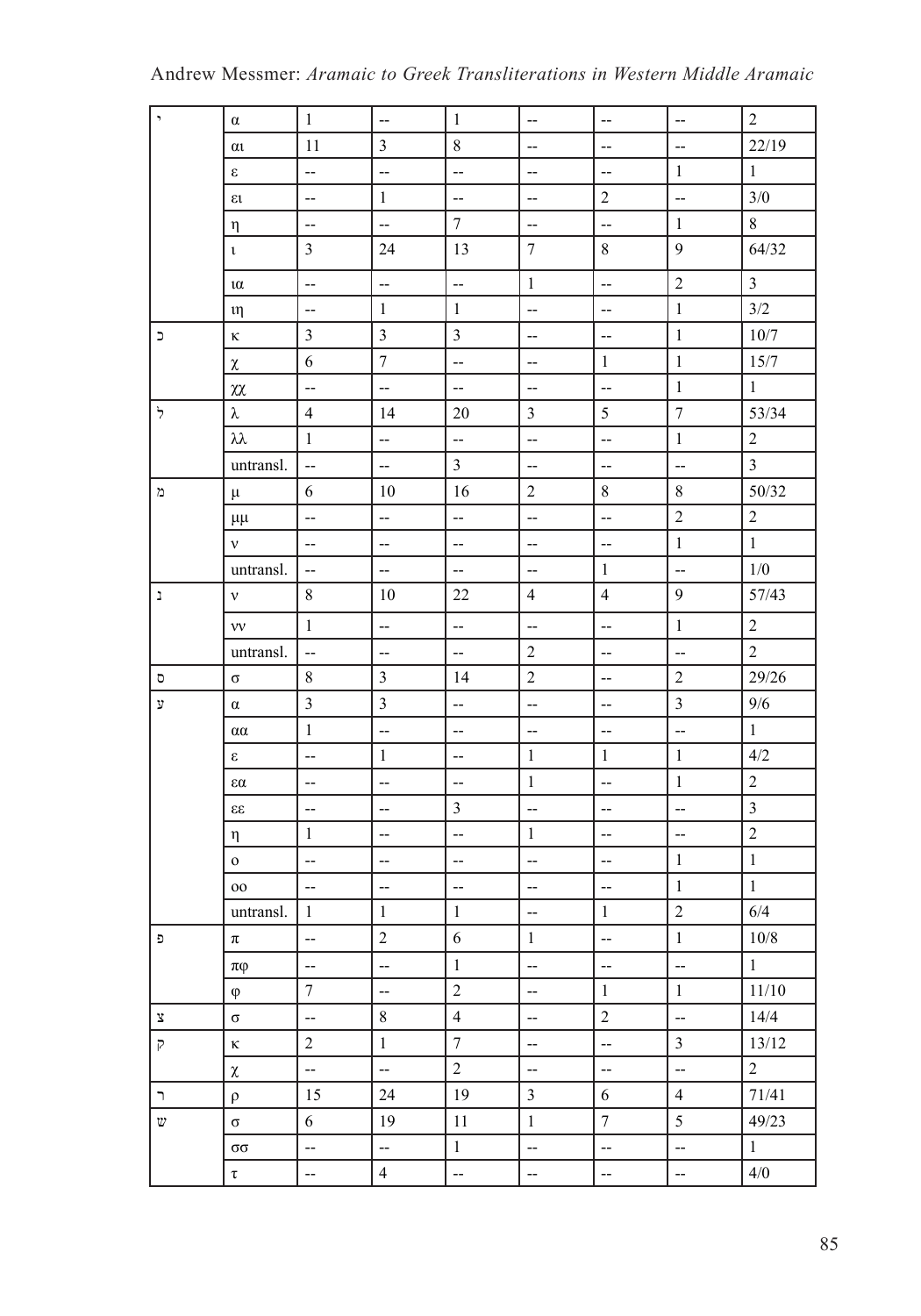*Journal of Biblical and Theological Studies 7.1*

| n.      | $\delta$     |        | $\overline{\phantom{m}}$ | --    | $- -$          | $- -$ | $- -$ |                |
|---------|--------------|--------|--------------------------|-------|----------------|-------|-------|----------------|
|         | $\theta$     | 6      | 3                        | 19    | $\overline{2}$ |       | 8     | 39/35          |
|         | $\sigma$     | $- -$  | $- -$                    | $- -$ | --             |       | $- -$ | 1/0            |
|         | τ            | $- -$  | $- -$                    | 5     | $-$            |       | $- -$ | 6/5            |
|         | untransl.    | $- -$  | $- -$                    | $- -$ | --             | $- -$ |       |                |
| Added   | $\alpha$     | $- -$  | $\mathcal{L}$            | $- -$ | $-$            | $- -$ | $- -$ | 2/0            |
| letters | $\delta$     | $- -$  |                          | $- -$ | --             | $- -$ | $- -$ | 1/0            |
|         | η            | $- -$  | $- -$                    | $- -$ |                |       | $- -$ | 2/1            |
|         | μ            | ↑<br>∠ | $- -$                    | $- -$ | --             | $- -$ | $- -$ | $\overline{2}$ |
|         | $\mathbf{v}$ |        | $- -$                    | $- -$ | --             | $- -$ | $- -$ |                |

#### **3. Summary and Example Application**

With the survey of Aramaic to Greek transliterations completed, we can now evaluate the transliteration patterns. For many Aramaic letters, especially for those which are neither gutturals nor frequently identified with vowels, there is a one-to-one correspondence with Greek ones. Thus, except for a very few isolated instances:  $\exists$  =  $β$ ,  $λ = γ$ ,  $τ = δ$ ,  $τ = ζ$ ,  $υ = τ$ ,  $ζ = λ$ ,  $α = μ$ ,  $1 = ν$ ,  $υ = σ$ ,  $x = σ$ ,  $ρ = κ$ ,  $τ = ρ$ ,  $ω = σ$ .<sup>55</sup> There is another set of Aramaic letters that has not one, but two, consistent transliteration possibilities into Greek:  $\sigma = \kappa$  or  $\chi$ ,  $\sigma = \pi$  or  $\varphi$ ,  $\pi = \tau$  or θ.<sup>56</sup> Finally, the Aramaic gutturals and consonants frequently identified with vowels display the widest variety of Greek transliterations: א is typically associated with *a*- or *e*-class Greek vowels, and it is often left untransliterated; ה is most often associated with *a*-class vowels, but even more often is left untransliterated altogether; ו is often associated with *o*-class vowels, but has a total of six transliteration possibilities; ח is typically associated with *a*-class vowels, but also is associated with *e*-class vowels and even gutturals; is associated with *a*- and *e*-class vowels, as well as with dipthongs; and ע shows the greatest variety of transliterational possibilities, being associated with *a*-, *e*-, and *o*-class vowels, dipthongs, and is left untransliterated at times.

Allow me to close with an example of how the transliterational data studied in this essay can be applied to other fields of study.<sup>57</sup> Currently, the majority interpretation of the expression μαραναθα (*maranatha*; cf. 1 Cor 16:22) is that the underlying Aramaic verb אתא) *atha*; to come) is an imperative, thereby yielding the translation "Our Lord, come!" However, it is well-known that III-*aleph*/*he* verbs, to which *atha*

55. One notices immediately from this list that the Greeks had difficulty in transliterating the Aramaic sibilants, and systematically utilized the *sigma* for all three.

56. These three Aramaic letters correspond to three of the *begadkephat* letters of the Hebrew/ Aramaic alphabet and presumably reflect the differences between the hard and soft pronunciations. For some observations from a Hebrew perspective regarding the pronunciation of *begadkephat* letters (and others), see Sperber, "Hebrew," 127–132.

57. The following is a summary of my article entitled "*Maranatha* (1 Corinthians 16:22): Reconstruction and Translation Based on Western Middle Aramaic," *Journal of Biblical Literature*  139, no. 2 (2020): 361-383.